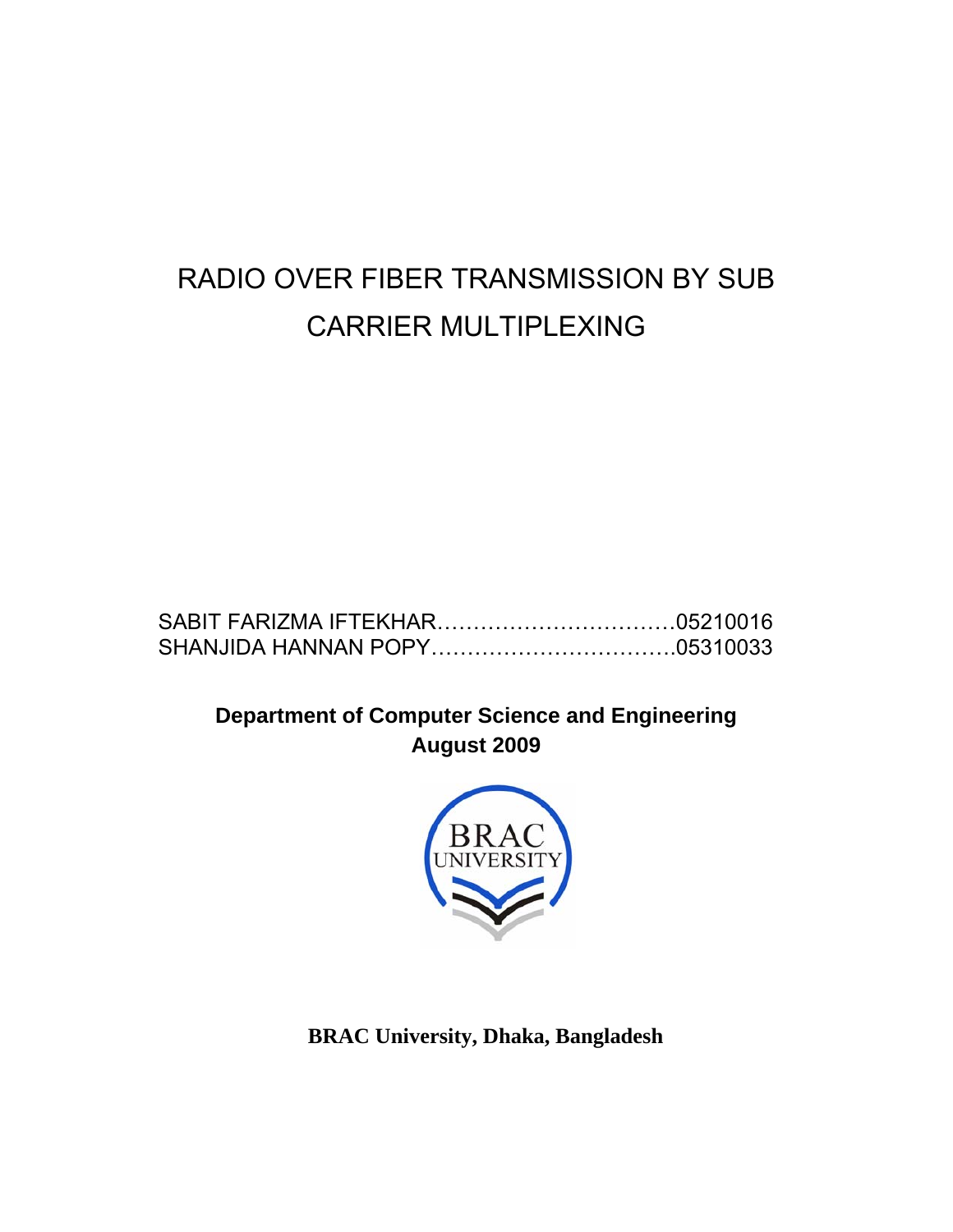#### ACKNOWLEDGEMENTS

We are very thankful to our thesis coordinator Mr Satya Prasad Majumdar for guiding us throughout our thesis work. He has been extremely helpful to us. We have worked extremely hard in this thesis and hopefully our work will be appreciated by our coordinator.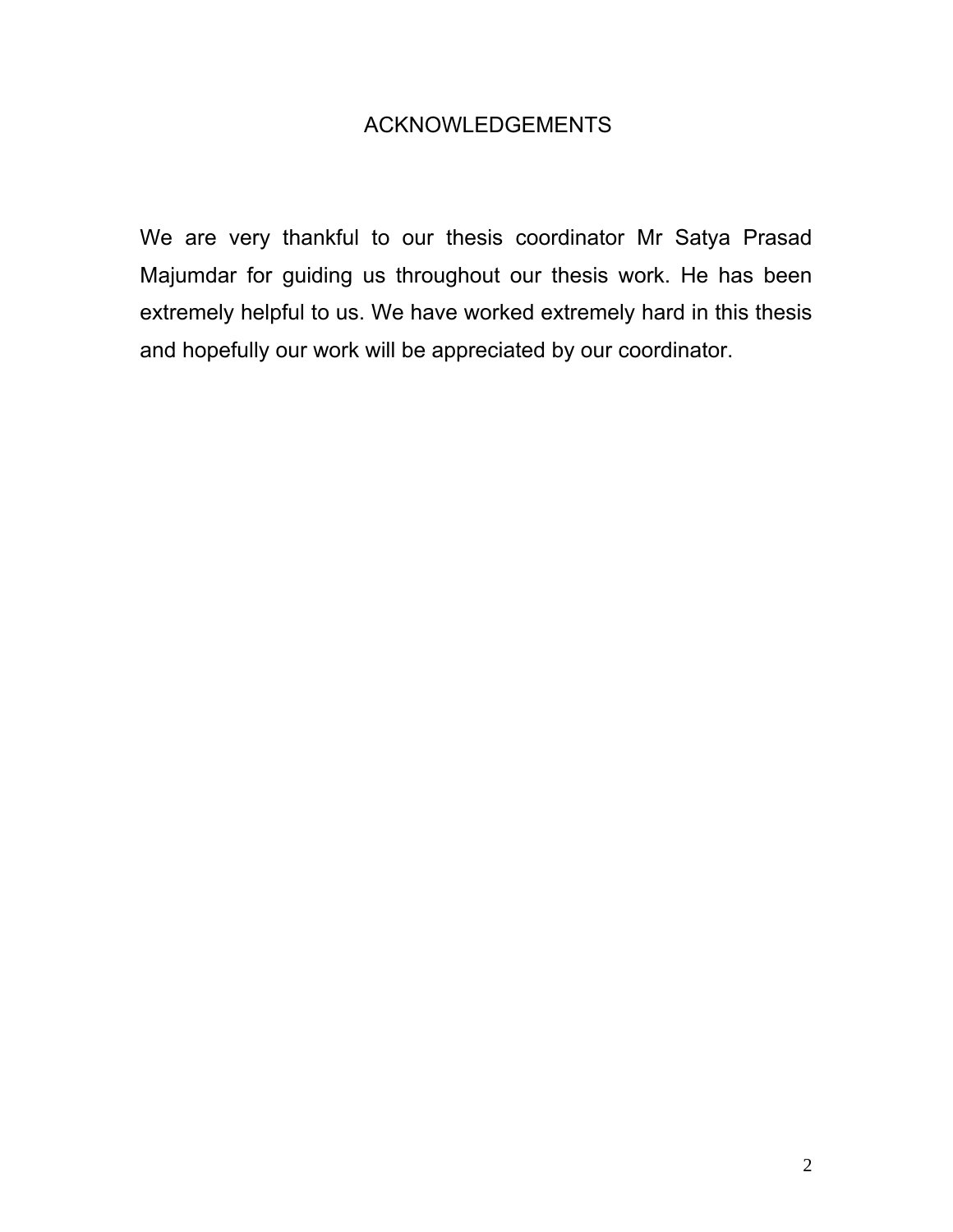# ABSTRACT

The performance analysis was carried out for a sub carrier multiplexed optical fiber transmission system with RF sub carrier modulated to transmit video signal for a local video distribution network. The effect of intensity noise due to the electro-optic intensity modulator will be considered in the analysis in presence of fiber chromatic dispersion. The amount of distortion due to intermodulation crosstalk was determined analytically. The performance results were evaluated by Mat lab in terms of signal to noise ratio, signal to crosstalk ratio and the bit error rate. The optimum system parameters were determined for a specific BER.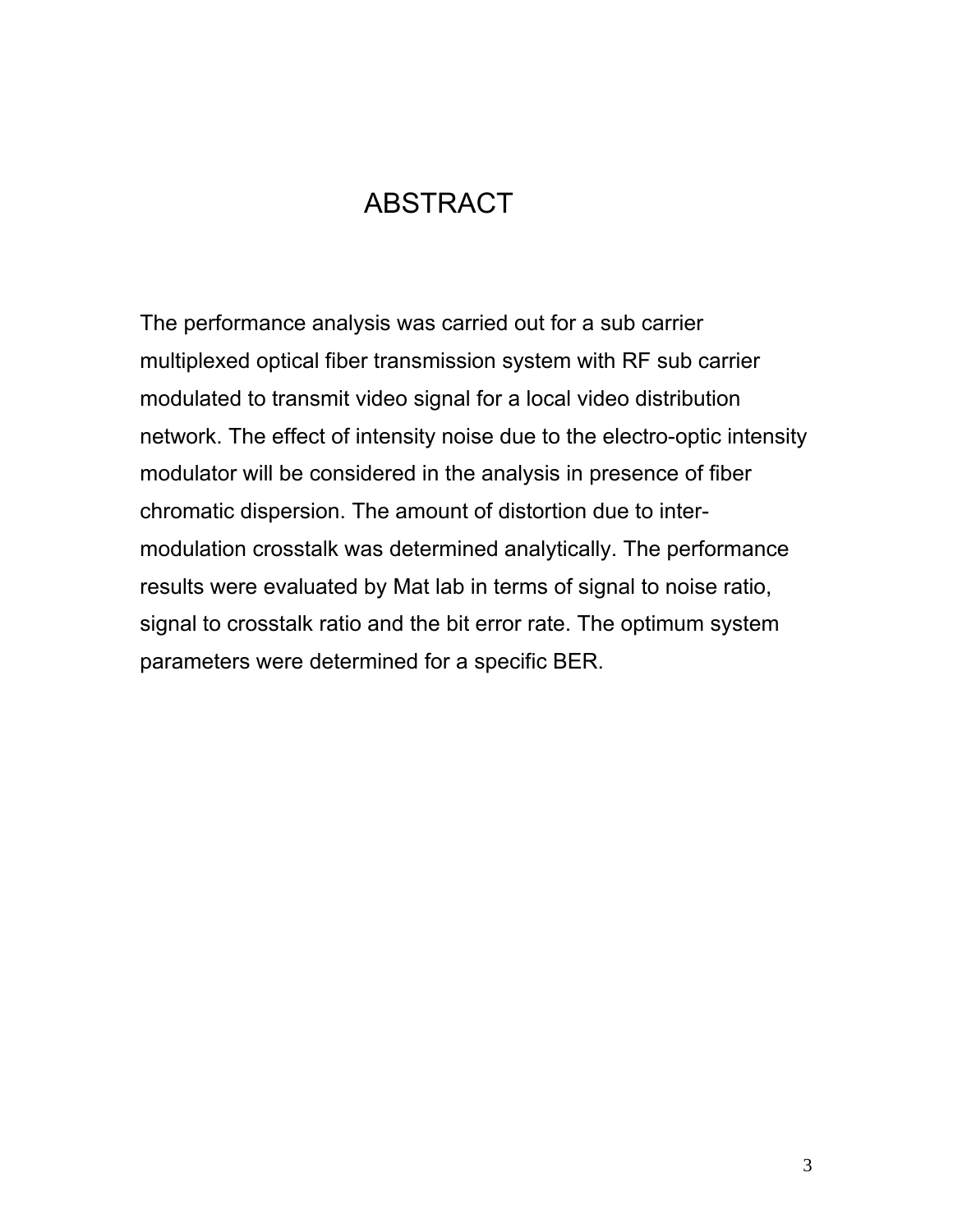# Table Of Contents

# Chapter 1

Introduction…………………………………………………………..….6

| 1.16) FDM Data Channel Applications 24 |  |
|----------------------------------------|--|
|                                        |  |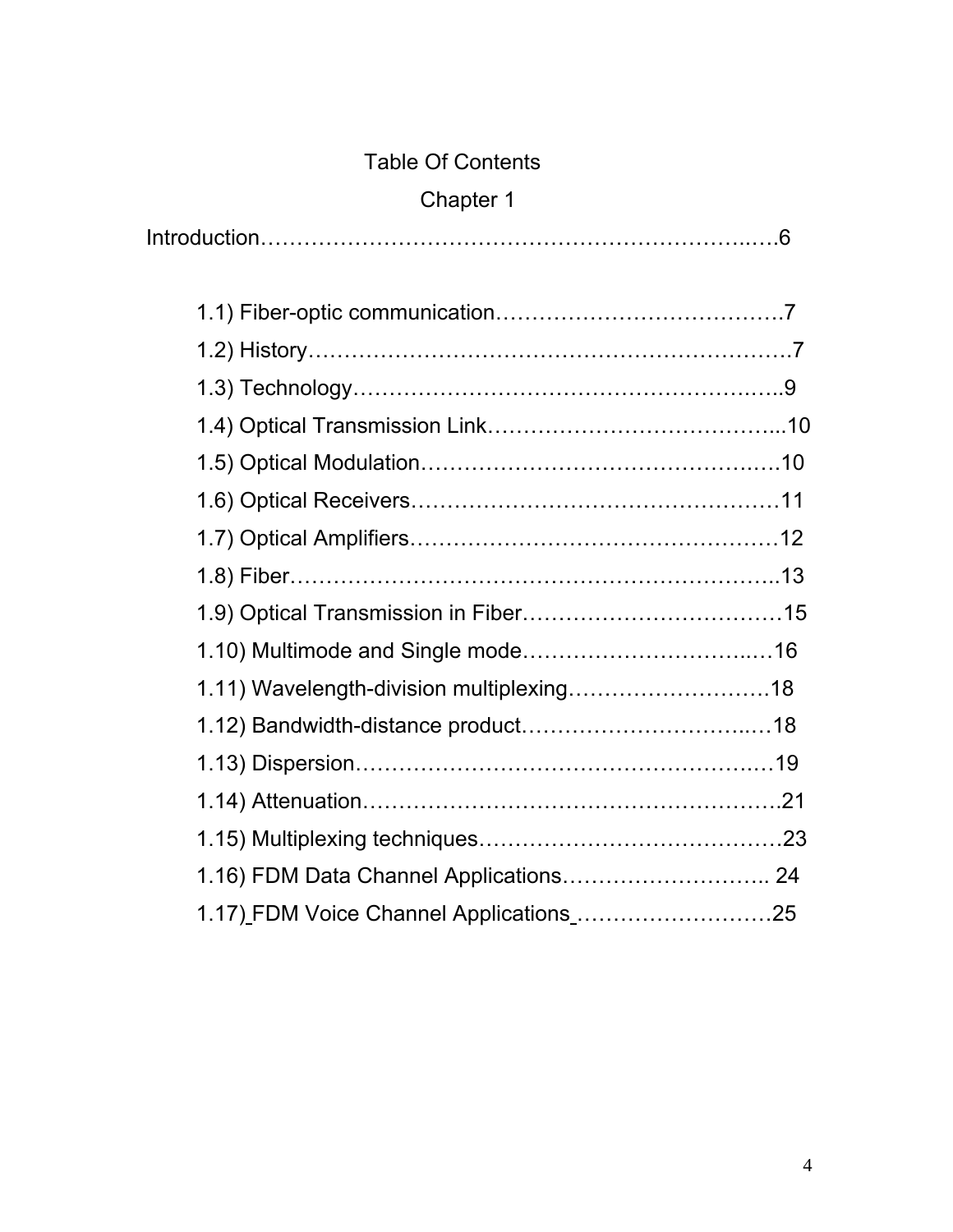| 1.22) Statistical Time Division Multiplexing (STDM)28         |  |
|---------------------------------------------------------------|--|
|                                                               |  |
| <b>1.24)</b> Merging of the Wireless and Fiber optic Worlds29 |  |
|                                                               |  |
| 1.26) Advantages of Using RoF In Mobile Communication         |  |
|                                                               |  |
| 1.27) Benefits of Radio over Fiber Systems36                  |  |
|                                                               |  |

# **Chapter 2**: **ANALYSIS**

| 2.1) Analysis |  |
|---------------|--|
|               |  |
|               |  |
|               |  |

# Chapter 3

| Chapter 4 |  |
|-----------|--|
|           |  |
|           |  |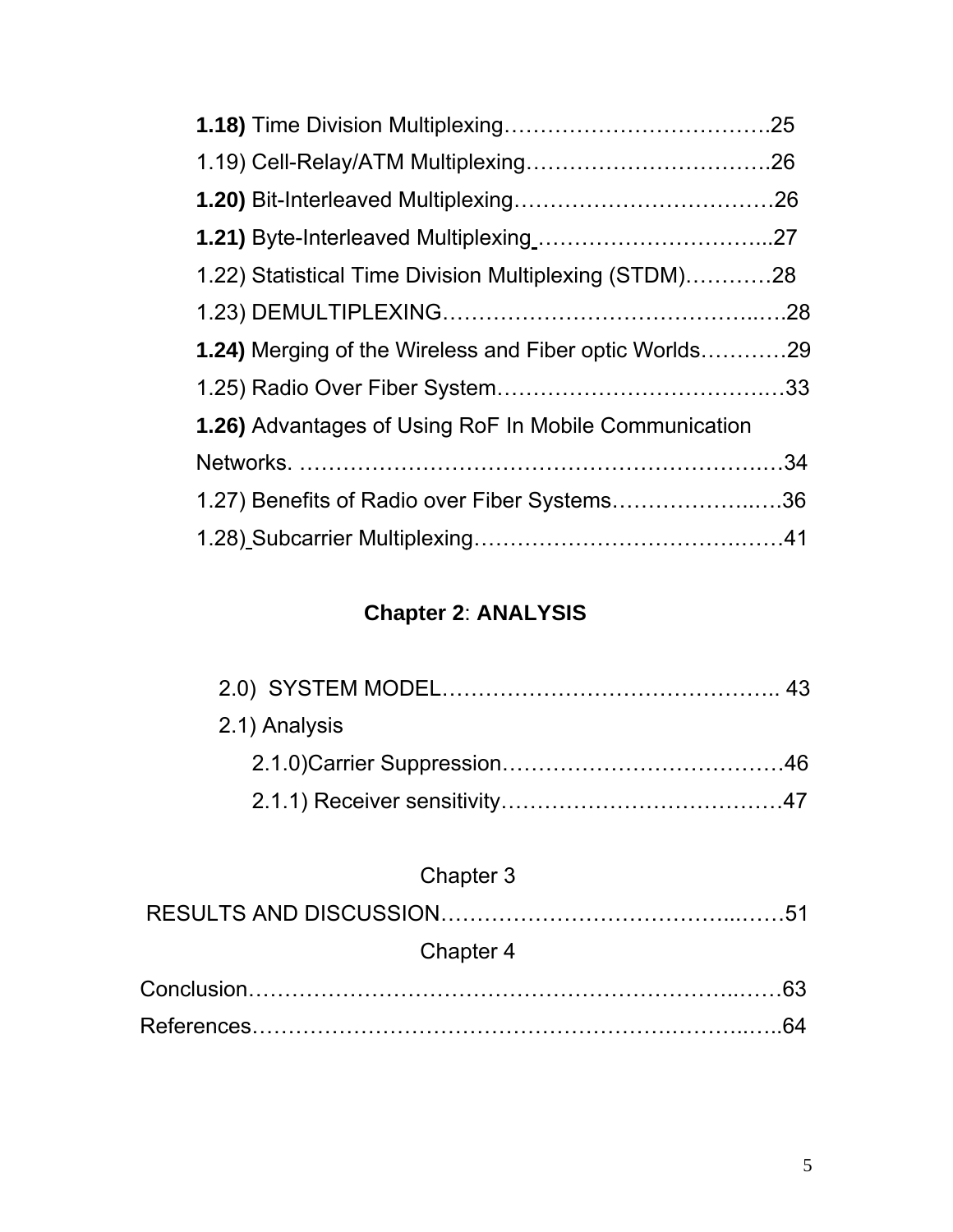# **Chapter-1**

#### **Introduction:**

Optical communication is any form of telecommunication that uses light as the transmission medium.

An optical communication system consists of a transmitter, which encodes a message into an optical signal, a channel, which carries the signal to its destination, and a receiver, which reproduces the message from the received optical signal.

Other types of optical waveguides are used within communications gear, and have even formed the channel of very short distance (e.g. chip-to-chip, intra-chip) links in laboratory trials. The transmitters in optical fiber links are generally light-emitting diodes (LEDs) or laser diodes. Infrared light, rather than visible light is used more commonly, because optical fibers transmit infrared wavelengths with less attenuation and dispersion. The signal encoding is typically simple intensity modulation, although historically optical phase and frequency modulation have been demonstrated in the lab. The need for periodic signal regeneration was largely superseded by the introduction of the erbium-doped fiber amplifier, which extended link distances at significantly lower cost.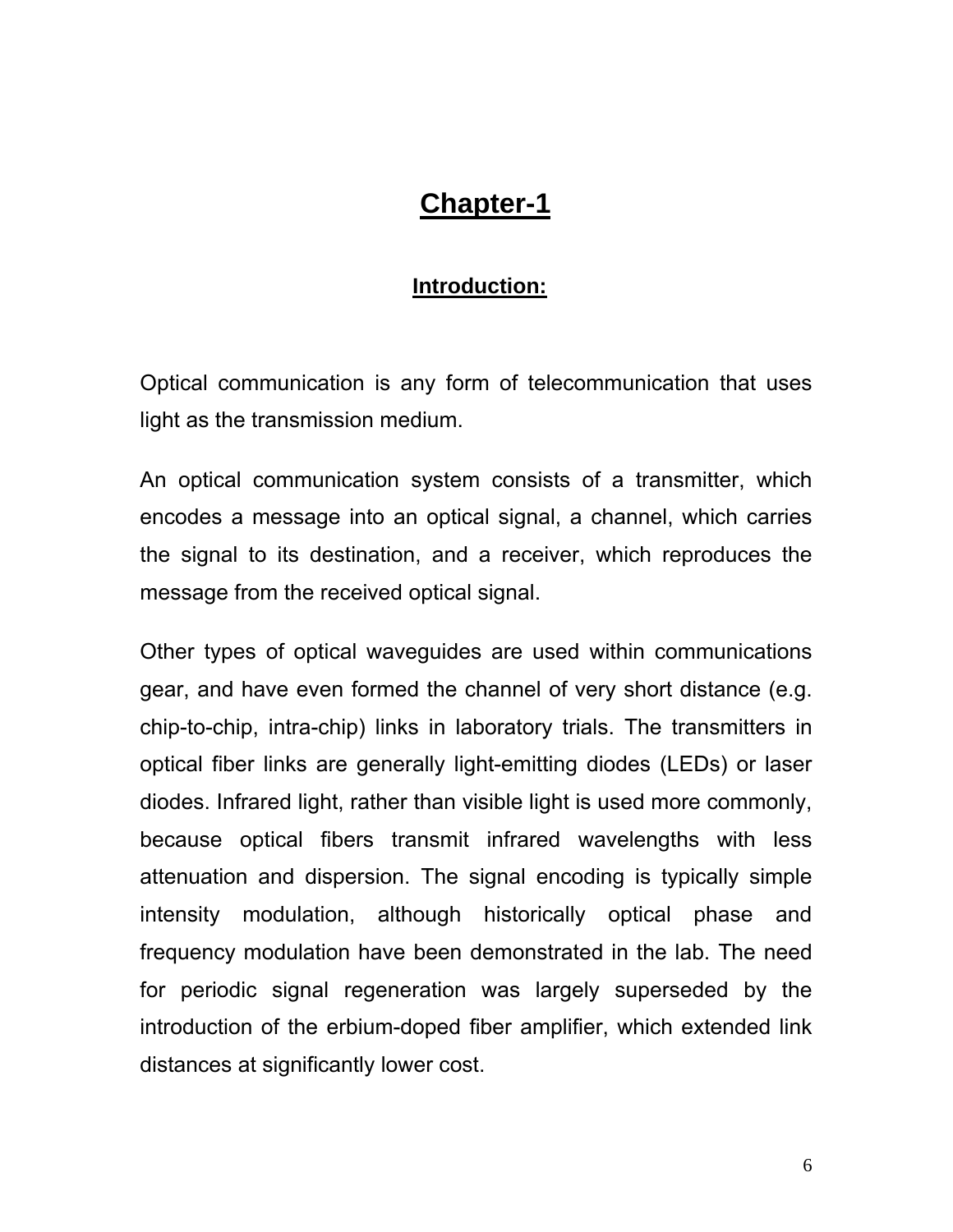## **1.1) Fiber-optic communication**

Fiber-optic communication is a method of transmitting information from one place to another by sending pulses of light through an optical fiber. The light forms an electromagnetic carrier wave that is modulated to carry information. First developed in the 1970s, fiberoptic communication systems have revolutionized the telecommunications industry and have played a major role in the advent of the Information Age, because of its advantages over electrical transmission; optical fibers have largely replaced copper wire communications in core networks in the developed world.

The process of communicating using fiber-optics involves the following basic steps:

Creating the optical signal involving the use of a transmitter:

- 1. Relaying the signal along the fiber
- 2. Ensuring that the signal does not become too distorted or weak.
- 3. Receiving the optical signal.
- 4. Converting it into an electrical signal.

## **1.2) History**

The need for reliable long-distance communication systems has existed since antiquity. Over time, the sophistication of these systems has gradually improved, from smoke signals to telegraphs and finally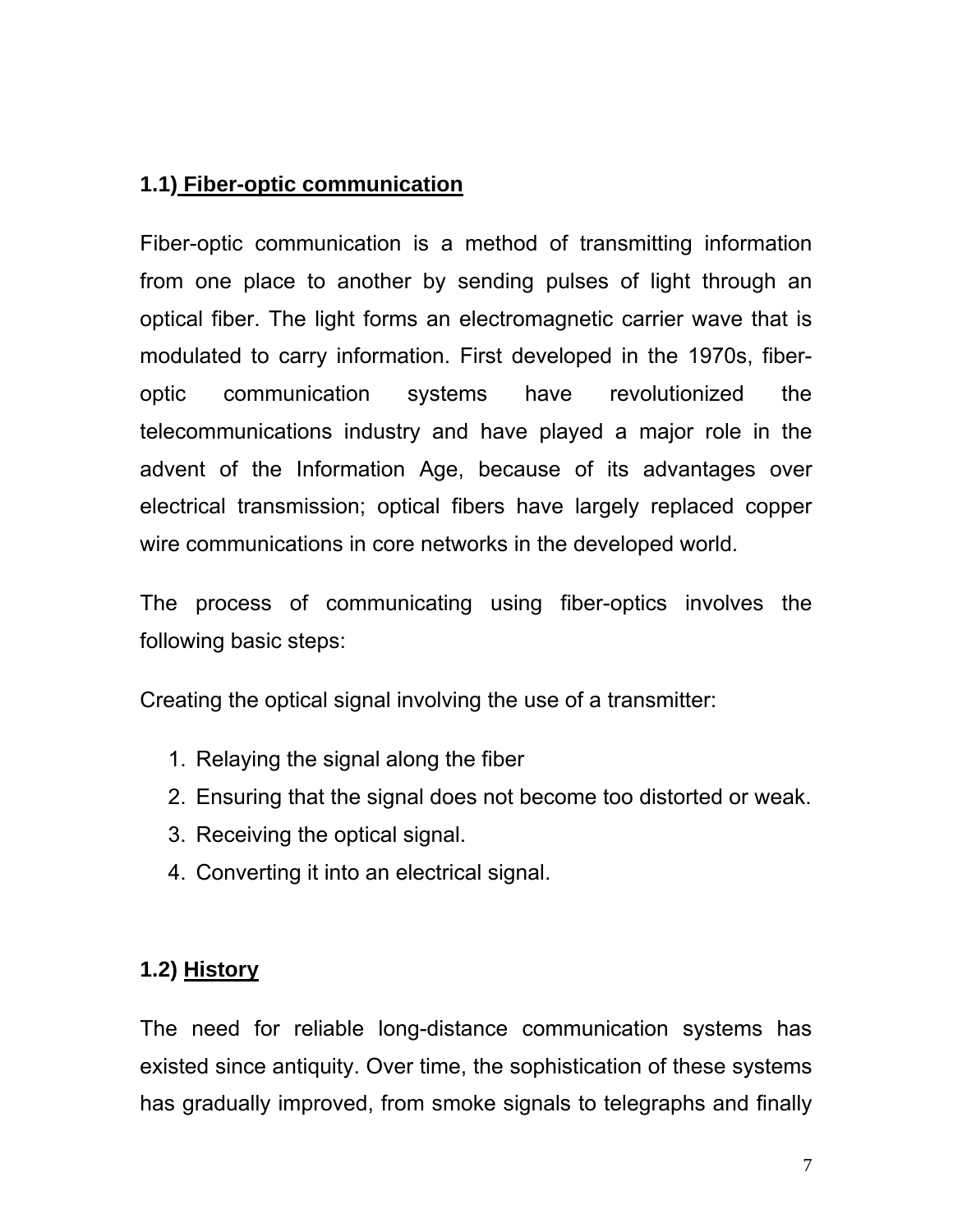to the first coaxial cable, put into service in 1940. As these communication systems improved, certain fundamental limitations presented themselves.

After a period of intensive research from 1975 to 1980, the first commercial fiber-optic communication system was developed, which operated at a wavelength around 0.8 µm and used GaAs semiconductor lasers.

1. This first generation system operated at a bit rate of 45 Mbit/s with repeater spacing of up to 10 km.

2.The second generation of fiber-optic communication was developed for commercial use in the early 1980s, operated at 1.3 µm, and used InGaAsP semiconductor lasers. Although these systems were initially limited by dispersion, in 1981 the single-mode fiber was revealed to greatly improve system performance. By 1987, these systems were operating at bit rates of up to 1.7 GB/s with repeater spacing up to 50 km.

3. Third-generation fiber-optic systems operated at 1.55 µm and had loss of about 0.2 dB/km. They achieved this despite earlier difficulties with pulse-spreading at that wavelength using conventional In GaAsP semiconductor lasers.

4. The fourth generation of fiber-optic communication systems used optical amplification to reduce the need for repeaters and wavelength-division multiplexing to increase fiber capacity. These two improvements caused a revolution that resulted in the doubling of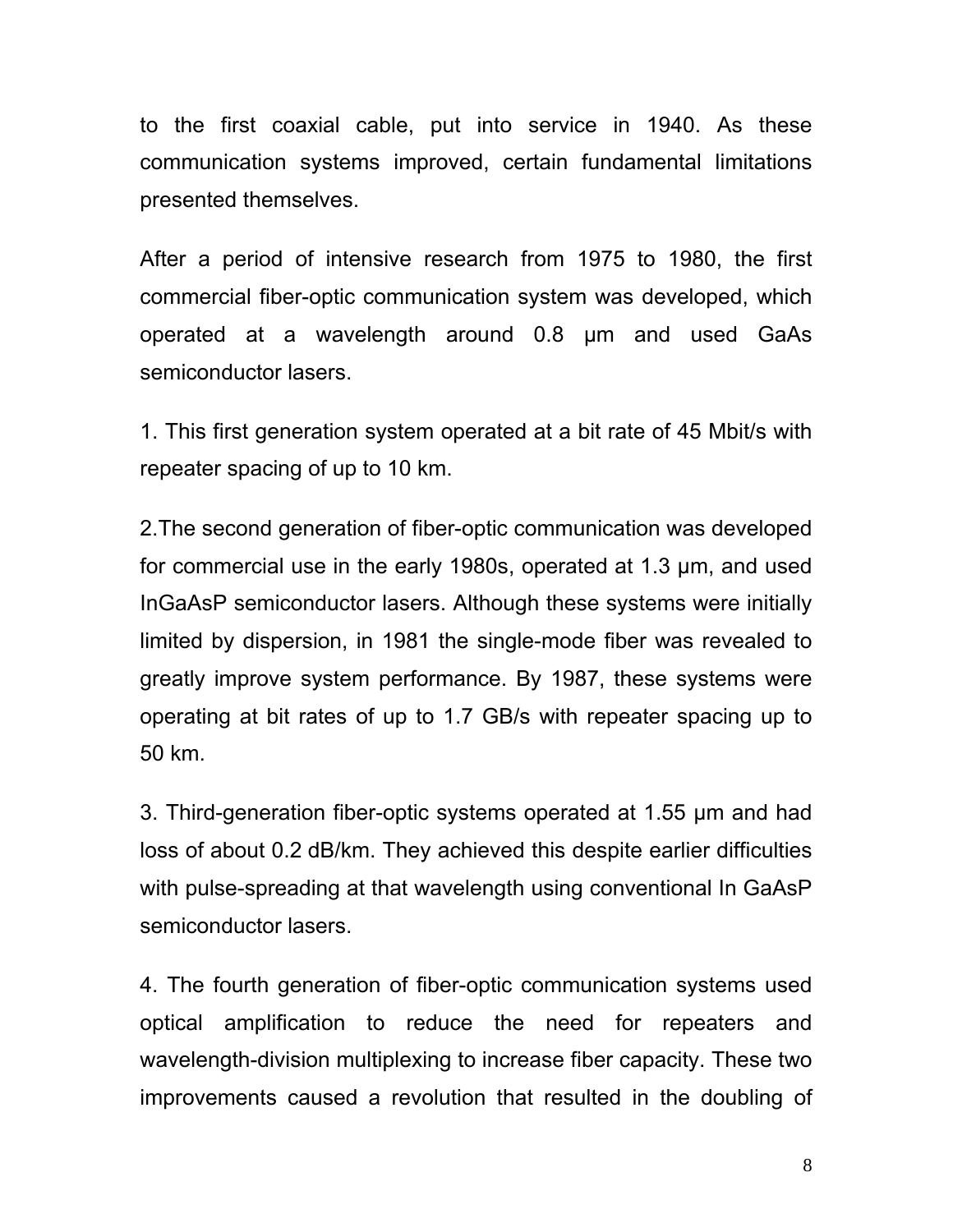system capacity every 6 months starting in 1992 until a bit rate of 10 Tb/s was reached by 2001. Recently, bit-rates of up to 14 Tbit/s have been reached over a single 160 km line using optical amplifiers.

5. The focus of development for the fifth generation of fiber-optic communications is on extending the wavelength range over which a WDM system can operate. The conventional wavelength window, known as the C band, covers the wavelength range 1.53-1.57 µm, and the new dry fiber has a low-loss window promising an extension of that range to 1.30-1.65 µm. Other developments include the concept of "optical solutions," pulses that preserve their shape by counteracting the effects of dispersion with the nonlinear effects of the fiber by using pulses of a specific shape.

In the late 1990s through 2000, the fiber optic communication industry became associated with the dot-com bubble.

### **1.3) Technology**

Modern fiber-optic communication systems generally include an optical transmitter to convert an electrical signal into an optical signal to send into the optical fiber, a cable containing bundles of multiple optical fibers that is routed through underground conduits and buildings, multiple kinds of amplifiers, and an optical receiver to recover the signal as an electrical signal. The information transmitted is typically digital information generated by computers, telephone systems, and cable television companies.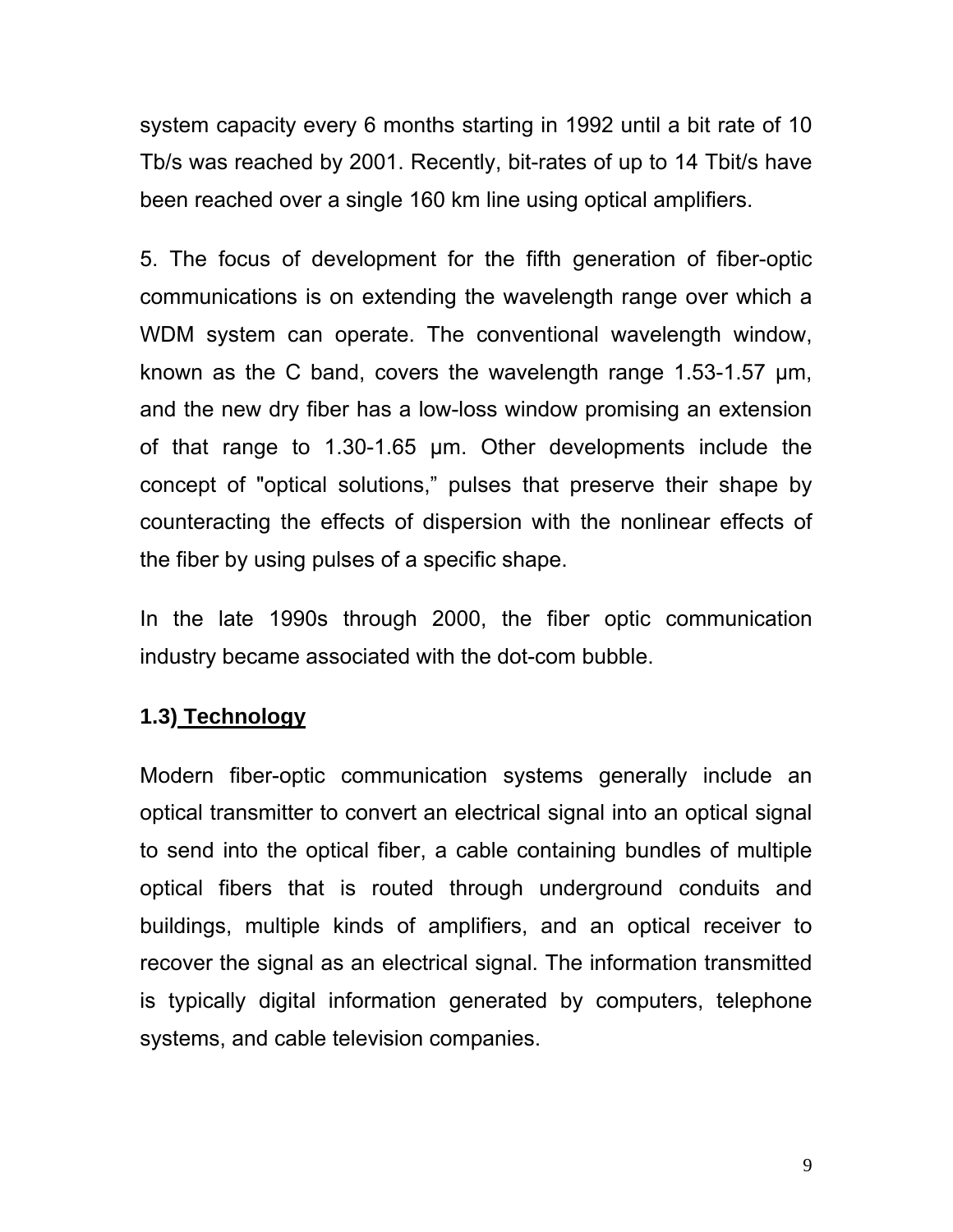#### **1.4) Optical Transmission Link**

In the first part of this section, a general optical transmission link, shown in Fig: 1.1 is briefly described for which we assume that a digital pulse signal is transmitted over optical fiber unless otherwise specified. The optical link consists of an optical fiber, transmitter, receiver and amplifier.



Figure 1.1: The optical transmission link

### **1.5) Optical Modulation**

To transmit data across an optical fiber, the information must first be encoded, or modulated, onto the laser signal. Analog techniques include amplitude modulation (AM), frequency modulation (FM), and phase modulation (PM). Digital techniques include amplitude shift keying (ASK), frequency shift keying (FSK), and phase shift keying (PSK). Of all these techniques, binary ASK currently is the preferred method of digital modulation because of its simplicity.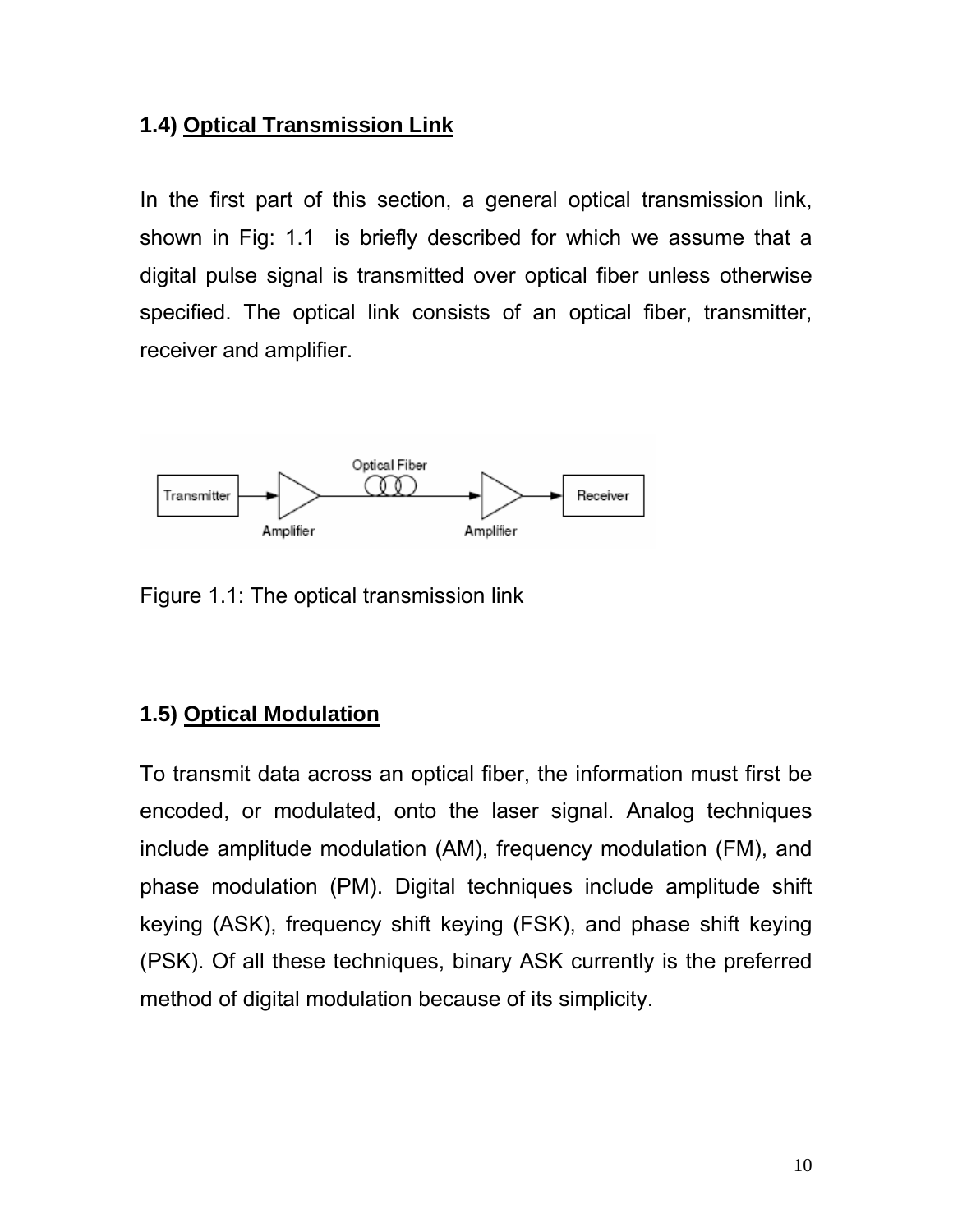#### **1.6) Optical Receivers**

#### Photo detectors

In receivers employing direct detection, a photo detector converts the incoming photonic stream into a stream of electrons. The electron stream is then amplified and passed through a threshold device.

Whether a bit a logical zero or one is depends on whether the stream is above or below a certain threshold for bit duration. In other words, the decision is made based on whether or not light is present during the bit duration. The basic detection devices for direct–detection optical networks are the PN photodiode (a p-n junction) and the PIN photodiode (an intrinsic material is placed between p- and n- type material).

In its simplest form, the photodiode is basically a reverse-biased p-n junction. Through the photoelectric effect, light incident on the junction will create electron-hole pairs in both the "n" and the "p" regions of the photodiode. The electrons released in the "p" region will cross over to the "n" region, and the holes created in the "n" region will cross over to the "p" region, thereby resulting in a current flow.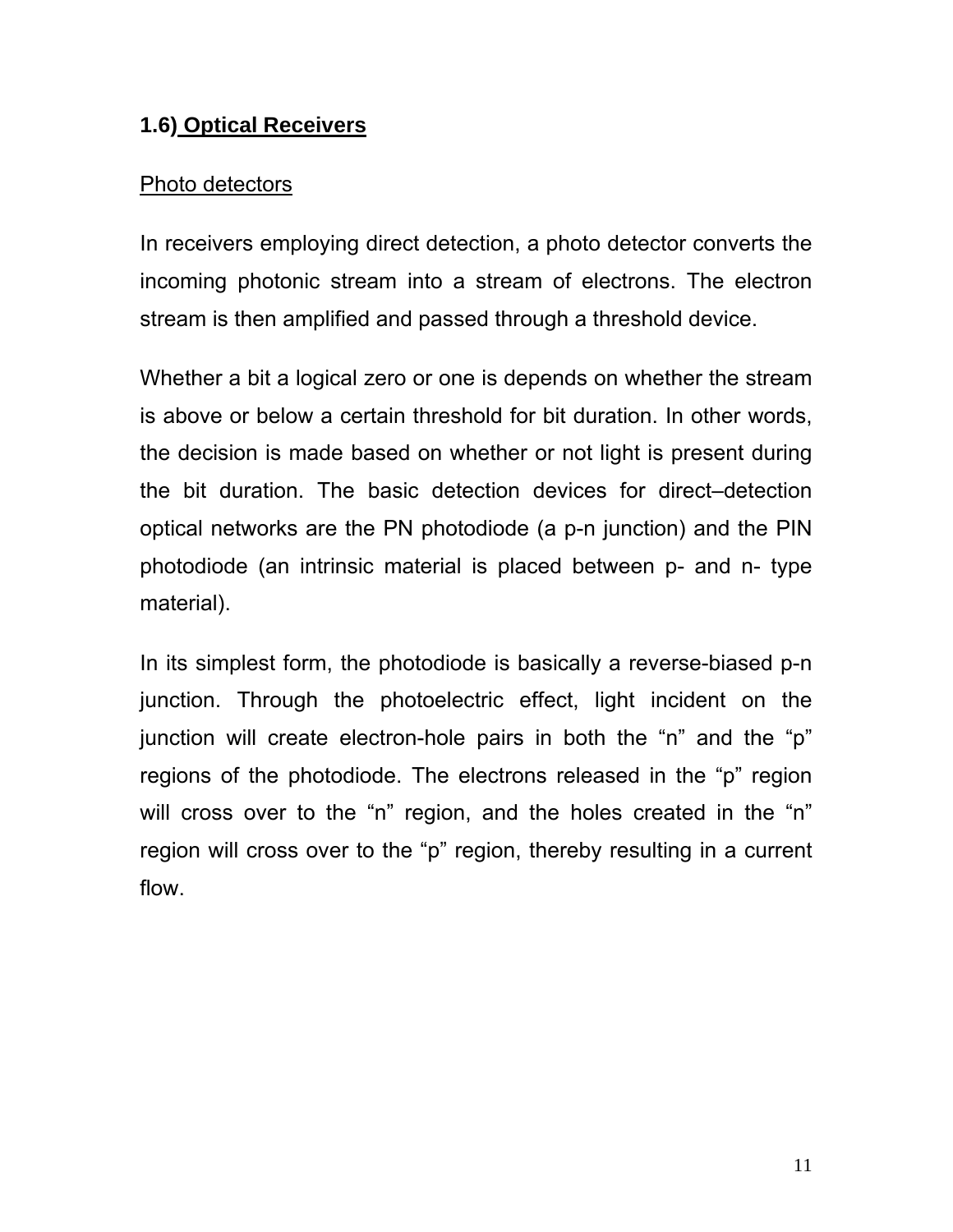#### **1.7) Optical Amplifiers**

Although an optical signal can propagate a long distance before it needs amplification, both long-haul and local light wave networks can benefit from optical amplifiers. All-optical amplification may differ from optoelectronic amplification in that it may act only to boost the power of a signal, not to restore the shape or timing of the signal. This type of amplification is known as 1R (regeneration), and provides total data transparency (the amplification process is independent of the signal's modulation format). 1R amplification is emerging as the choice for the transparent all-optical networks of tomorrow. Today's digital networks [e.g., Synchronous Optical Network (SONET) and Synchronous Digital Hierarchy (SDH)],however, use the optical fiber only as a transmission medium, the optical signals are amplified by first converting the information stream into an electronic data signal and then retransmitting the signal optically. Optical amplification uses the principle of stimulated emission, similar to the approach used in a laser. The two basic types of optical amplifiers are semiconductor laser amplifiers and rare-earth-doped fiber amplifiers.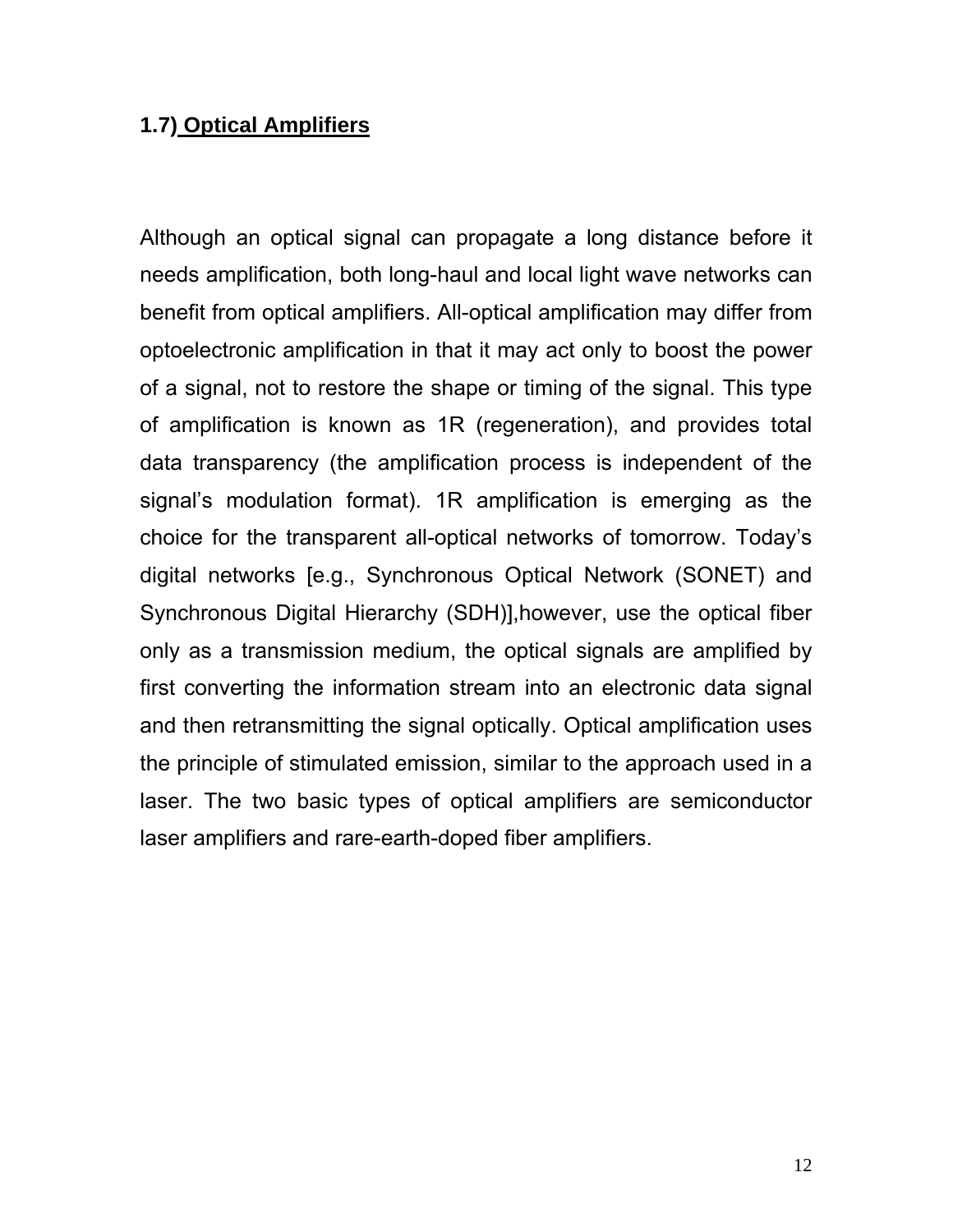# **1.8) Fiber**

## **Different Types of Fiber**

Three basic types of fiber optic cable are used in communication systems:

- 1. Step-index multimode
- 2. Step-index single mode
- 3. Graded-index



Figure1.2: Different types of fiber

*Step-index multimode* fiber has an index of refraction profile that steps from low to high to low as measured from cladding to core to cladding.

*Single-mode step-index* fiber allows for only one path, or mode, for light to travel within the fiber.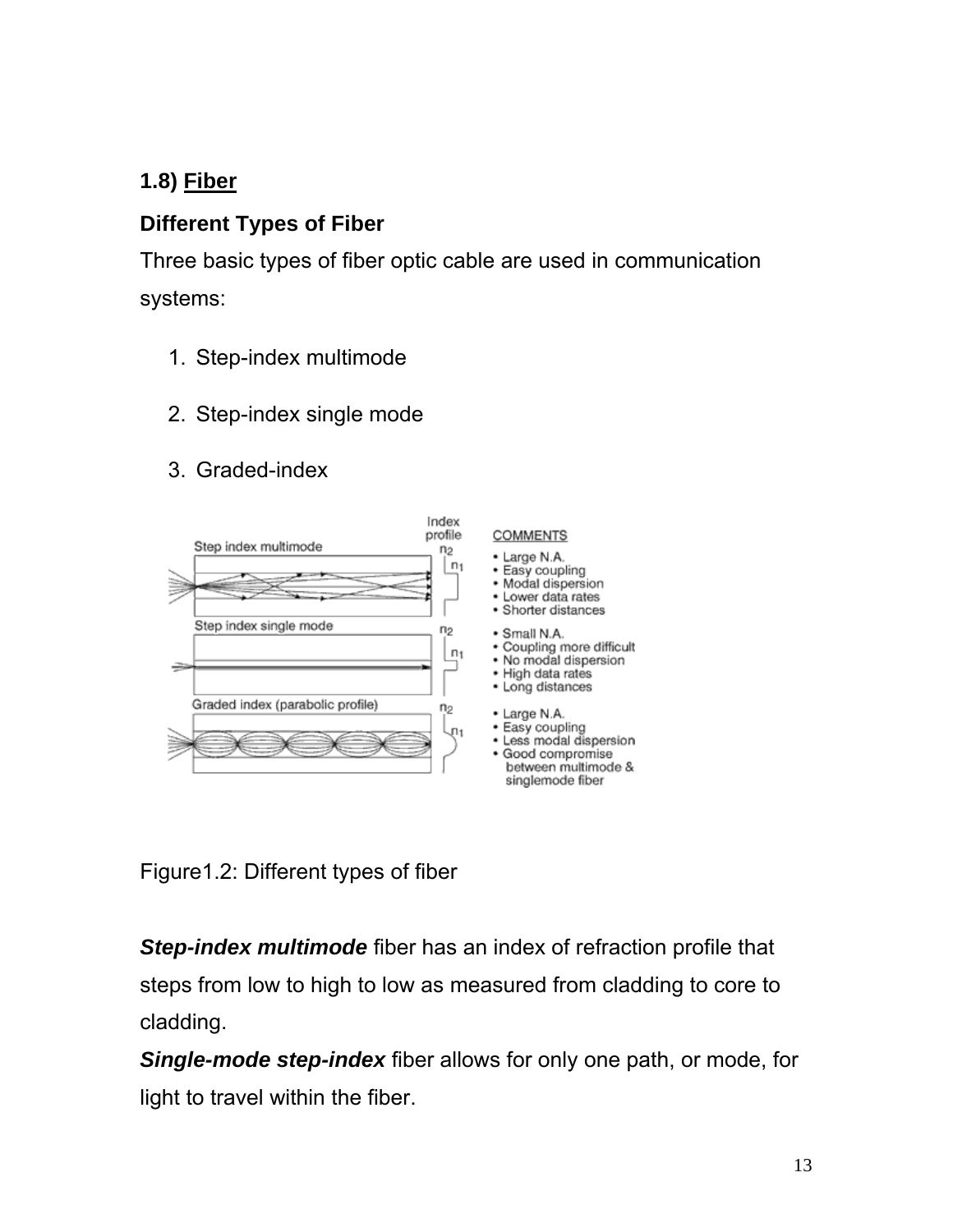*Graded-index fiber* is a compromise between the large core diameter and N.A. of multimode fiber and the higher bandwidth of single-mode fiber.

An optical fiber consists of a core, cladding, and a buffer (a protective outer coating), in which the cladding guides the light along the core by using the method of total internal reflection. The core and the cladding (which has a lower-refractive-index) are usually made of high-quality silica glass, although they can both be made of plastic as well. Connecting two optical fibers is done by fusion splicing or mechanical splicing and requires special skills and interconnection technology due to the microscopic precision required to align the fiber cores. Two main types of optical fiber used in fiber optic communications include multi-mode optical fibers and single-mode optical fibers.

Optical fiber has two low-attenuation regions. Centered at approximately 1300 nm is a range of 200 nm in which attenuation is less than 0.5 dB/km. The total bandwidth in this region is about 25 T Hz. Centered at 1550 nm is a region of similar size with attenuation as low as 0.2 dB/km. Combined, these two regions provide a theoretical upper bound of 50 THz of bandwidth. By using these large low-attenuation areas for data transmission, the signal loss for a set of one or more wavelengths can be made very small, thus reducing the number of amplifiers and repeaters actually needed. Besides its enormous bandwidth and low attenuation, fiber also offers low error rates.

14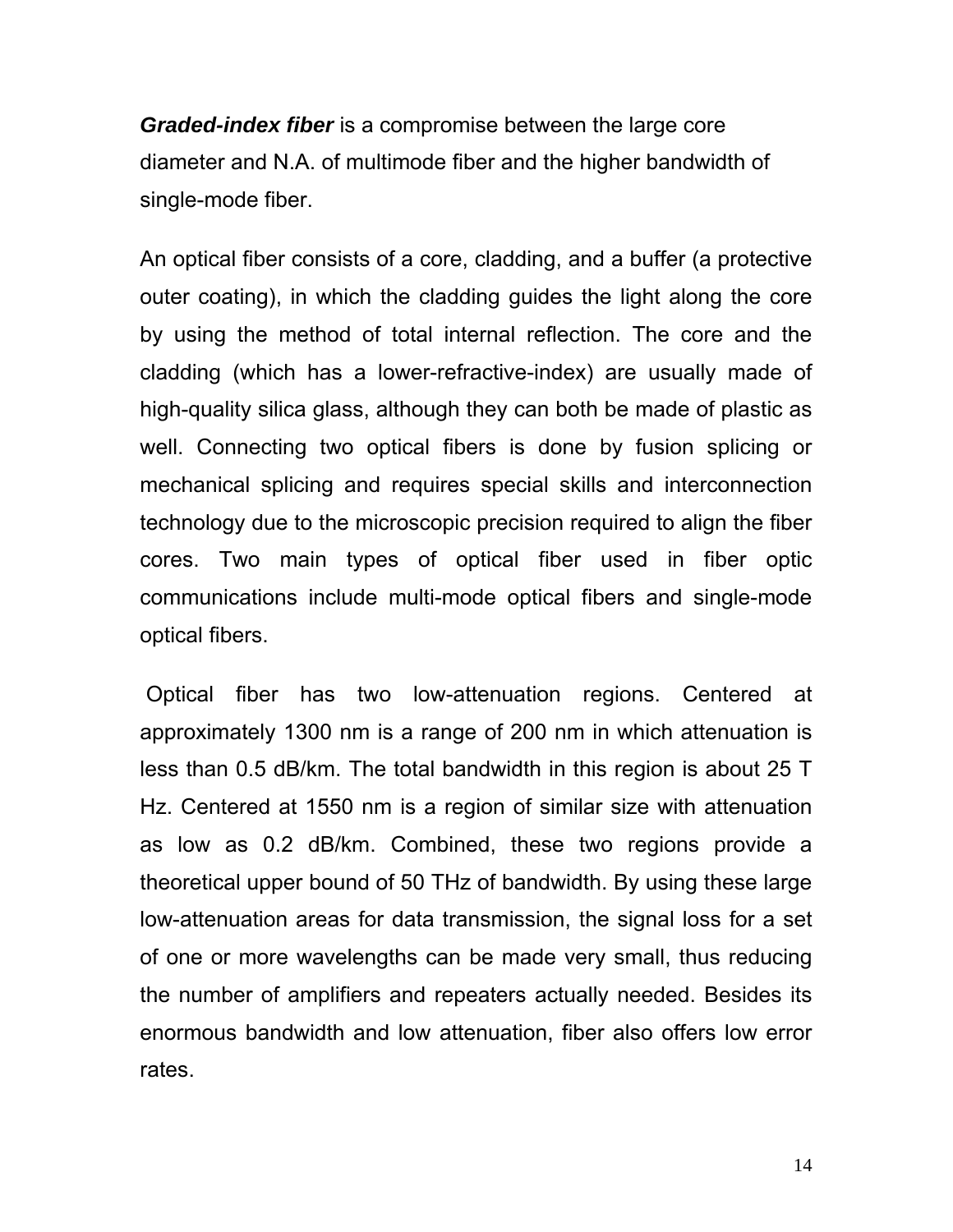#### **1.9) Optical Transmission in Fiber**

Light can travel through any transparent material, but the speed of light will be slower in the material than in a vacuum. The ratio of the speed of light in a vacuum to that in a material is known as the material's *refractive index (n)* and is given by n = c/v, where c is the speed in a vacuum and v is the speed in the material. When light travels from one material of a given refractive index to another material of a different refractive index (i.e., when refraction occurs), the angle at which the light is transmitted in the second material depends on the refractive indices of the two materials as well as the angle at which light strikes the interface between the two materials. According to Snell's law

 $η_a$  sin $θ_a$ =  $η_b$  sin $θ_b$ 

From Figure 1.3 we can see that the fiber consists of a core completely surrounded by a cladding (both of which consist of glass of different refractive indices). Let us first consider a step-index fiber, in which the change of refractive index at the core-cladding boundary is a step function. If the refractive index of the cladding is less than that of the core, then the total internal reflection can occur in the core and the light can propagate through the fiber as shown in Fig 1.4.

The angle above the total internal reflection will take place is known as the critical angle.

 $\sin\theta_c = \eta_{\text{clad}} / \eta_{\text{core}}$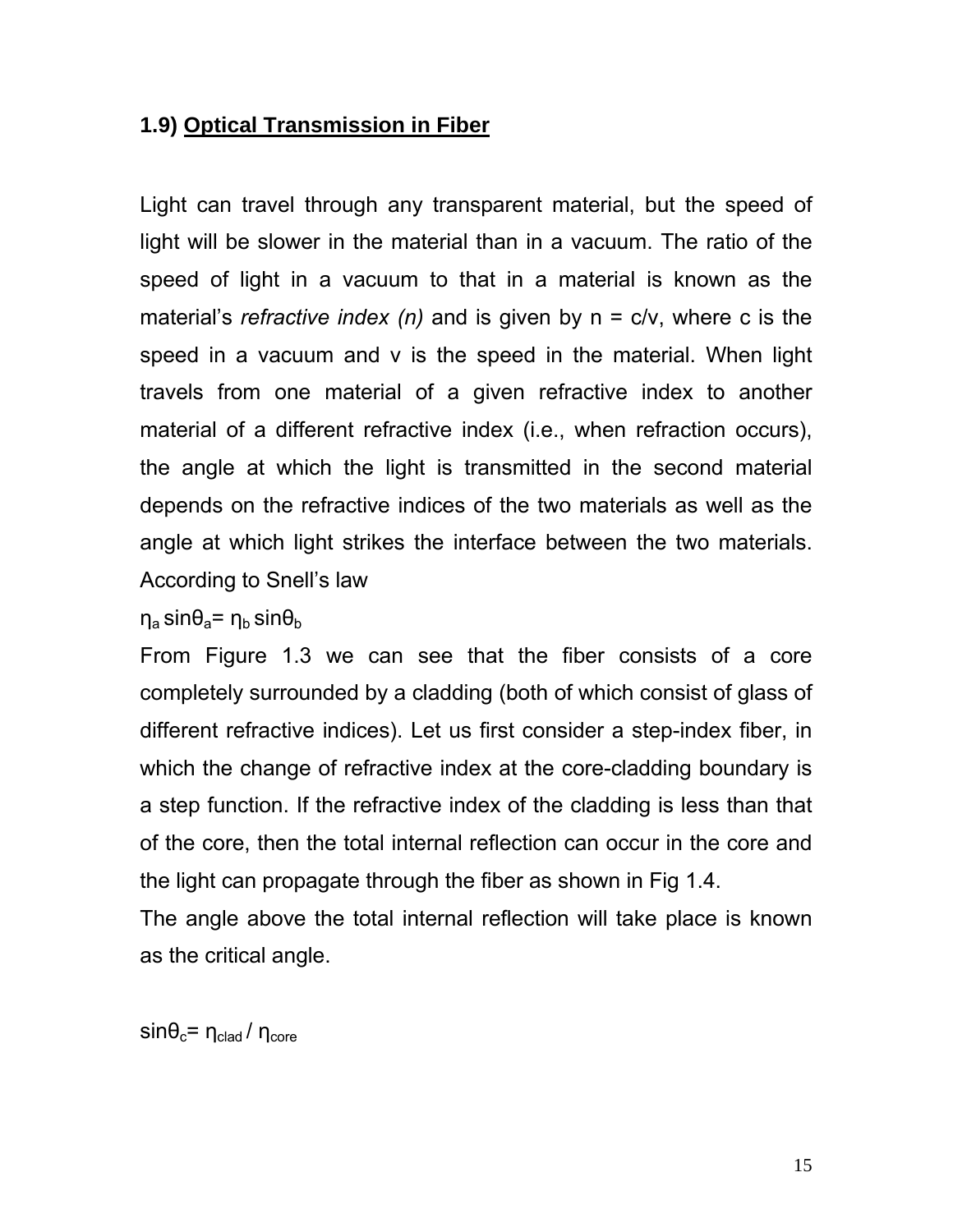

Figure 1.3: Multimode (a) single mode (b) optical fibers



Figure 1.4: Light traveling via total internal reflection with an optical fiber

### **1.10) Multimode and Single mode**

A mode in an optical fiber corresponds to one of the possible multiple ways in which a wave may propagate through the fiber. It can also be

For the light to enter a fiber, the incoming light should be at an angle such that the refraction at the air-core boundary results in the transmitted light's being at an angle for which total internal reflection can take place at the core-cladding boundary. The maximum value of  $\theta_{air}$  is

 $η<sub>air</sub> sinθ<sub>air</sub> = η<sub>core</sub> sin (90°-θ<sub>c</sub>)$ 

16 We can rewrite it as  $n_{\text{air}} \sin \theta_{\text{air}} = \sqrt{(n_{\text{core}}^2 - n_{\text{clad}}^2)}$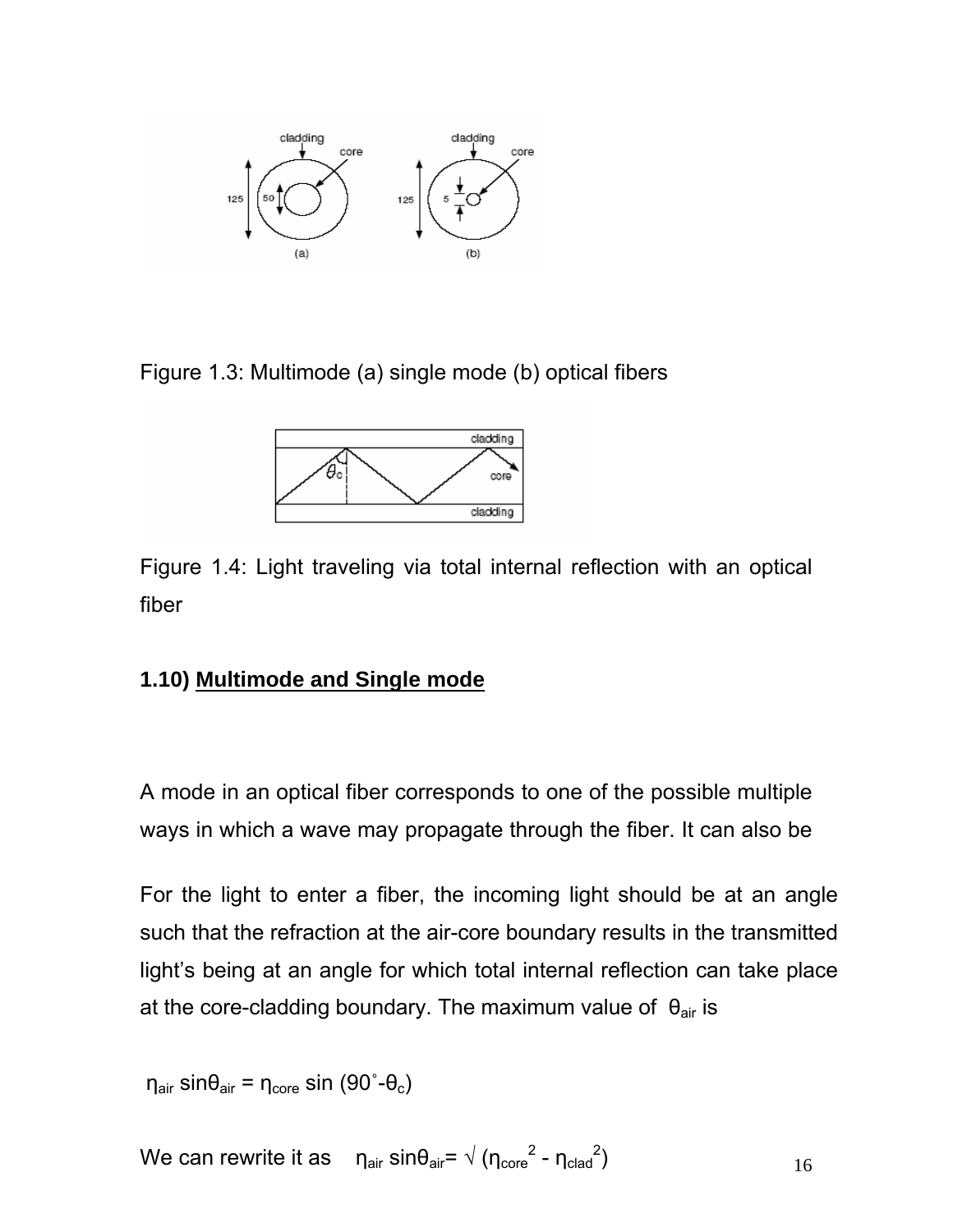viewed as a standing wave in the transverse plane of the fiber. More formally, a mode corresponds to a solution of the wave equation that is derived from Maxwell's equations and subject to boundary conditions imposed by the optical fiber waveguide.

 For some of these angles, light will not propagate due to destructive interference between the incident light and the reacted light at the core-cladding interface within the fiber. For other angles of incidence, the incident wave and the reacted wave at the core-cladding interface constructively interfere in order to maintain the propagation of the wave. If more than one mode propagates through a fiber, then the fiber is called multimode. In general, a larger core diameter or high operating frequency allows a greater number of modes to propagate.

The advantage of multimode fiber is that, its core diameter is relatively large; as a result, injection of light into the fiber with low coupling loss can be accomplished by using inexpensive, large-area light sources, such as light-emitting diodes (LED's). The disadvantage of multimode fiber is that it introduces the phenomenon of intermodal dispersion. In multimode fiber, each mode propagates at a different velocity due to different angles of incidence at the corecladding boundary.

This effect causes different rays of light from the same source to arrive at the other end of the fiber at different times, resulting in a pulse that is spread out in the time domain. Intermodal dispersion increases with the distance of propagation, so that it limits the bit rate of the transmitted signal and the distance that the signal can travel.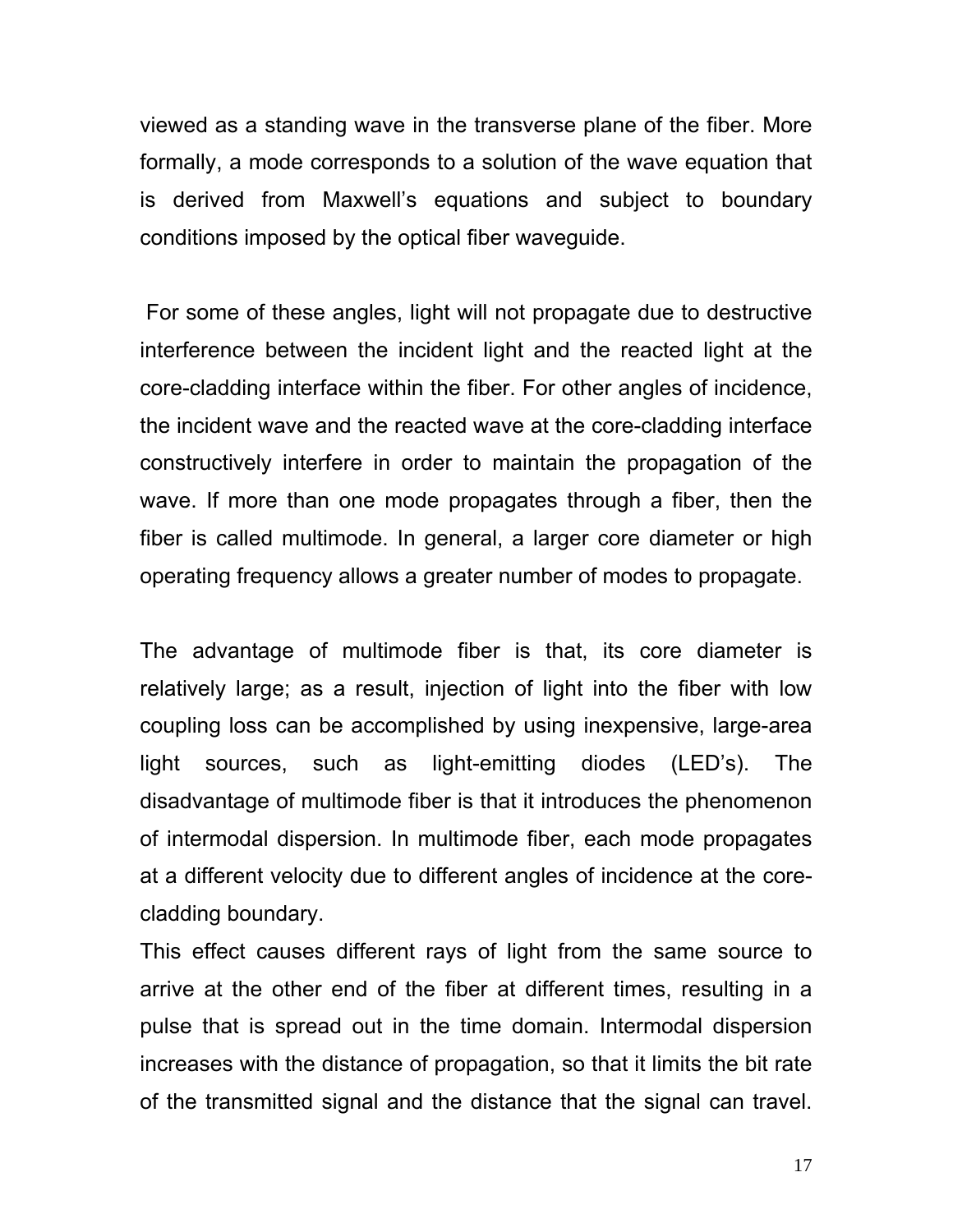Thus, in RoF networks multimode fiber is not utilized as much as possible, instead, single-mode fiber is widely used.

Single-mode fiber allows only one mode and usually has a core size of about 10 µm, while multimode fiber typically has a core size of 50– 100 µm. It eliminates intermodal dispersion and hence can support transmission over much longer distances.

### **1.11) Wavelength-division multiplexing**

Wavelength-division multiplexing (WDM) is the practice of dividing the wavelength capacity of an optical fiber into multiple channels in order to send more than one signal over the same fiber. This requires a wavelength division multiplexer in the transmitting equipment and a wavelength division demultiplexer (essentially a spectrometer) in the receiving equipment. Arrayed waveguide gratings are commonly used for multiplexing and demultiplexing in WDM. Using WDM technology now commercially available, the bandwidth of a fiber can be divided into as many as 80 channels to support a combined bit rate into the range of terabits per second.

### **1.12) Bandwidth-distance product**

Because the effect of dispersion increases with the length of the fiber, a fiber transmission system is often characterized by its bandwidthdistance product, often expressed in units of MHz×km. This value is a product of bandwidth and distance because there is a trade off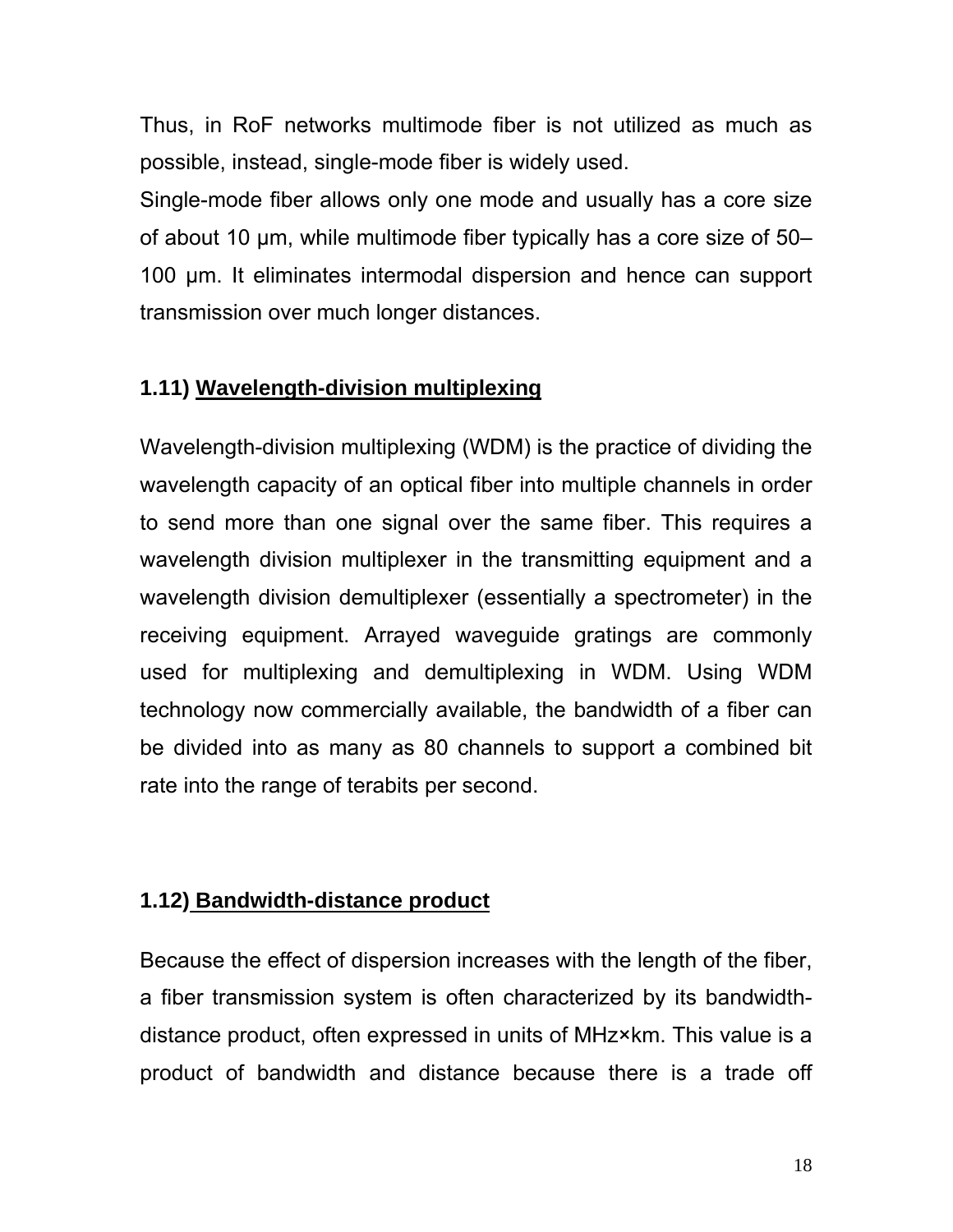between the bandwidth of the signal and the distance it can be carried. For example, a common multimode fiber with bandwidthdistance product of 500 MHz×km could carry a 500 MHz signal for 1 km or a 1000 MHz signal for 0.5 km.

Through a combination of advances in dispersion management, wavelength-division multiplexing, and optical amplifiers, modern-day optical fibers can carry information at around 14 Terabits per second over 160 kilometers of fiber. Engineers are always looking at current limitations in order to improve fiber-optic communication, and several of these restrictions are currently being researched:

#### **1.13) Dispersion**

Dispersion is the widening of pulse duration as it travels through a fiber. As a pulse widens, it can broaden enough to interfere with neighboring pulses (bits) on the fiber, leading to intersymbol interference. Dispersion thus limits the bit spacing and the maximum transmission rate on a fiber-optic channel. As described earlier, one form of the dispersion is an intermodal dispersion. This is caused when multiple modes of the same signal propagate at different velocities along the fiber. Intermodal dispersion does not occur in a single-mode fiber.

Another form of dispersion is material or chromatic dispersion. In a dispersive medium, the index of refraction is a function of the wavelength. Thus, if the transmitted signal consists of more than one wavelength, certain wavelengths will propagate faster than other

19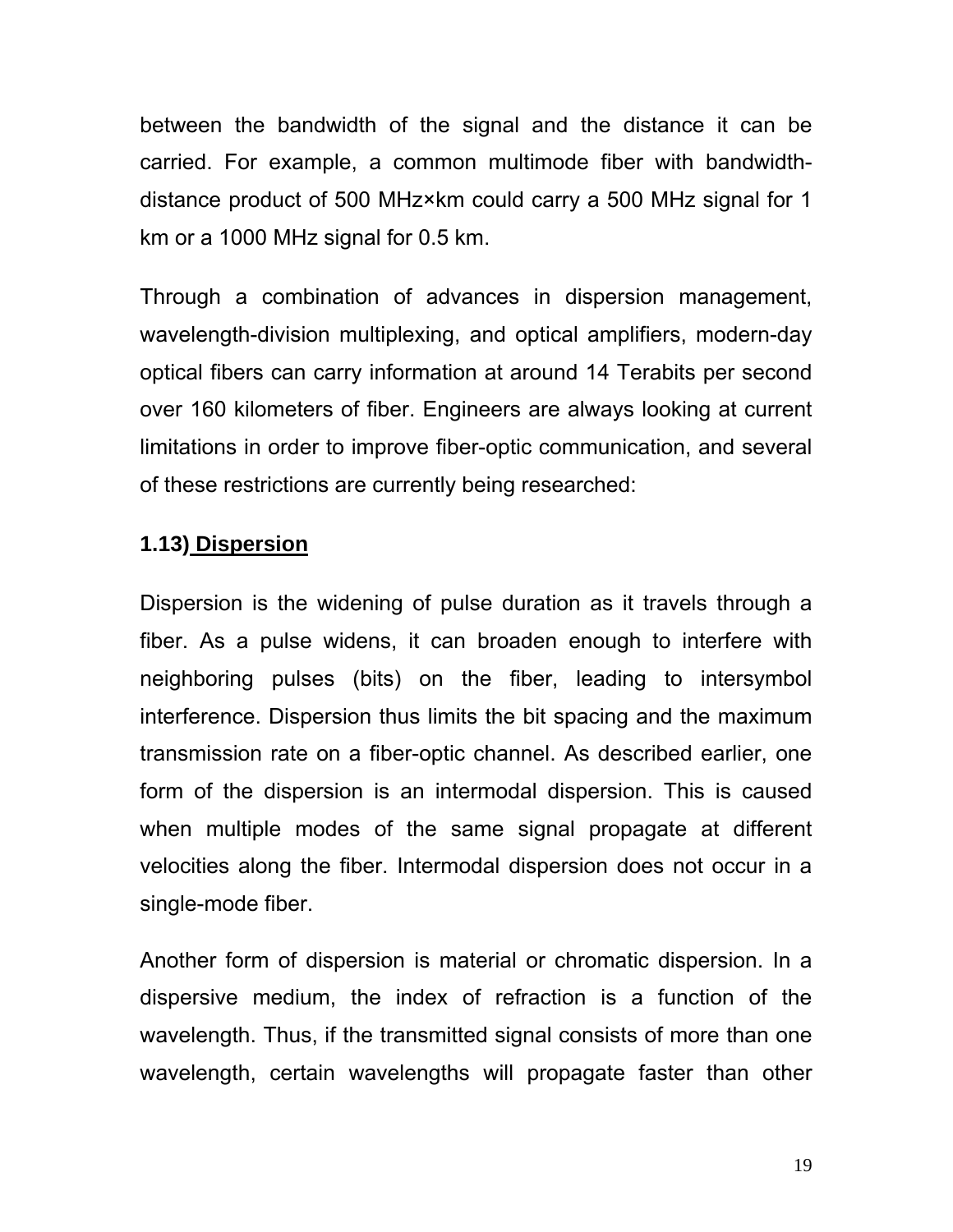wavelengths. Since no laser scan create a signal consisting of an exact single wavelength, chromatic dispersion will occur in most systems.

A third type of dispersion is waveguide dispersion. Waveguide dispersion is caused as the propagation of different wavelengths depends on waveguide characteristics such as the indices and shape of the fiber core and cladding. At 1300 nm, chromatic dispersion in a conventional single-mode fiber is nearly zero. Luckily, this is also a low-attenuation window (although loss is higher than 1550 nm). Through advanced techniques such as dispersion shifting, fibers with zero dispersion at a wavelength between 1300–1700 nm can be manufactured.

The overall effect of dispersion on the performance of a fiber optic system is known as *intersymbol interference* shown in Figure 1.5 Intersymbol interference occurs when the pulse spreading caused by dispersion causes the output pulses of a system to overlap, rendering them undetectable.



Fig 1.5: Intersymbol Interference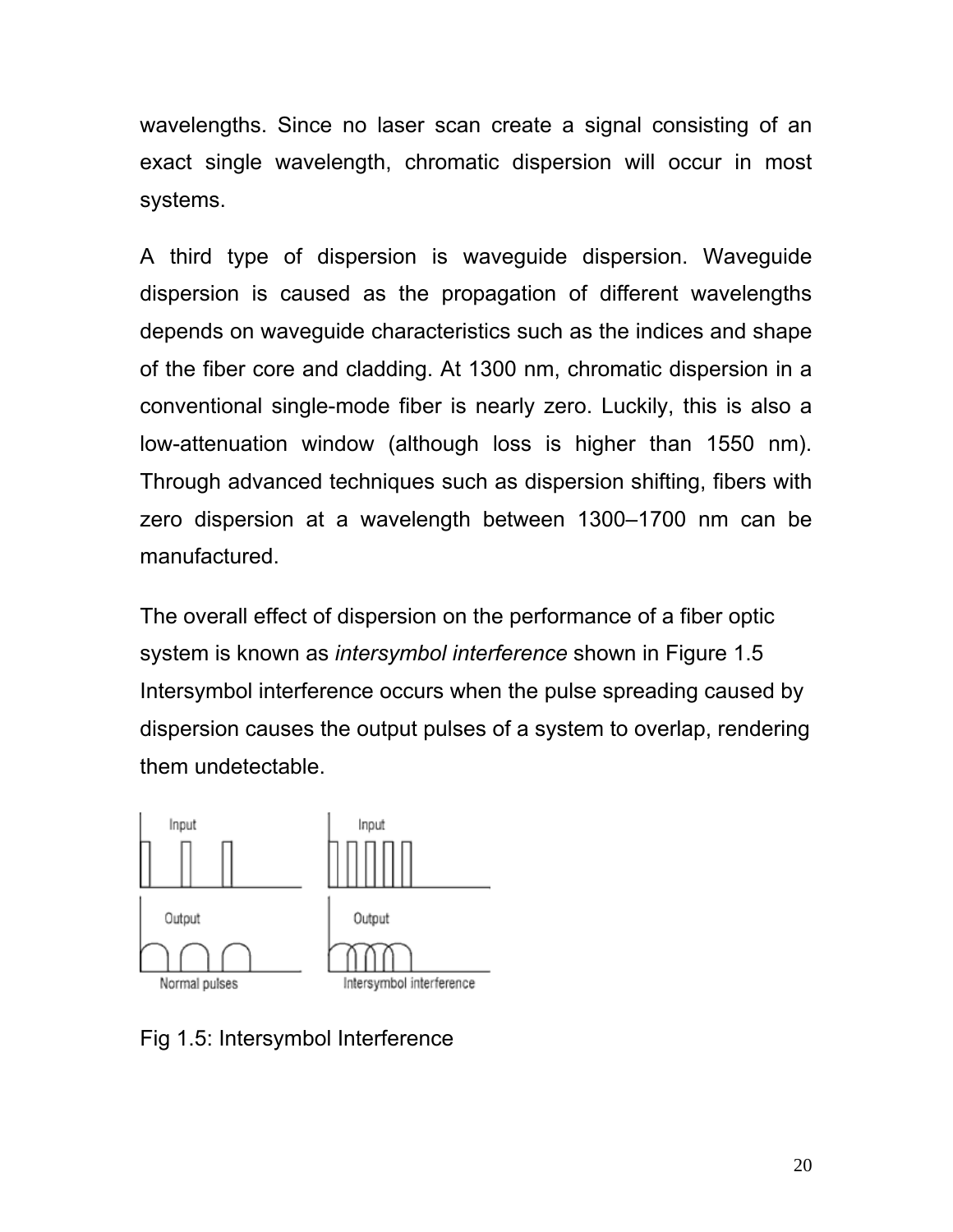#### **1.14) Attenuation**

Fiber attenuation, which necessitates the use of amplification systems, is caused by a combination of material absorption, Rayleigh scattering, Mie scattering, and connection losses. Although material absorption for pure silica is only around 0.03 dB/km (modern fiber has attenuation around 0.3 dB/km), impurities in the original optical fibers caused attenuation of about 1000 dB/km. Other forms of attenuation are caused by physical stresses to the fiber, microscopic fluctuations in density, and imperfect splicing techniques.

| Band            | <b>Description</b>                                    | <b>Wavelength Range</b> |
|-----------------|-------------------------------------------------------|-------------------------|
| O band original |                                                       | 1260 to 1360 nm         |
|                 | E band extended                                       | 1360 to 1460 nm         |
|                 | S band short wavelengths                              | 1460 to 1530 nm.        |
|                 | C band conventional ("erbium window") 1530 to 1565 nm |                         |
|                 | L band long wavelengths                               | 1565 to 1625 nm         |
|                 | <b>U band</b> ultralong wavelengths                   | 1625 to 1675 nm         |

## **Comparison with electrical transmission**

An underground fiber optic splice enclosure opened for splicing.

The choice between optical fiber and electrical (or copper) transmission for a particular system is made based on a number of trades-offs. Optical fiber is generally chosen for systems requiring higher bandwidth or spanning longer distances than electrical cabling can accommodate. The main benefits of fiber are its exceptionally low loss, allowing long distances between amplifiers or repeaters; and its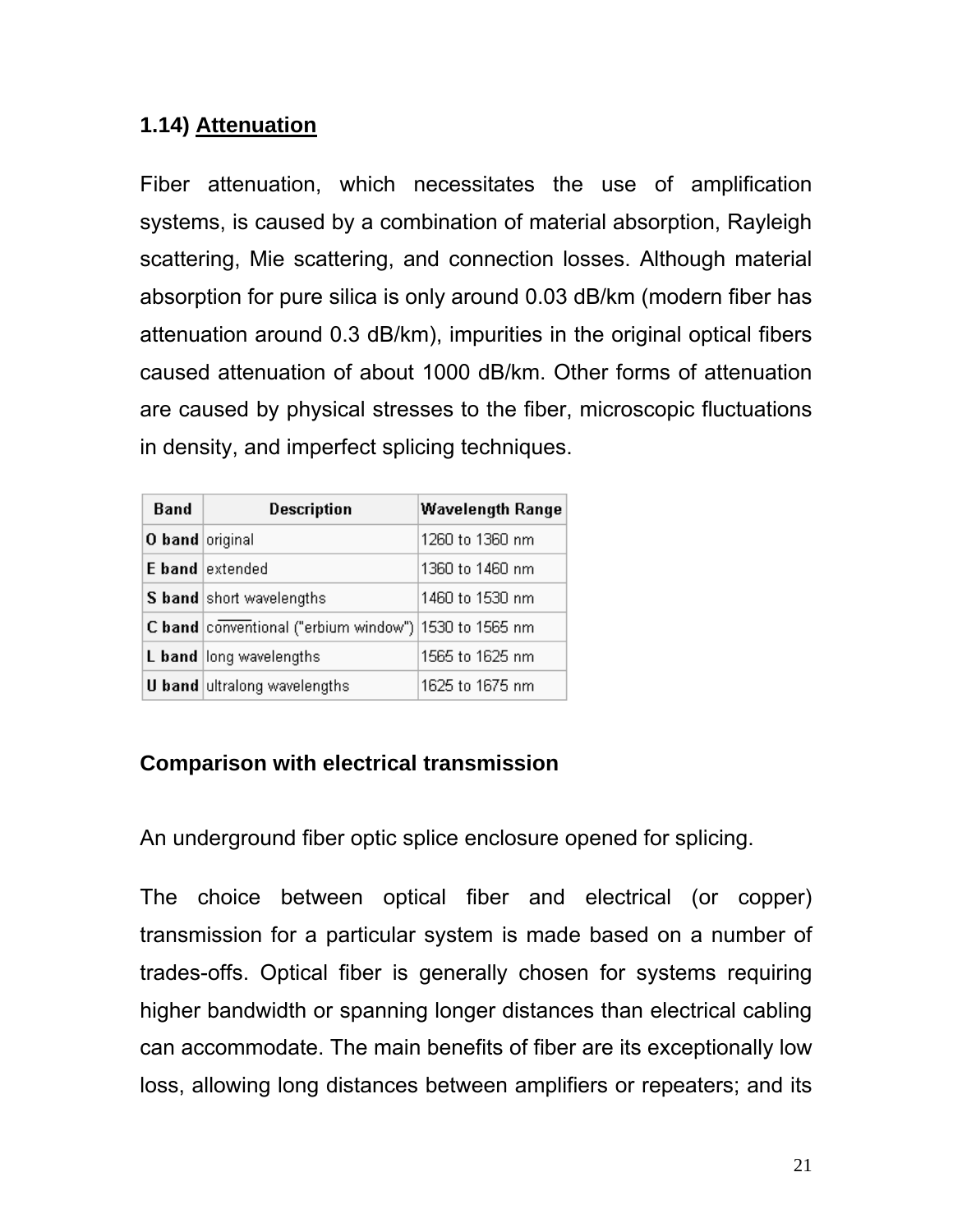inherently high data-carrying capacity, such that thousands of electrical links would be required to replace a single high bandwidth fiber cable. Another benefit of fibers is that even when run alongside each other for long distances, fiber cables experience effectively no crosstalk, in contrast to some types of electrical transmission lines. Fiber can be installed in areas with high electromagnetic interference (EMI),(along the sides of utility lines, power-carrying lines, and railroad tracks). All-dielectric cables are also ideal for areas of high lightning-strike incidence.

In certain situations fiber may be used even for short distance or low bandwidth applications, due to other important features:

- Immunity to electromagnetic interference, including nuclear electromagnetic pulses (although fiber can be damaged by alpha and beta radiation).
- High electrical resistance, making it safe to use near highvoltage equipment or between areas with different earth potentials.
- Lighter weight—important, for example, in aircraft.
- No sparks—important in flammable or explosive gas environments.
- Not electromagnetically radiating, and difficult to tap without disrupting the signal—important in high-security environments.
- Much smaller cable size—important where pathway is limited, such as networking an existing building, where smaller channels can be drilled and space can be saved in existing cable ducts and trays.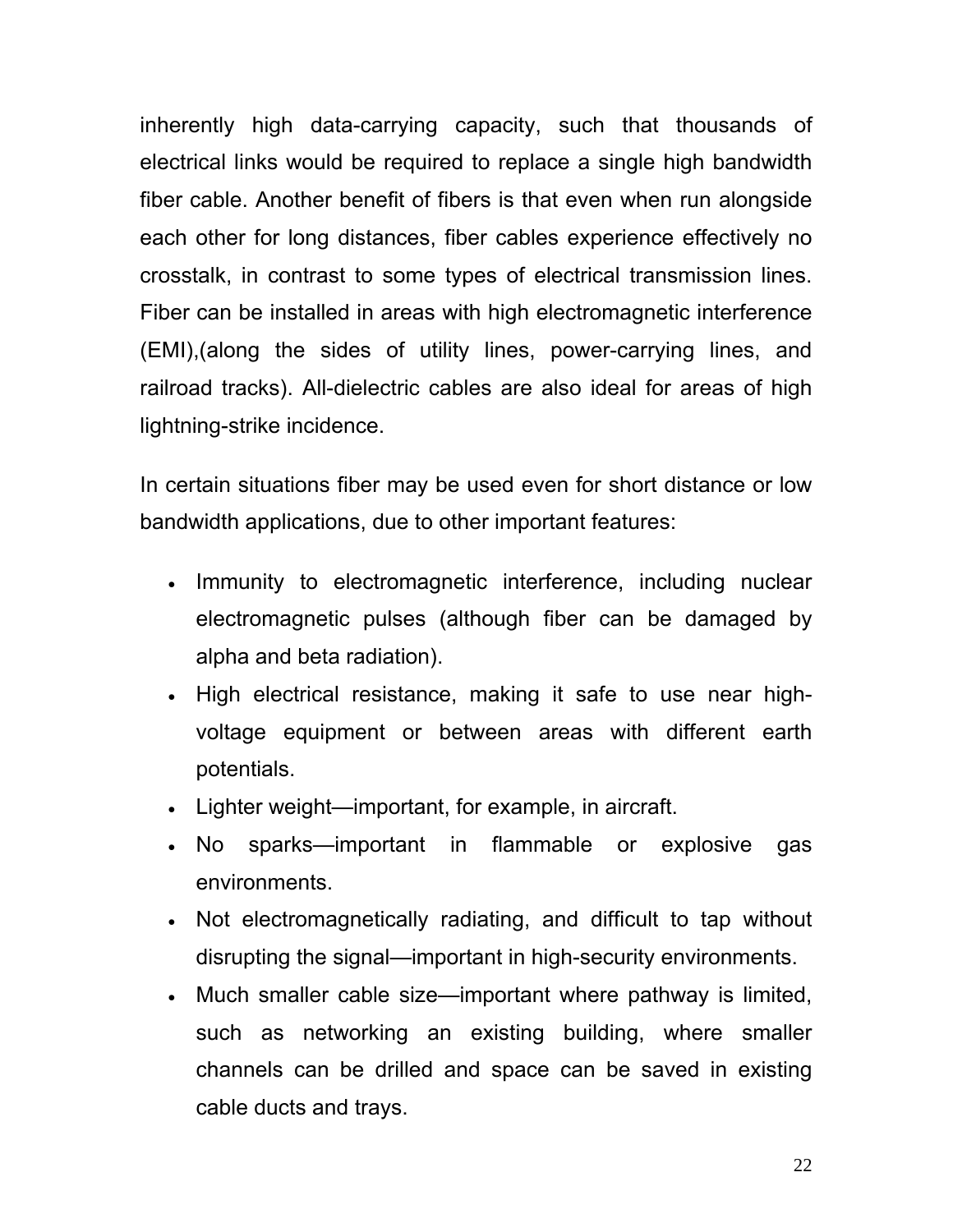Optical fiber cables can be installed in buildings with the same equipment that is used to install copper and coaxial cables, with some modifications due to the small size and limited pull tension and bend radius of optical cables. Optical cables can typically be installed in duct systems in spans of 6000 meters or more depending on the duct's condition, layout of the duct system, and installation technique. Longer cables can be coiled at an intermediate point and pulled farther into the duct system as necessary.

### **1.15) Multiplexing techniques**

Multiplexing is the process where multiple channels are combined for transmission over a common transmission path.

There are two predominant ways to multiplex:

# **i) Frequency Division Multiplexing**

ii) Time Division Multiplexing

# **Frequency Division Multiplexing (FDM)**

In FDM, multiple channels are combined onto a single aggregate signal for transmission. The channels are separated in the aggregate by their FREQUENCY.

There are always some unused frequency spaces between channels, known as "guard bands". These guard bands reduce the effects of "bleed over" between adjacent channels, a condition more commonly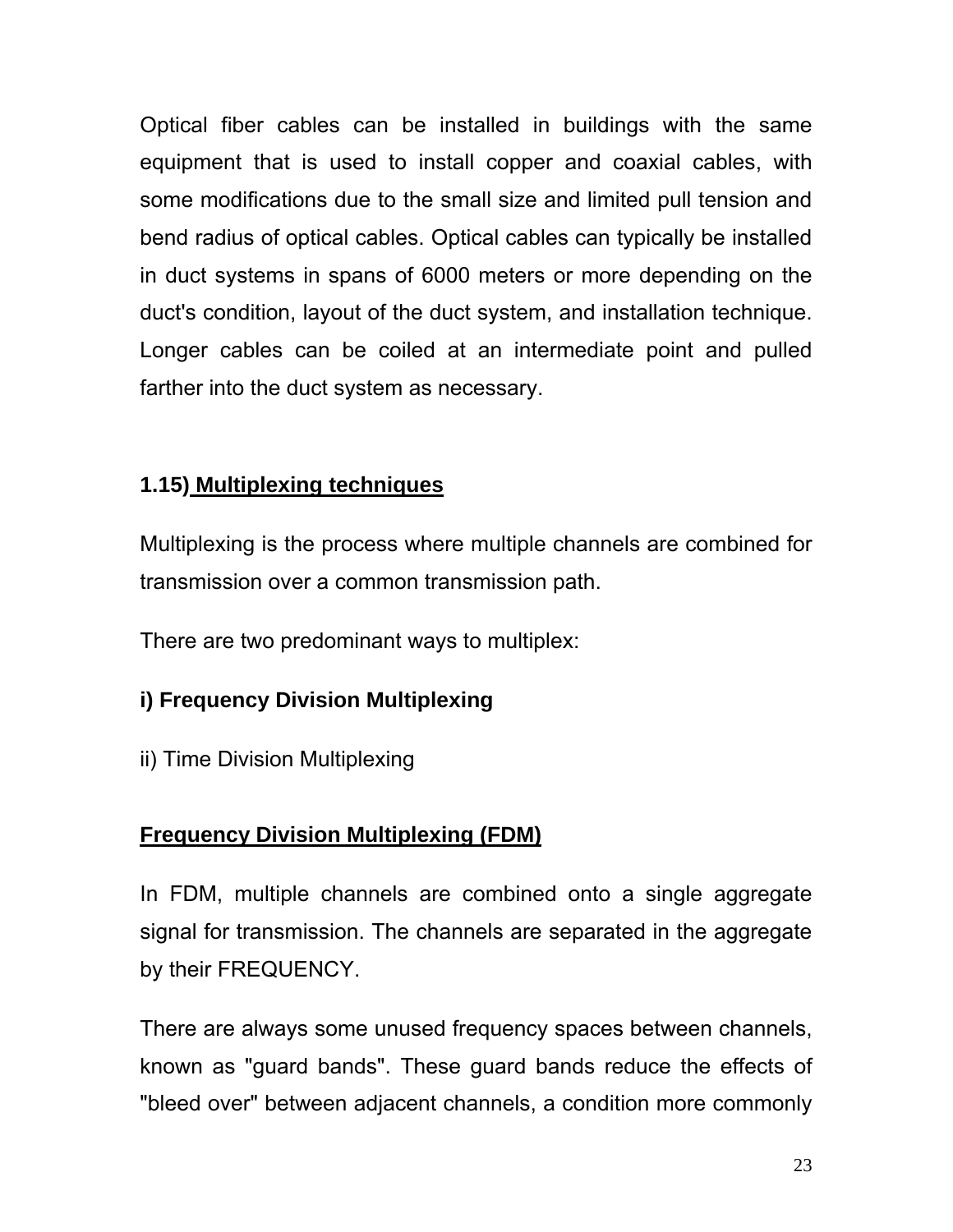referred to as "crosstalk". FDM was the first multiplexing scheme to enjoy wide scale network deployment, and such systems are still in use today. However, Time Division Multiplexing is the preferred approach today, due to its ability to support native data I/O (Input/Output) channels.



Figure1.6: Frequency Division Multiplexing (FDM)

## **1.16) FDM Data Channel Applications**

Data channel FDM multiplexing is usually accomplished by "modem stacking". In this case, a data channel's modem is set to a specific operating frequency. Different modems with different frequencies could be combined over a single voice line. As the number of these "bridged" modems on a specific line changes, the individual modem outputs need adjustment ("tweaking") so that the proper composite level is maintained. This VF level is known as the "Composite Data Transmission Level" and is almost universally -13 dBm0.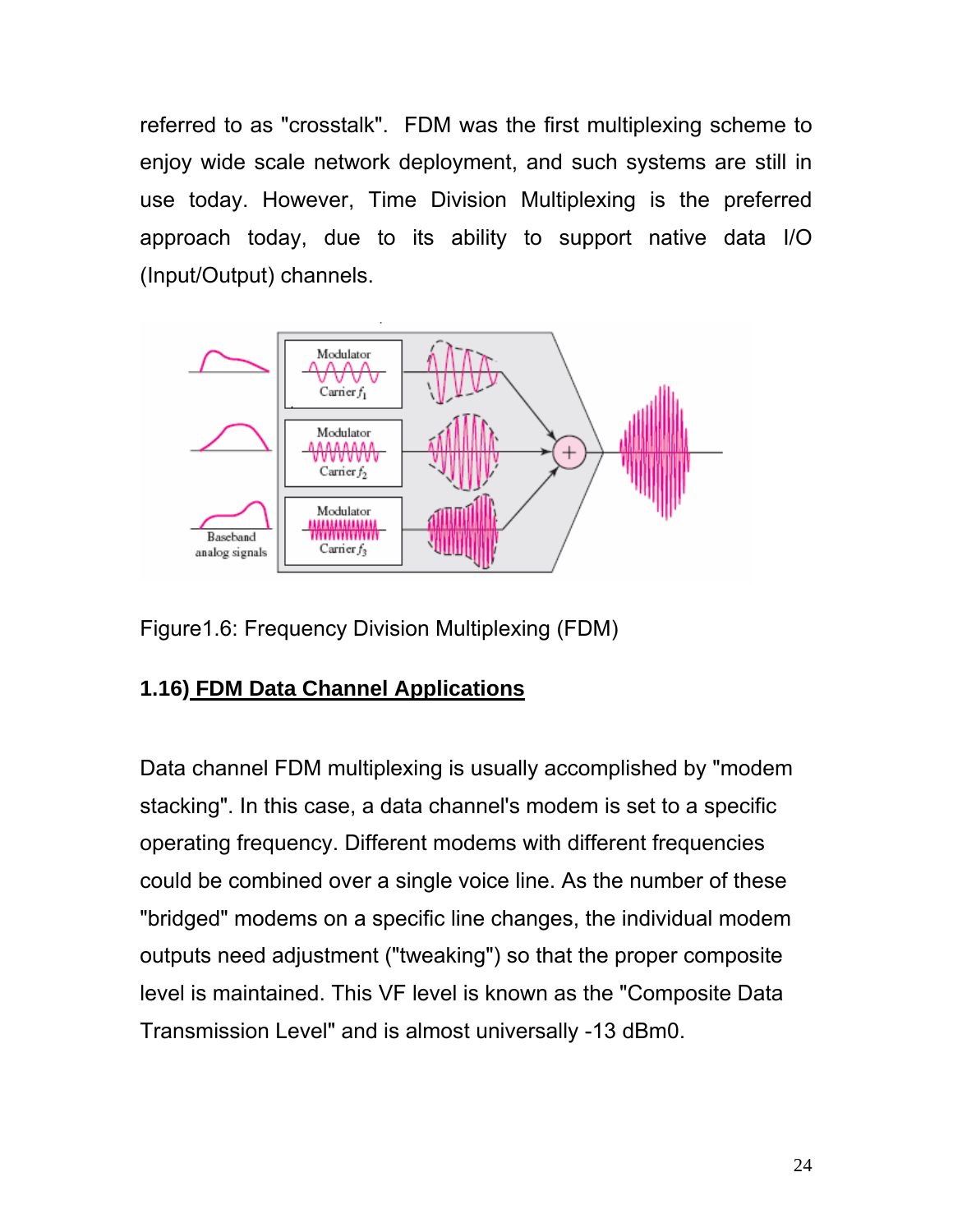### **1.17) FDM Voice Channel Applications**

Amplitude Modulation (AM), using Single Sideband-Suppressed Carrier (SSB-SC) techniques, is used for voice channel multiplexing. Basically, a 4 KHz signal is multiplexed ("heterodyned") using AM techniques. Filtering removes the upper sideband and the carrier signal. Other channels are multiplexed as well, but use different carrier frequencies.

Advances in radio technology, particularly the developments of the Reflex Klystron and integrated modulators, resulted in huge FDM networks. One of the most predominate FDM schemes was known as "L-Carrier", suitable for transmission over coaxial cable and wideband radio systems.

### **1.18) Time Division Multiplexing**

Timeplex is probably the best in the business (IMHO) at Time Division Multiplexing, as it has 25+ years or experience. When Timeplex was started by a couple of ex-Western Union guys in 1969 it was among the first commercial TDM companies in the United States. In fact, "Timeplex" was derived from TIME division multiplexing! In Time Division Multiplexing, channels "share" the common aggregate based upon time! There are a variety of TDM schemes, discussed in the following sections:

Conventional Time Division multiplexing

Statistical Time Division multiplexing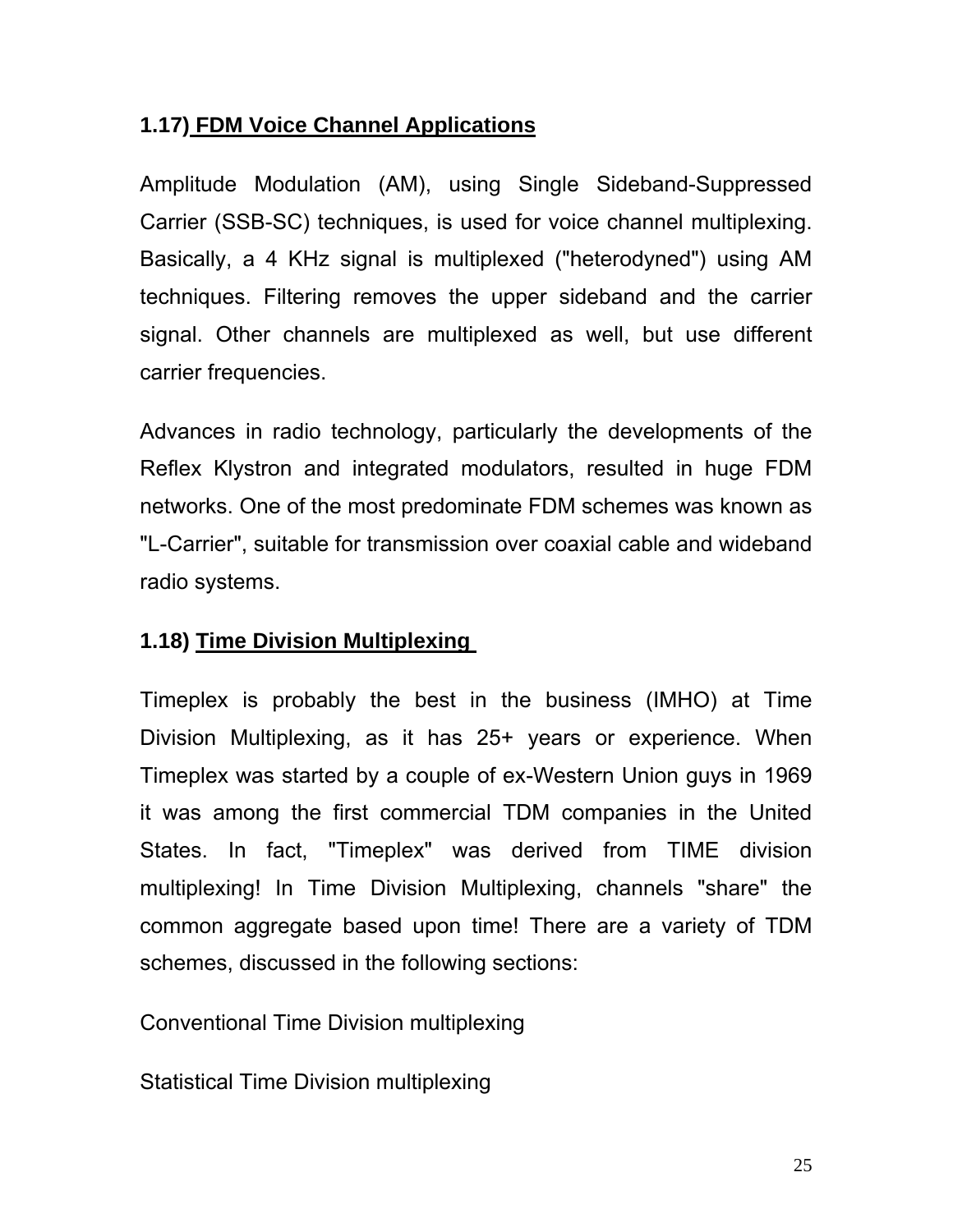## **1.19) Cell-Relay/ATM Multiplexing**



Figure1.7: Cell-Relay/ATM Multiplexing

### **1.20) Bit-Interleaved Multiplexing**

In Bit-Interleaved TDM, a single data bit from an I/O port is output to the aggregate channel. This is followed by a data bit from another I/O port (channel), and so on, and so on, with the process repeating itself.

A "time slice" is reserved on the aggregate channel for each individual I/O port. Since these "time slices" for each I/O port are known to both the transmitter and receiver, the only requirement is for the transmitter and receiver to be in-step; that is to say, being at the right place (I/O port) at the right time. This is accomplished through the use of a synchronization channel between the two multiplexers.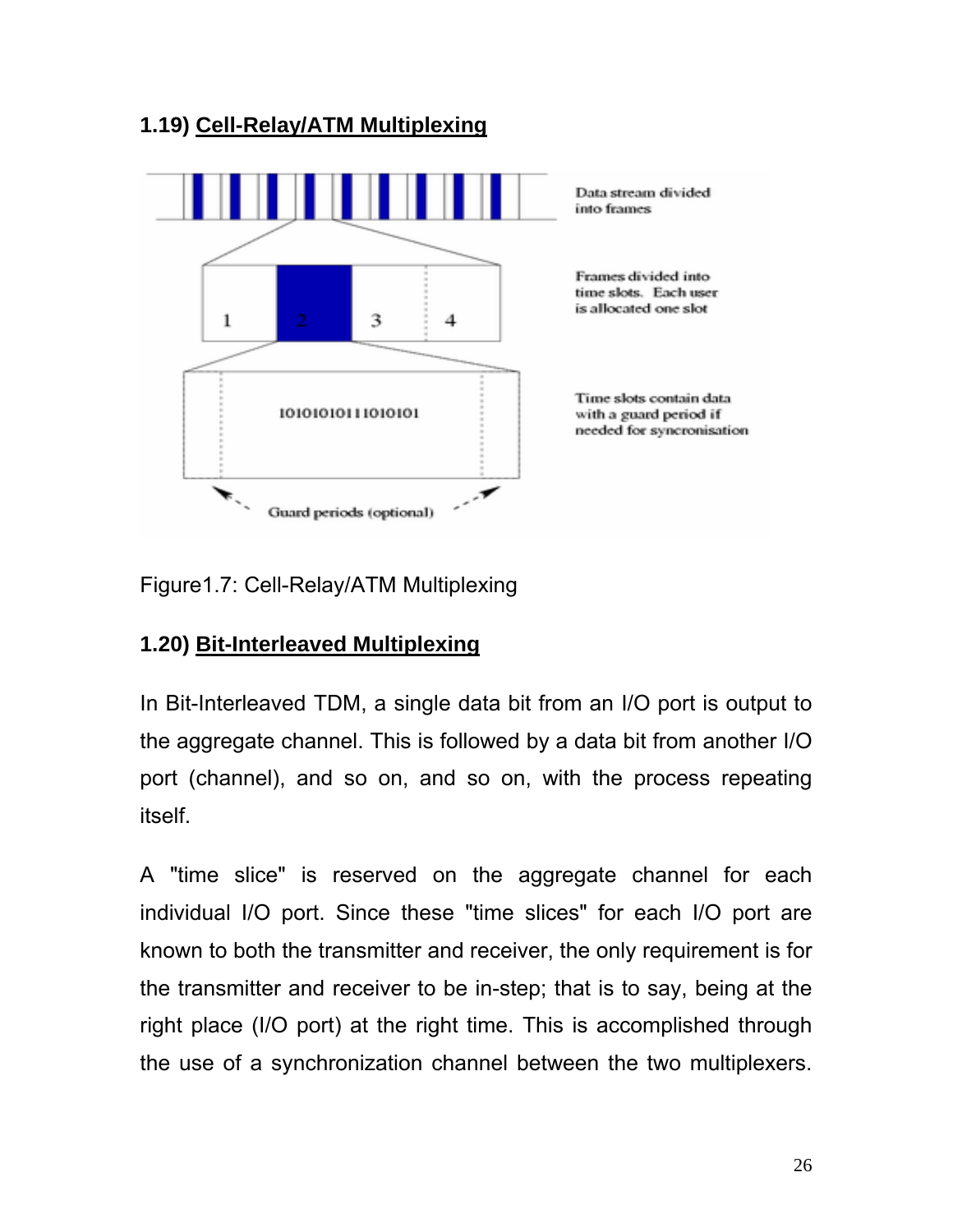The synchronization channel transports a fixed pattern that the receiver uses to acquire synchronization.

Bit-Interleaved TDM is simple and efficient and requires little or no buffering of I/O data. A single data bit from each I/O channel is sampled, then interleaved and output in a high speed data stream.

### **1.21) Byte-Interleaved Multiplexing**

In Byte-Interleaved multiplexing, complete words (bytes) from the I/O channels are placed sequentially, one after another, onto the high speed aggregate channel. Again, a synchronization channel is used to synchronize the multiplexers at each end of the communications facility.

For an I/O payload that consists of synchronous channels only, the total I/O bandwidth cannot exceed that of the aggregate (minus the synchronization channel bandwidth). But for asynchronous I/O channels, the aggregate bandwidth CAN BE EXCEEDED if the aggregate byte size is LESS than the total asynchronous I/O character size (Start + Data + Stop bits).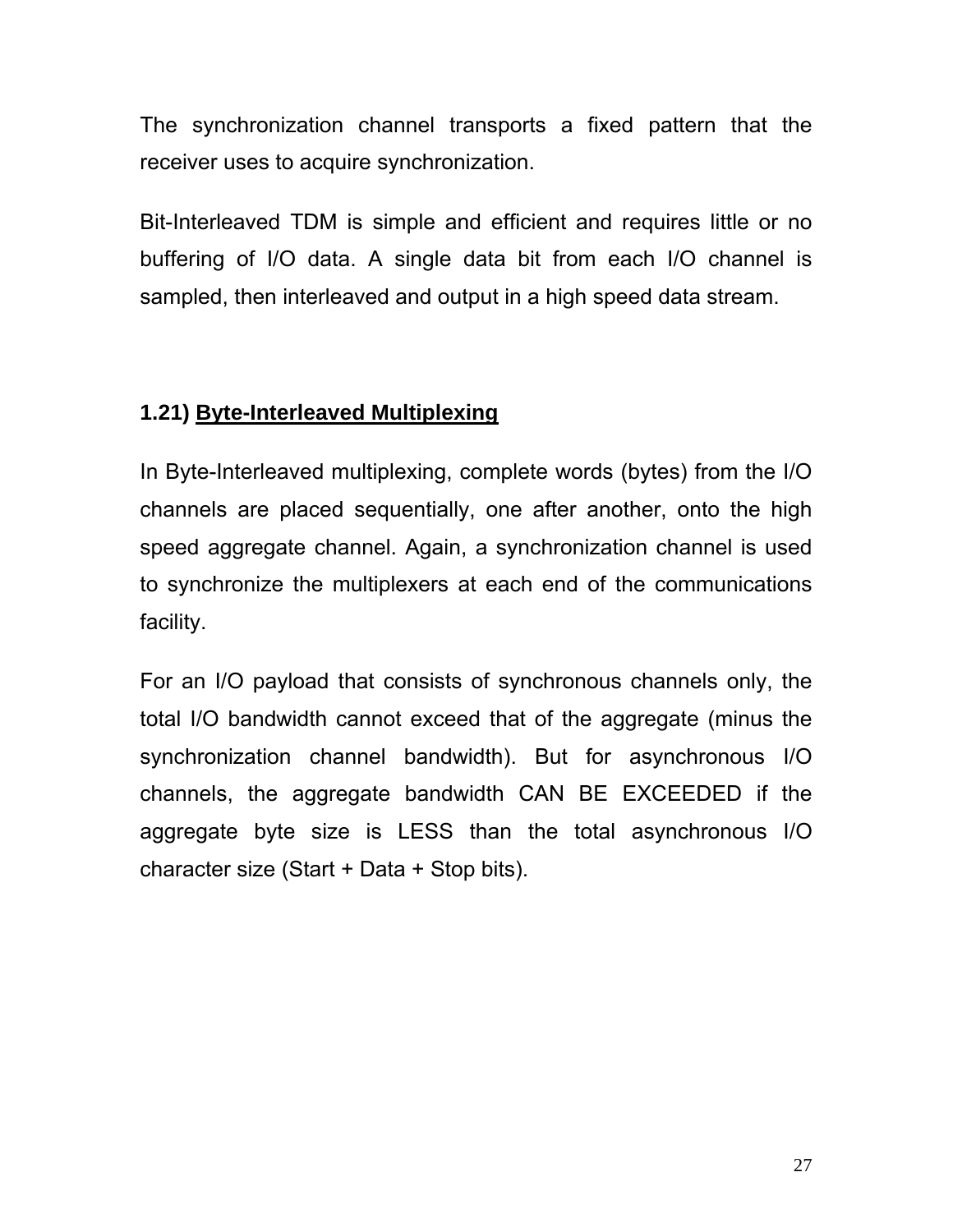### **1.22) Statistical Time Division Multiplexing (STDM)**

Statistical TDMs are such that they only utilize aggregate bandwidth when there is actual data to be transported from I/O ports. Data STDMs can be divided into two categories: Conventional STDM, Frame Relay/X.25 Networking

## **1.23) DEMULTIPLEXING**

Separating two or more signals that have been combined into one signal.

Demultiplexing is the extraction of the original channels on the receiver side. A device that performs the demultiplexing process is called a demultiplexer (DEMUX). The demultiplexer uses a series of filters to decompose the multiplexed signal into its constituent component signals. The individual signals are then passed to a demodulator that separates them from their carriers and passes them to the output lines.



#### Figure1.8: Demultiplexing

-11.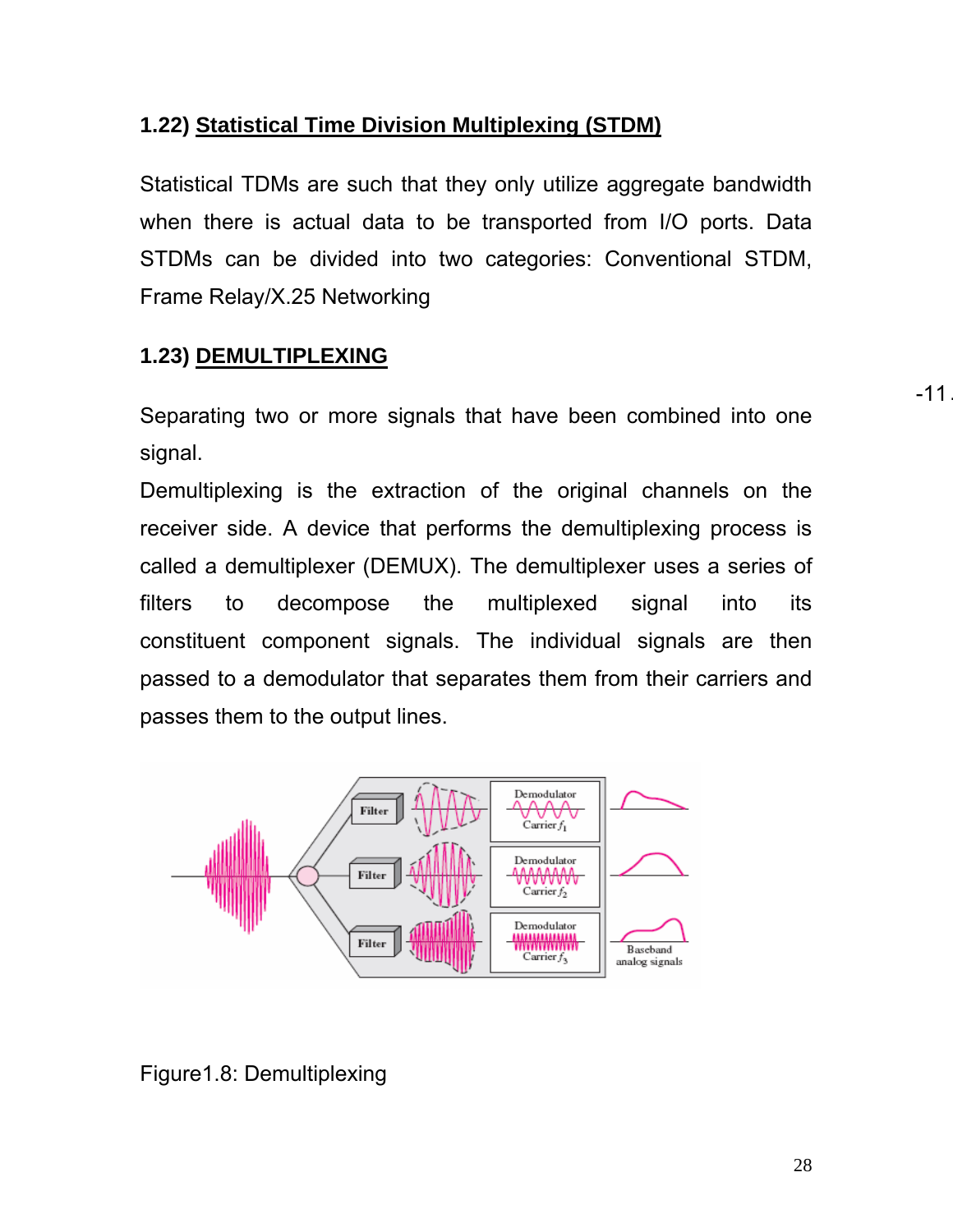#### **1.24) Merging of the Wireless and Fiber optic Worlds**

Current trends in cellular networks in mobile are to reduce cell size to accommodate more users. It demands a large number of base stations to cover a service area. Base stations are cost effective. This requirement has led to the development of system architecture where functions such as signal routing and processing, handover and frequency allocation are carried out at a central control station , rather than at the Base Station.

Centralized configuration like this one allows sensitive equipment to be located in safer environment and enables the cost of expensive components to be shared among several Base Stations. To link a Central Station with Base Stations in such a radio network is via an optical fiber network, since fiber has low loss, is immune to EMI and has broad bandwidth. To minimize costs the process to follow is transmission of radio signals over fiber, with simple optical-toelectrical conversion, followed by radiation at remote antennas, which are connected to a Central Station. The resources provided by the Central Station among many antenna technique of modulating the radio frequency subcarrier onto an optical carrier for distribution over a fiber network it is known as "radio over fiber" (RoF) technology.

Optical fiber microcellular systems, in which microcells in a wide area are connected by optical fiber and radio signals are over an optical

29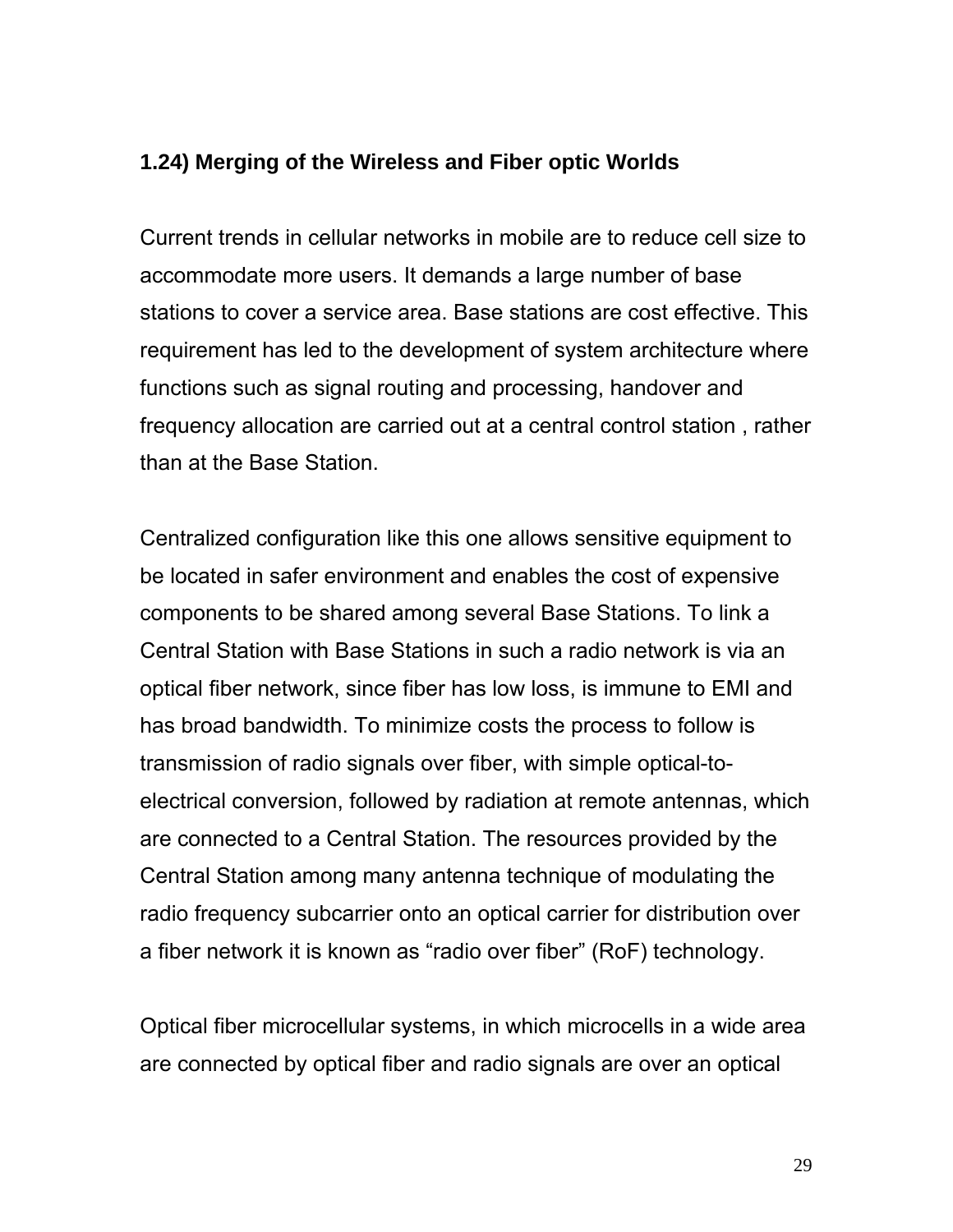fiber link among base stations and control stations, has attracted much attention. This is because of i) The low loss and enormous bandwidth of optical fiber ii) The increasing demand for capacity or coverage iii) The benefits it offers in terms of low-cost base station deployment in microcellular systems.

To be specific, the RoF network typically comprises a central Central Station, where all switching, routing, medium access control (MAC) and frequency management functions are performed, and an optical fiber network, which interconnects a large number of Base Stations for wireless signal distribution. The Base Station has no processing function and its main function is to convert optical signal to wireless one and vice versa. Radio over fiber's applications range are mobile cellular networks, wireless local area network (WLAN) at mm-wave bands broadband wireless access networks to road vehicle communication (RVC) networks for intelligent transportation system (ITS). System cost for deploying infrastructure can be dramatically reduced compared to other wire line alternatives due to simple Base station structure. Some of its characteristics are described below

• The system control functions, such as frequency allocation, modulation and demodulation scheme, are located within the Control Station, simplifying the design of the Base Stations. The primary functions of the BSs are optical to Radio Frequency conversion, Radio Frequency amplification, and Radio Frequency to optical conversion.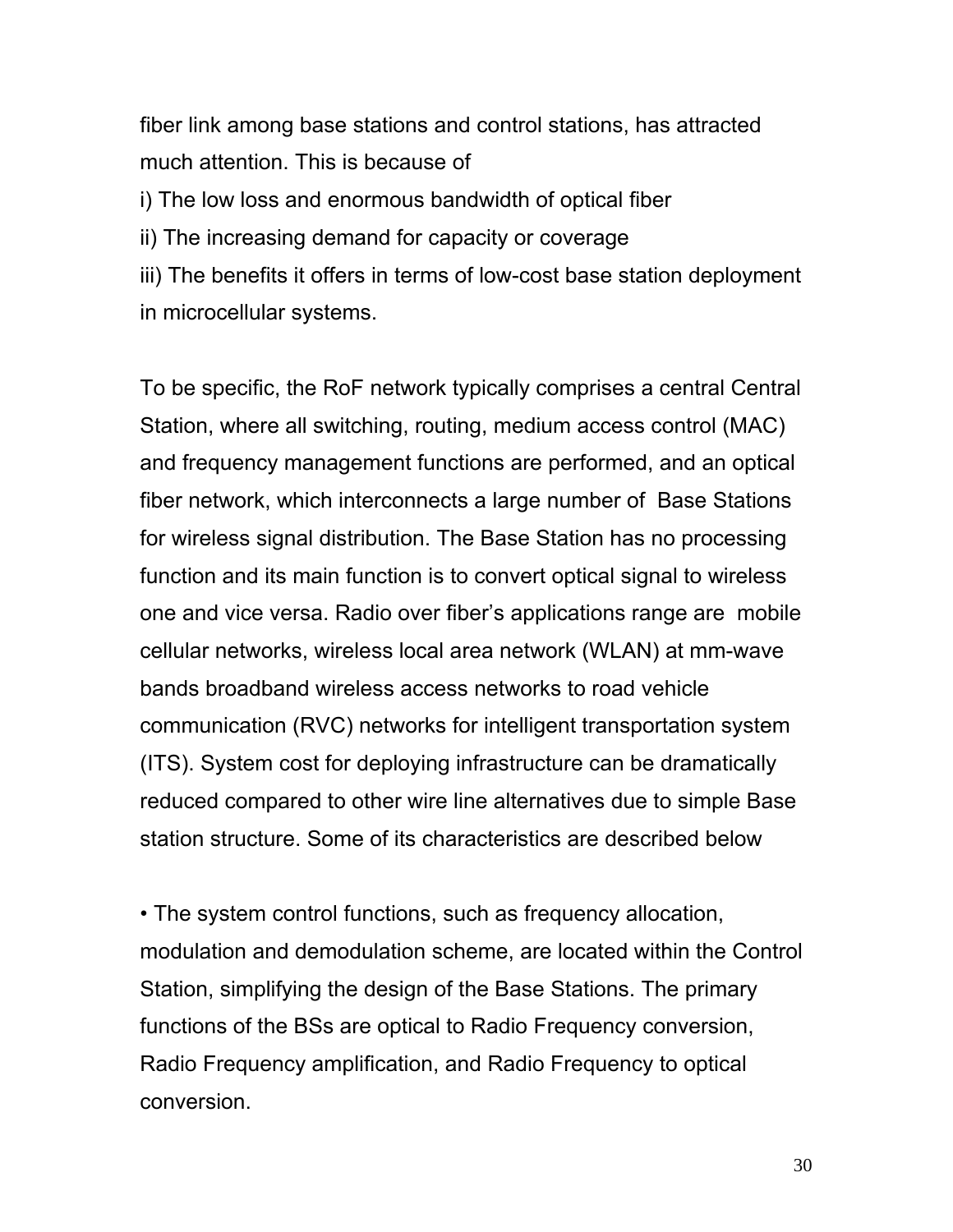• Centralized network architecture allows a dynamic radio resource configuration and capacity allocation.

• Due to simple Base Station structure, its reliability is a lot high and system maintenance becomes simple.

• Optical fiber in Radio Over Fiber is transparent to modulation, radio frequency, bit rate so multiple services on a single fiber can be supported at same time

 • Large distances between the Central Station and Base Station are possible.

 Most of the complexity is in the base stations. To reduce number of base station alternative is to move the complex portions of the network to a central processing location where the number of expensive signal processing elements can be reduced by greater sharing among users.

By using highly linear optical fiber links to distribute Radio Frequency signals from a central location to radio access points (RAPs) Radio Over Fiber allows the RAPs to be extremely simple since they only need to contain optoelectronic conversion devices and amplifiers. All communication functions such as coding, modulation and up conversion can be performed at a central location.

A simple Radio Access Point means easier and more flexible installation and low cost of equipment and maintenance. Centralization results in equipment sharing, dynamic source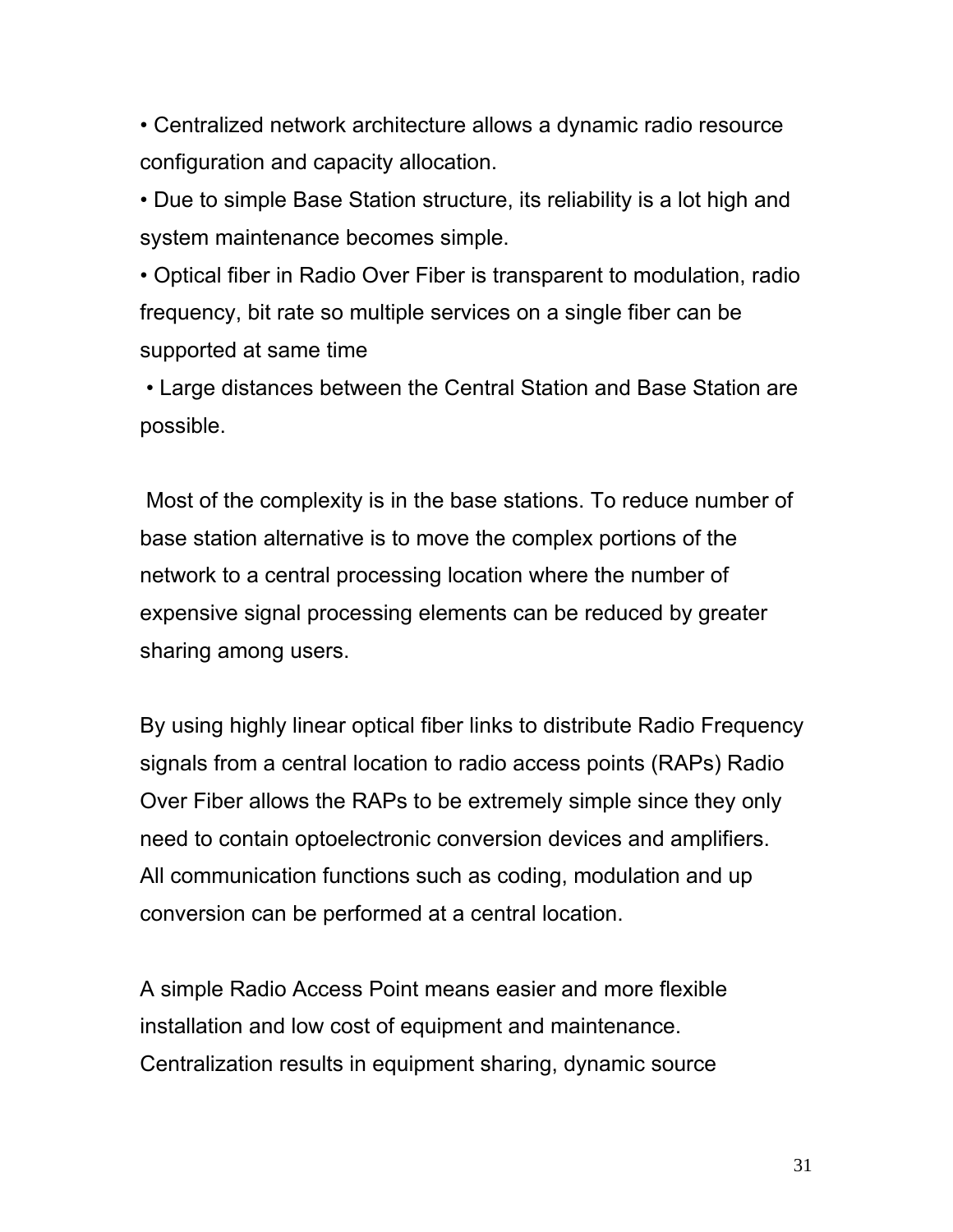allocation and more effective management. This technology makes life easier and cheaper for operators.

Radio over Fiber is able to shift complexity away from the antenna because optical fiber is an excellent low-loss (0.2 dB/km optical loss at 1550 nm) and high bandwidth (50 THz) transmission medium. In this process transmission takes place at the radio carrier frequency rather than the more conventional digital base band systems. The optical links in Radio over Fiber are therefore analog in nature, and they reproduce the carrier waveform. The radio carrier can be modulated with a digital modulation scheme such as GMSK (in GSM) or QPSK (in UMTS).

Radio Over Fiber links has reduced number of base station or remote antenna unit. Reducing the remote base station complexity is attractive because equipment, construction, and maintenance costs may be reduced.

Base station and remote antenna unit density can be increased economically which leads to lower power mobiles and higher bandwidth transmission. Increased wireless and optical network incorporation is therefore seen as a reasonable means of decreasing costs in voice and data networks, while increasing network capacity. This solution increases the frequency reuse enables broadband access by providing a micro cell scenario for cellular radio networks. The micro/picot cell scenario is possible through the use of radio access point (RAP).

Instead of usual base station these inexpensive low power Radio Access Points provide wireless access. It is important to keep the Radio Access Points complexity and cost at a minimum in order to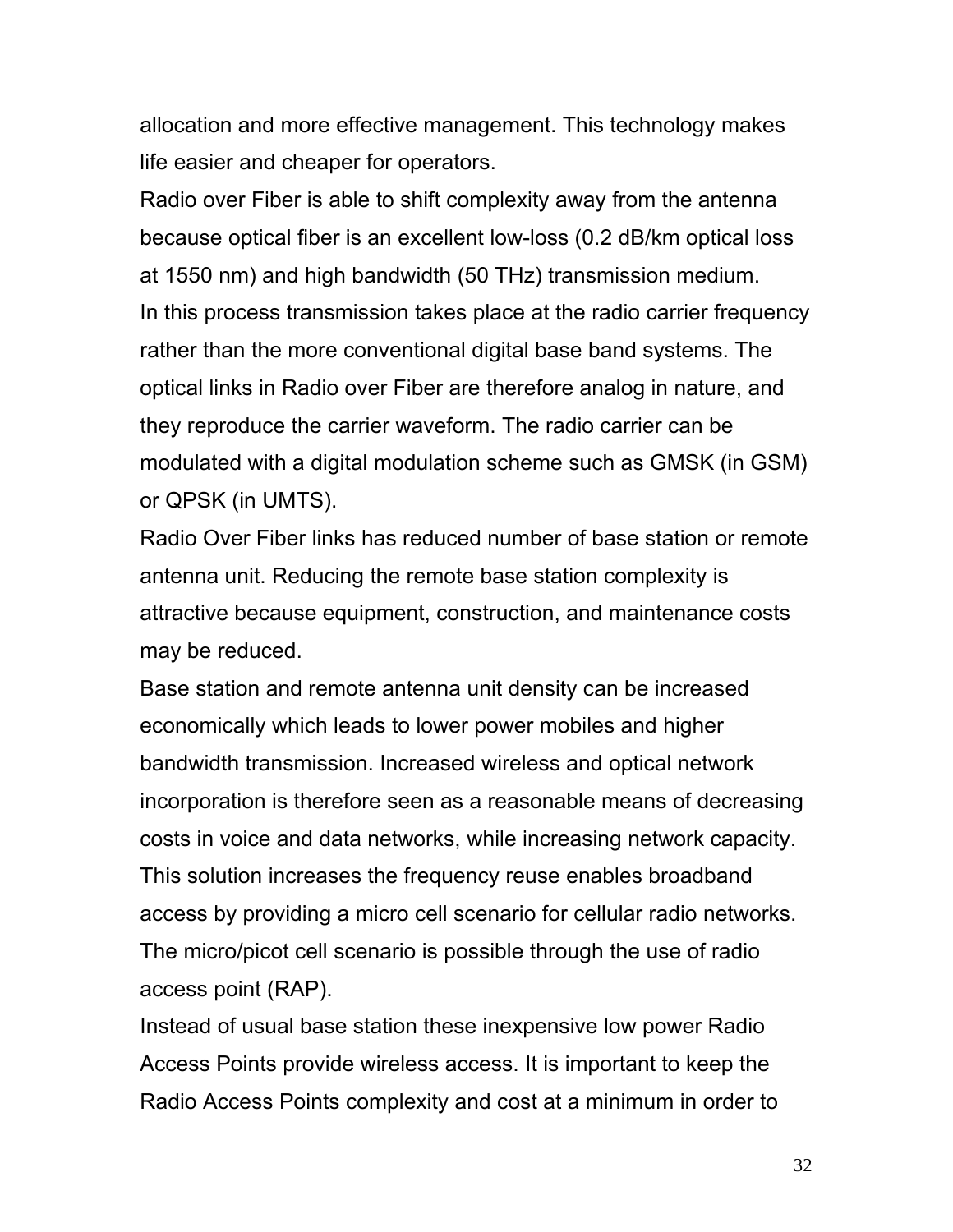allow for large scales deployment. By doing so, a large cell can easily be split into smaller cells by dispersing Radio Access Points throughout. The robust Radio Access Points are connected to the central base station via the RoF links.

## **1.25) Radio Over Fiber System**

In a micro cellular system, each microcell radio port would consist of a simple and compact optoelectronic repeater connected by an Radio Frequency fiber optic link to centralized radio and control equipment, possibly located at a preexisting macrocell site.

The much lower power level eliminates the need for the expensive frequency multiplexes or high-power amplifiers currently employed at base stations. The limited coverage due to low antenna height greatly reduces the co-channel interference from other cells. RoF systems are now being used extensively for enhanced cellular coverage inside buildings such as offices, shopping malls and airport terminals.

A microcellular network can be implemented by using fiber-fed distributed antenna networks as shown in Figure 1.9. The received Radio Frequency signals at each remote antenna are transmitted over an analog optical fiber link to a central base station where all the de-multiplexing and signal processing are done. Each remote antenna site simply consists of a linear analog optical transmitter, an amplifier and the antenna.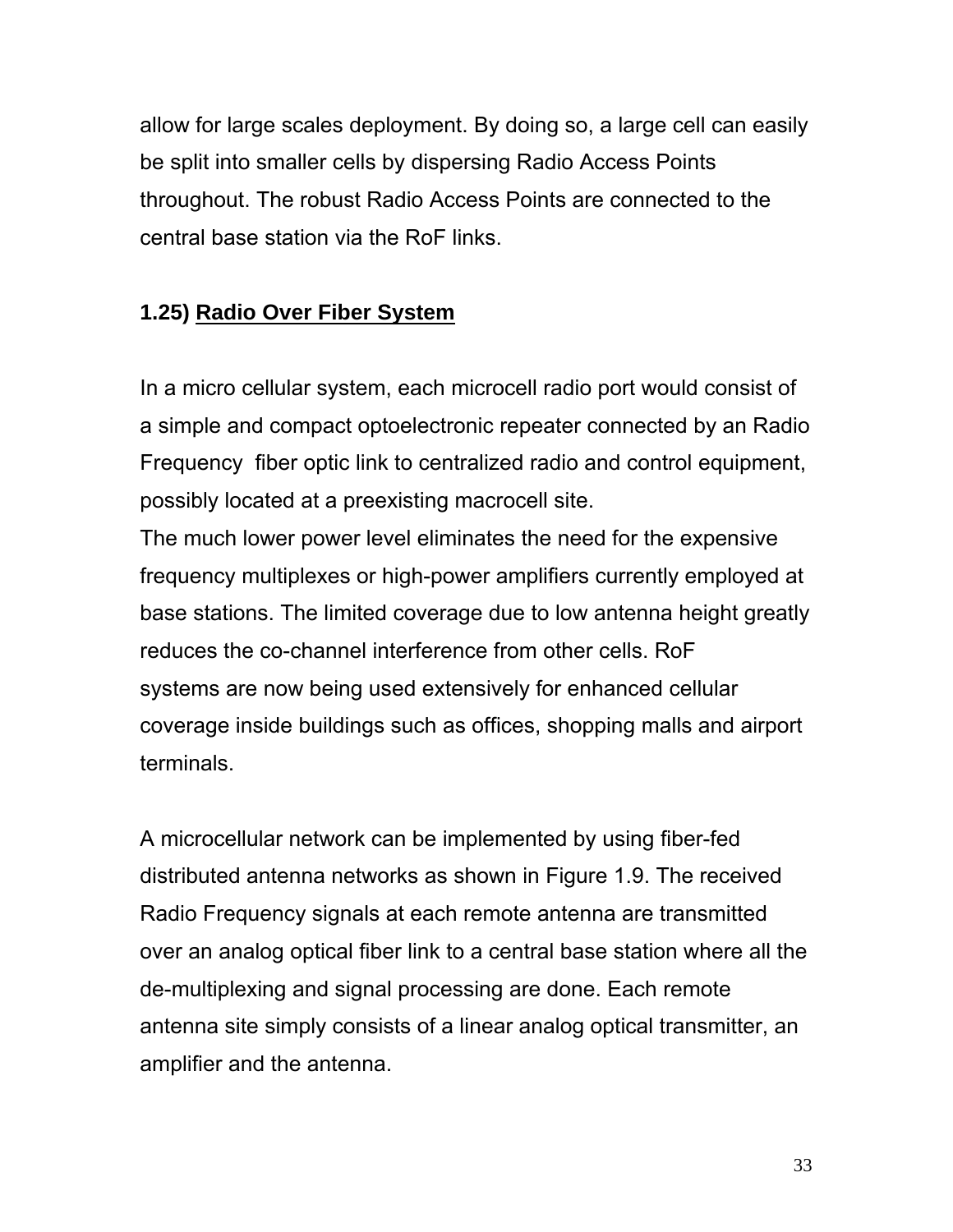

Fig1.9: Optically fed remote antenna network for microcellular RoF systems

# **1.26) Advantages of Using RoF In Mobile Communication Networks**

The radio network is a distributed antenna system and its channel allocation is used to increase the spectrum efficiency. The distributed antenna system provides an infrastructure that brings the radio interface very close to the users. Some of its benefits are as follows:

- 1) Low Radio Frequency power remote antenna points
- 2) Line-of sight operation and multipath effects are minimized
- 3) Enabling of mobile broadband radio access close to the user in an economically acceptable way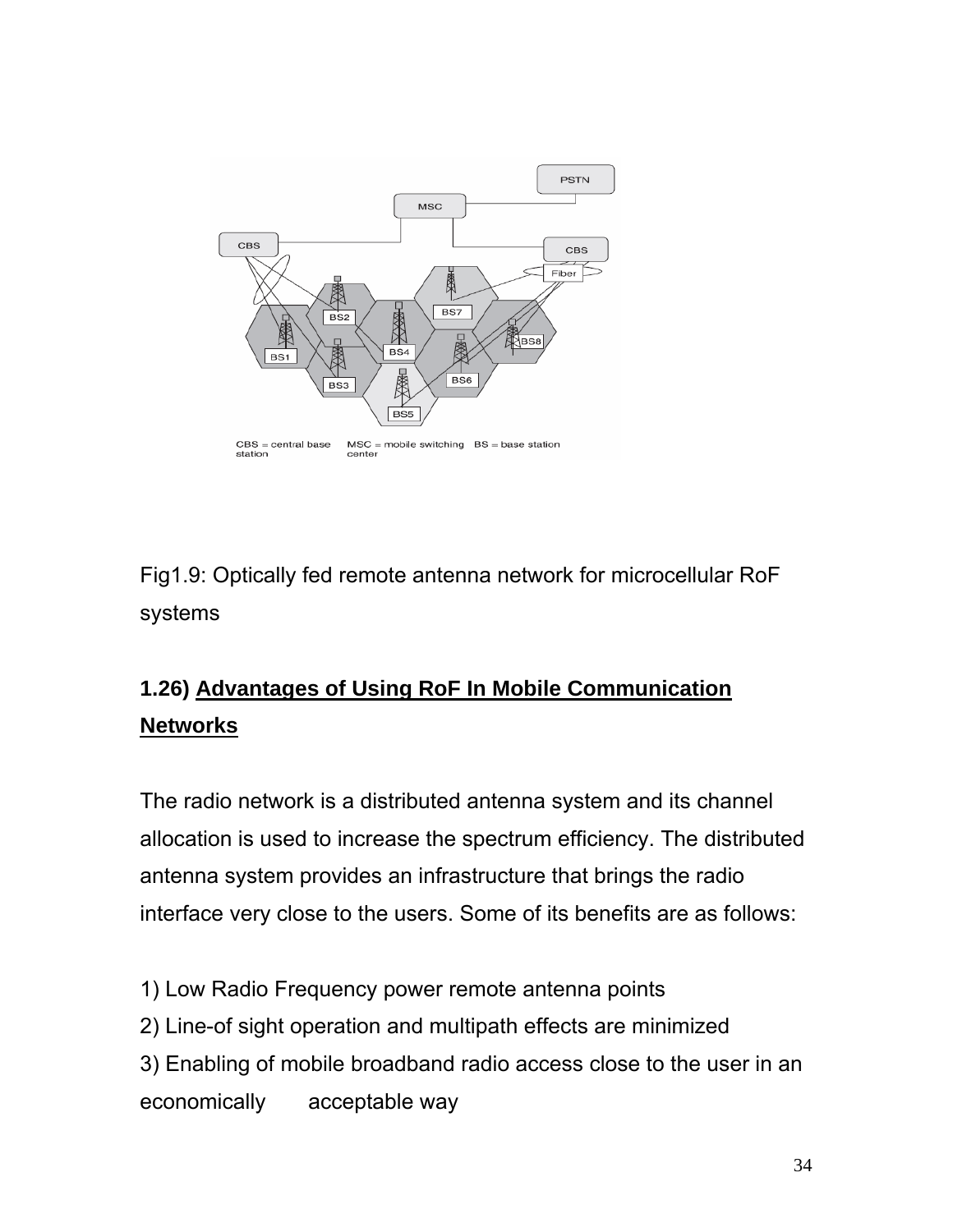- 4) Reduced environment impact (small RAPs)
- 5) Good coverage
- 6) Capacity enhancement by means of improved trucking efficiency
- 7) Dynamic radio resource configuration and capacity allocation
- 8) Alleviation of the cell planning problem
- 9) Reduction in the number of handovers
- 10) Centralized upgrading or adaptation
- 11) Higher reliability and lower maintenance costs
- 12) Support for future broadband multimedia applications
- 13) Better coverage and increased capacity
- 14) High-quality signals
- 15) Low fiber attenuation (up to 0.2dB/km)
- 16) Reduced engineering and system design costs
- 17) Multiple services on a single fiber
- 18) Lightweight fiber cables
- 19) No electromagnetic interference
- 20) Reliability

The use of low Radio Frequency power Radio Access Points has following advantages:

- 1) Low interference
- 2) Increased spectrum efficiency
- 3) Easier frequency and network planning
- 4) Increased battery lifetime of mobile terminals
- 5) Relaxed human health issues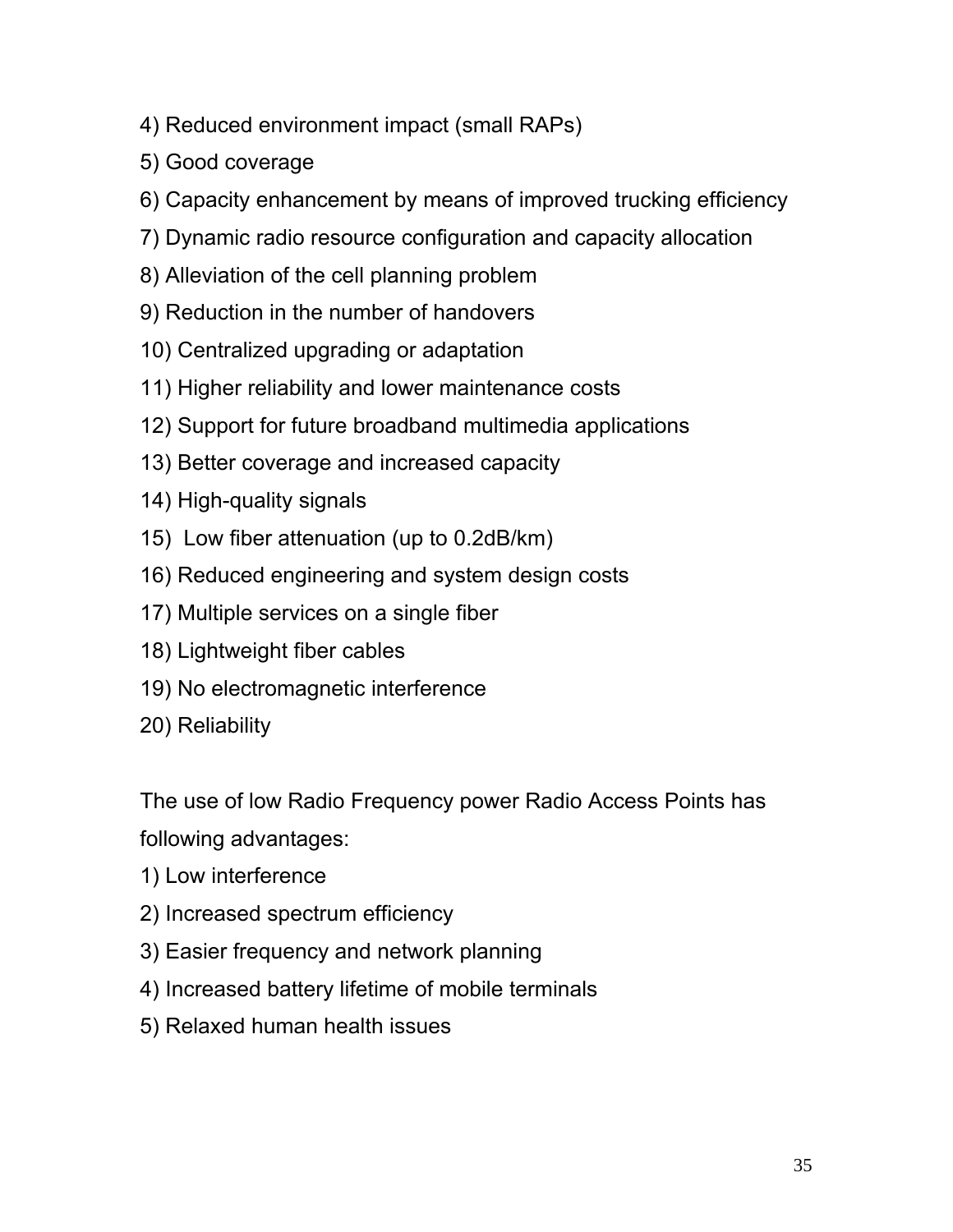### **1.27) Benefits And Applications of Radio over Fiber Systems**

#### **Low Attenuation Loss**

Electrical distribution of high frequency microwave signals either in free space or through transmission lines is problematic and costly. In free space, losses due to absorption and reflection increase with frequency. In transmission lines, impedance rises with frequency as well. Therefore, distributing high frequency radio signals electrically over long distances requires expensive regenerating equipment. Hence it is feasible to use optical fibers which has low loss. Commercially available standard Single Mode Fiber (SMFs) made from glass (silica) have attenuation losses below 0.2 dB/km and 0.5 dB/km in the 1.5 µm and the 1.3 µm windows respectively.

Another type of fiber called Polymer Optical Fiber (POFs) exhibits higher attenuation ranging from 10 – 40 dB/km in the 500 – 1300 nm regions. These losses are much lower than those encountered in free space propagation and copper wire transmission of high frequency microwaves.

Hence by transmitting microwaves in the optical form, transmission distances are increased several folds and the required transmission powers reduced greatly.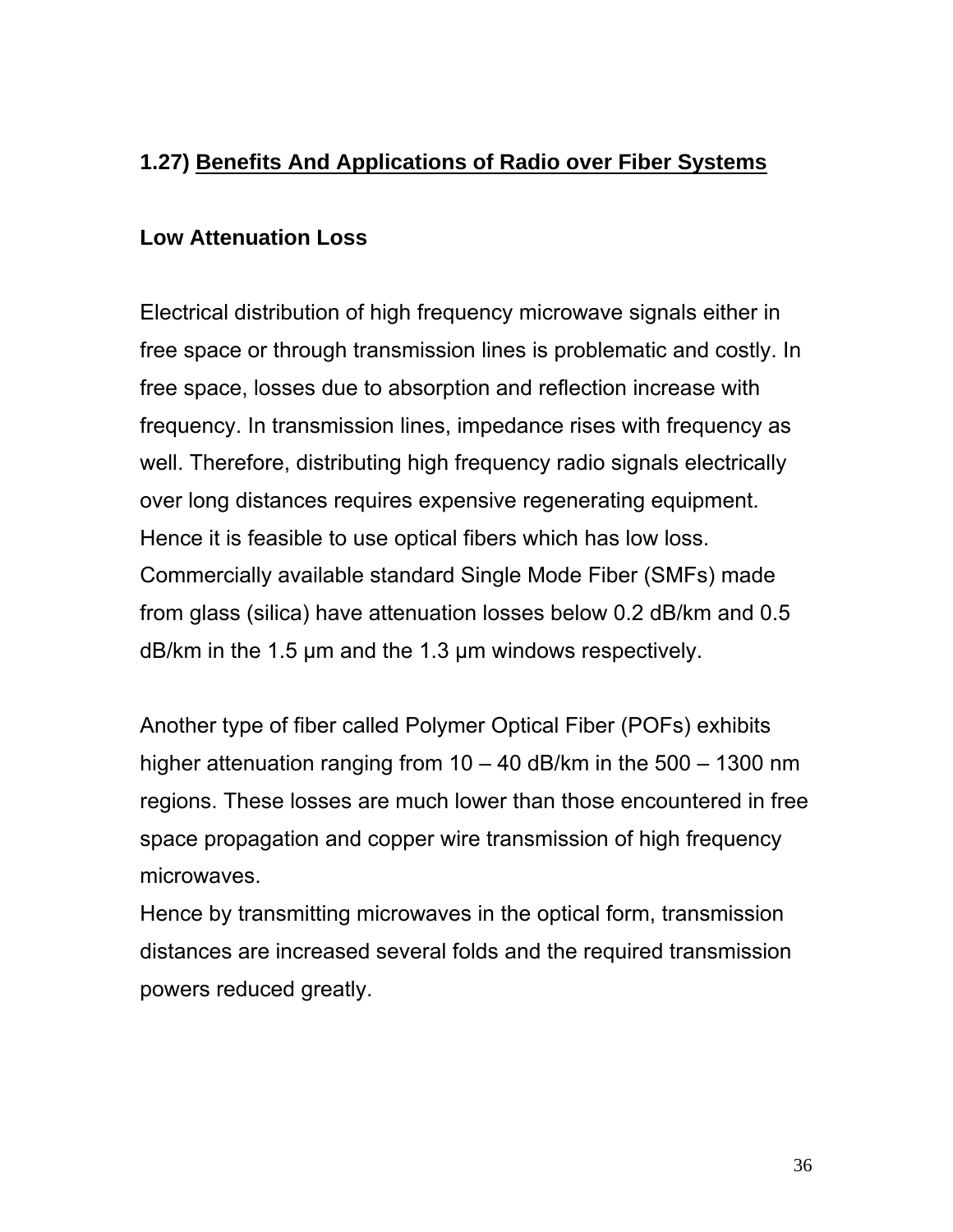#### **Large bandwidth**

Large amount of bandwidth can be offered in Optical fiber. There are three main transmission windows, which offer low attenuation. They are 1310 nm and 1550 nm wavelengths. If a lot of bandwidth is to be gained than out of the optical fiber than low dispersion (or dispersion shifted) fiber is required, the Erbium Doped Fiber Amplifier (EDFA) for the 1550 nm window, and the use of advanced multiplex techniques which are Optical Time Division Multiplexing (OTDM) in combination with Dense Wavelength Division Multiplex (DWDM) techniques.

Optical fibers offer enormous bandwidth and has other benefits apart from the high capacity for transmitting microwave signals. High speed signal processing is achieved from high optical bandwidth, that may be more difficult or impossible to do in electronic systems. Hence some of the important microwave functions such as filtering, mixing, up- and down-conversion, can be implemented in this optical domain.

#### **Reduced Power Consumption**

.

Due to having simple Radio Stations, reduced power consumption is achieved. Most of the complex equipment is kept at the central Station. In some applications, the antenna sites are operated in inactive mode. For instance, some 5 GHz Fiber-Radio systems having picocells (small radio cells) can have the Base Stations to operate in inactive mode. Reduced power consumption at the Radio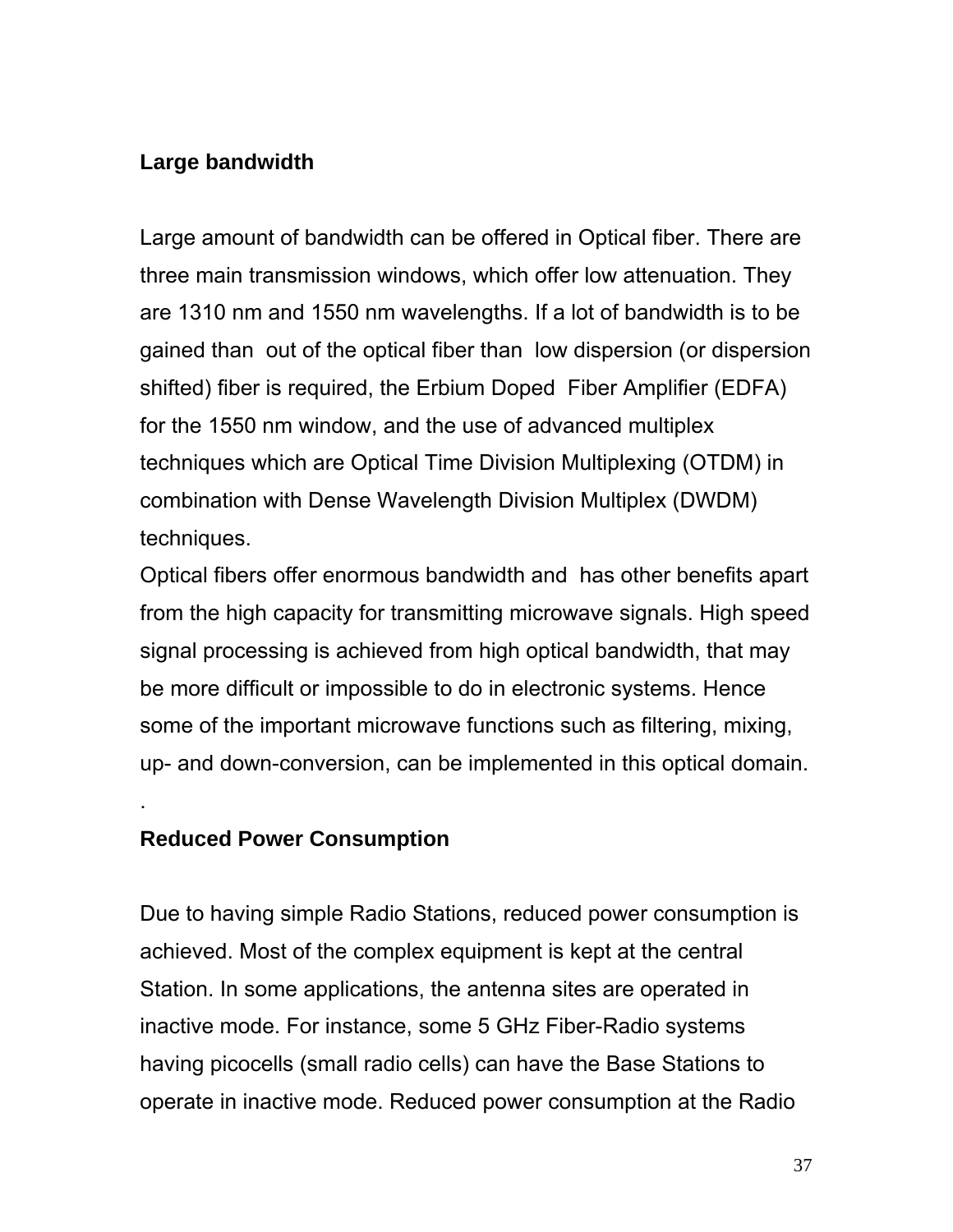#### **Dynamic Resource Allocation**

Radio over Fiber does offer operational benefits in terms of operational flexibility. The Intensity Modulation and Direct Detection (IMDD) technique can be made to operate as a linear system. This is achieved by using low dispersion fiber (SMF) in combination with pre modulated Radio over Fiber sub carriers (SCM). The same Radio over fiber network can be used to distribute multi-operator and multi-service traffic which results in huge economic savings.

For GSM Traffic in Radio Over Fiber based distribution system more capacity can be allocated to an area like shopping malls during peak times and then re-allocated to other areas during off-peak times, like to the populated residential areas in the evenings. This can be achieved by allocating optical wavelengths as the need arises.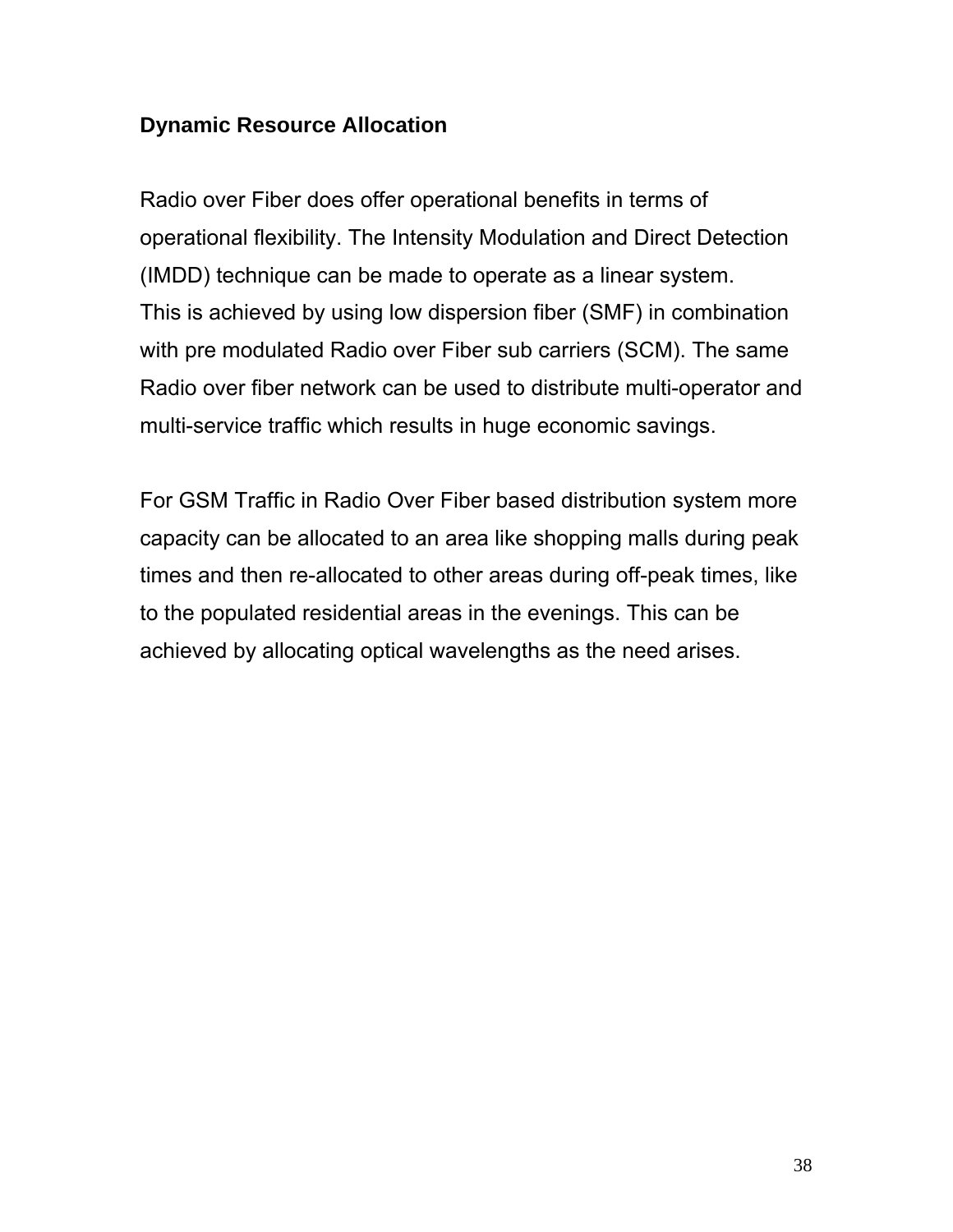### **Satellite Communications**

One of the first uses of Radio over Fiber technology was Satellite communications.

One of the applications involves the remoting of antennas to suitable locations at satellite earth stations. In this case, small optical fiber links of less than 1km and operating at frequencies between 1 GHz and 15 GHz are used. By so doing, high frequency equipment can be centralized.

The second application involves the remoting of earth stations themselves. With the use of Radio over Fiber technology the antennae can be positioned many kilometers away for the purpose of improved satellite visibility or reduction in interference from other terrestrial systems.

### **Wireless Lans**

As portable devices and computers have become more and more powerful as well as widespread, the demand for mobile broadband access to LANs will be increasing. This will lead to higher carrier frequencies to meet the demand for capacity. Higher carrier frequencies in turn lead to microcells and picocells, and all the difficulties associated with coverage discussed above arise. A cost effective way around this problem is to deploy RoF technology.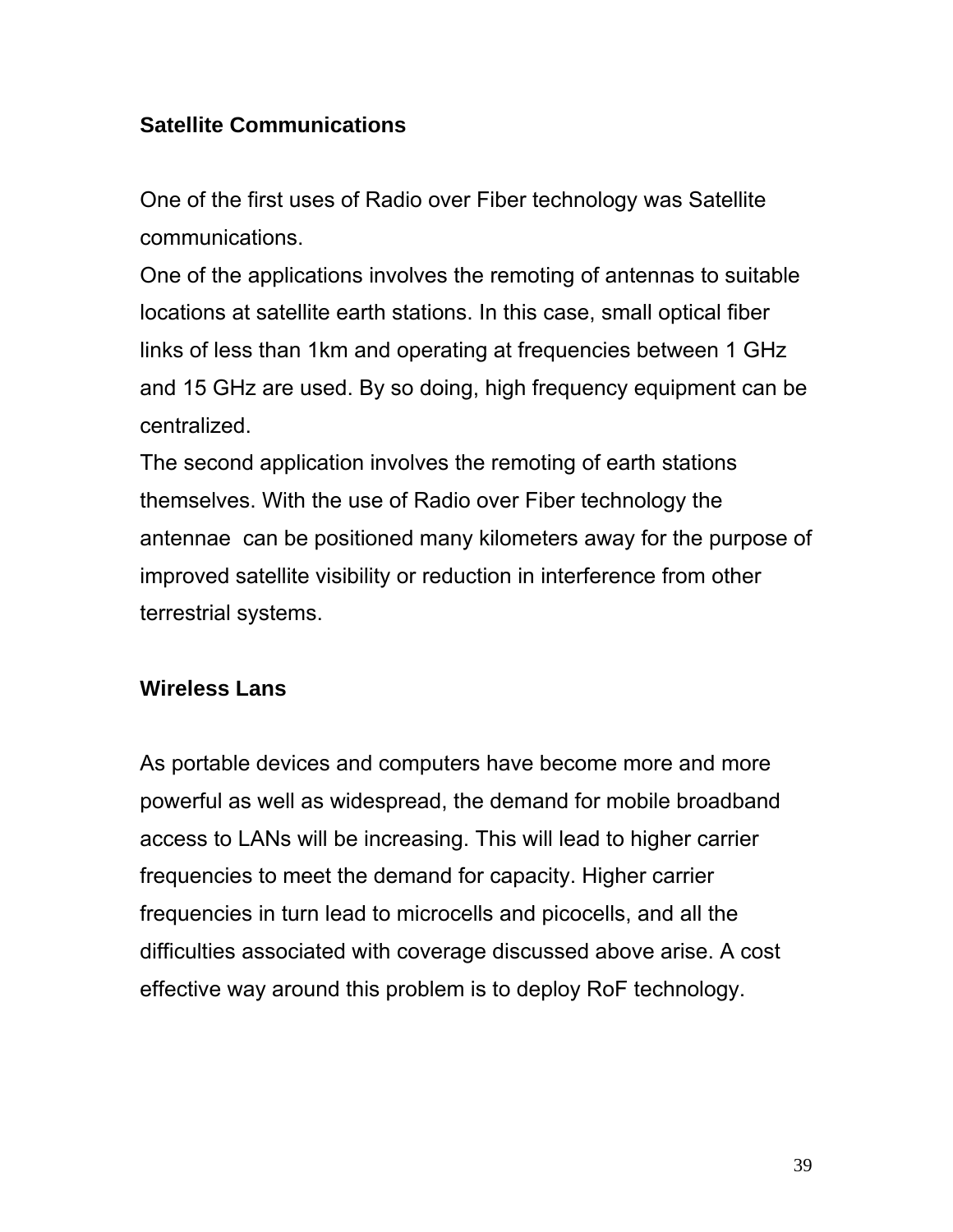#### **Vehicle Communication and Control**

Vehicle Communication and control is another potential application of Radio over Fiber technology. Frequencies between 63-64 GHz and 76-77 GHz have already been allocated for this service within Europe. The objective is to provide continuous mobile communication coverage on major roads for the purpose of Intelligent Transport Systems (ITS) such as Road-to-Vehicle Communication (RVC) and Inter-Vehicle Communication (IVC). ITS systems aim to provide traffic information, improve transportation efficiency, reduce burden on drivers, and contribute to the improvement of the environment. In order to achieve the required coverage of the road network, numerous base stations are required. These can be made simple and of low cost by feeding them through RoF systems, thereby making the complete system cost effective and manageable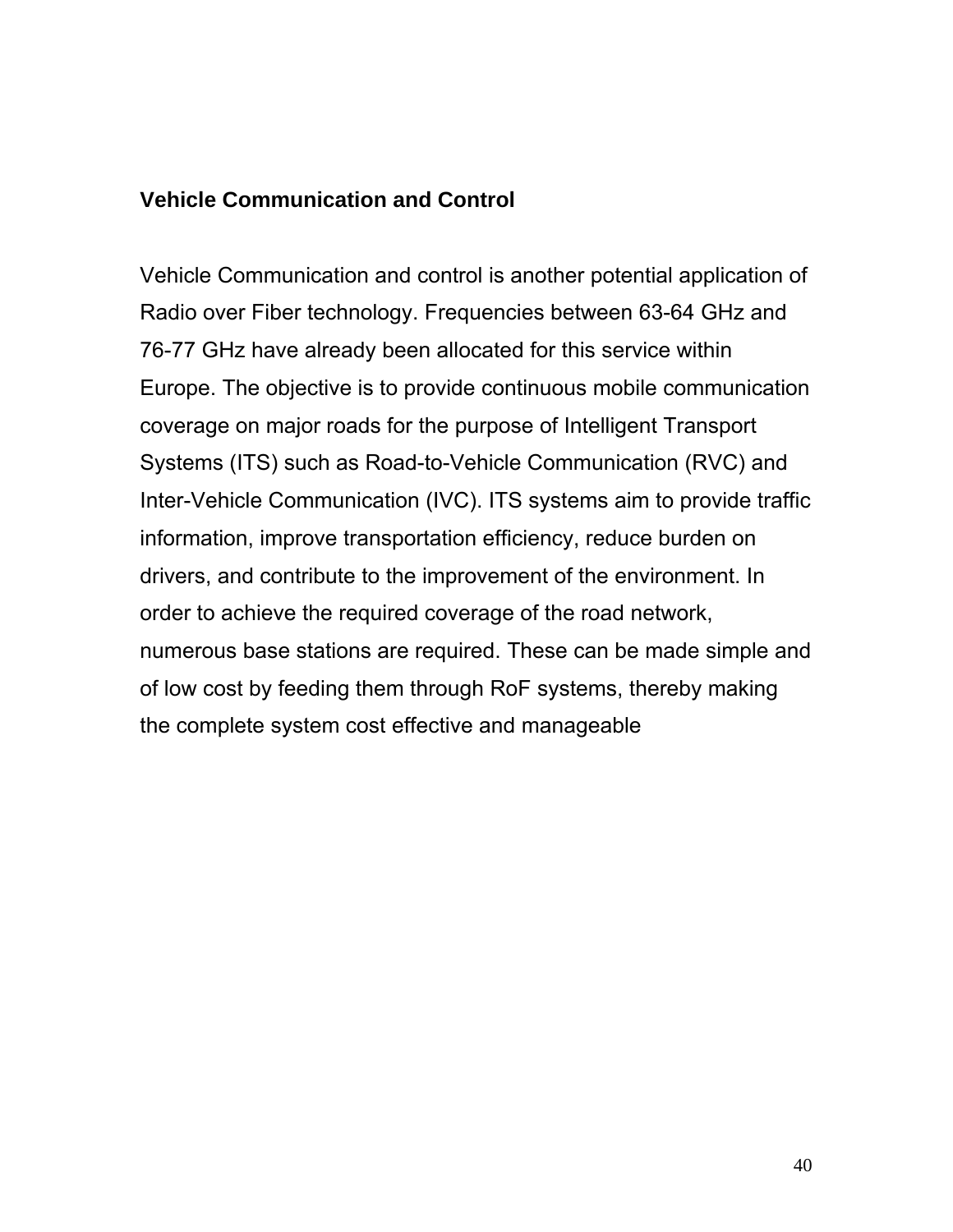## **1.28) Subcarrier Multiplexing**

Optical Subcarrier multiplexing (SCM) is a scheme where lots of signals are multiplexed in the radio frequency(RF) domain and transmitted by a single wavelength. SCM has an advantage that microwave devices are more matured than optical devices. A popular application of SCM technology in fiber optic systems is analog cable television (CATV) distribution system. Because of the simple and low-cost implementation, SCM has also been proposed to

transmit multichannel digital optical signals using direct detection for local area optical networks.

The basic configuration of SCM optical system is shown below in **Figure 1.10** 



Figure 1.10: The basic configuration of SCM optical system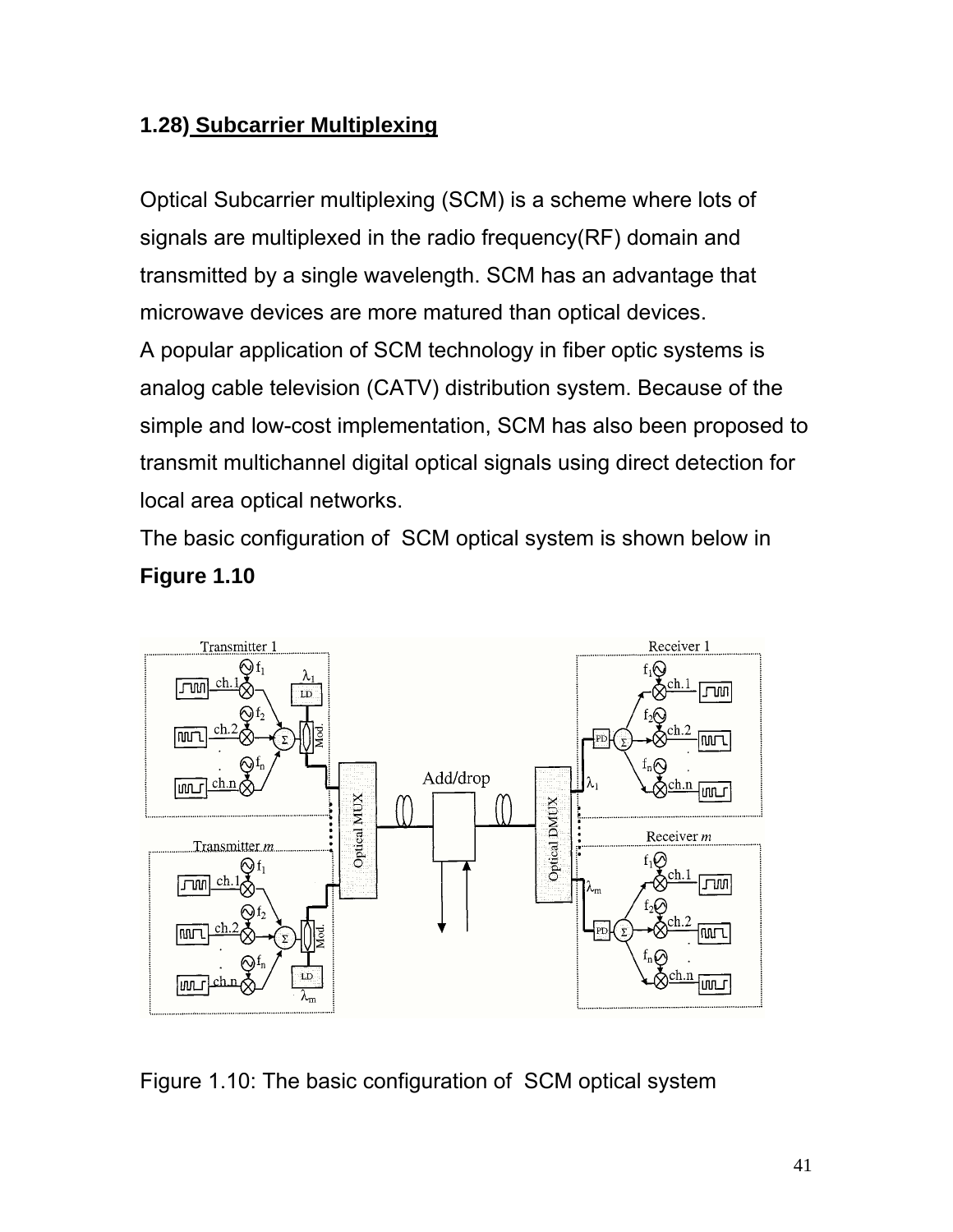In this example n independent high speed digital signals are mixed by N different microwave carrier frequencies f<sub>i.</sub> These are combined and optically modulated onto an optical carrier. m wavelengths are then multiplexed together in an optical WDM configuration. At the receiver an optical demultiplexer separates the wavelengths for individual optical detectors. To separate digital signal channels Radio Frequency coherent detection is used.

SCM is less sensitive to fiber dispersion because the dispersion penalty is determined by the width of the baseband of each individual signal channel. Compared to conventional WDM systems, on the other hand, it has better optical spectral efficiency because much narrower channel spacing is allowed.

Conventional SCM generally occupies a wide modulation bandwidth because of its double-sideband spectrum structure and, therefore, is susceptible to chromatic dispersion. In order to reduce dispersion penalty and increase optical bandwidth efficiency, optical SSB modulation is essential for long-haul SCM–WDM optical systems. Fortunately, optical SSB is relatively easy to accomplish in SCM systems. This is because there are no low-frequency components, and the Hilbert transformation is, thus, much simpler than OSSB in conventional TDM systems.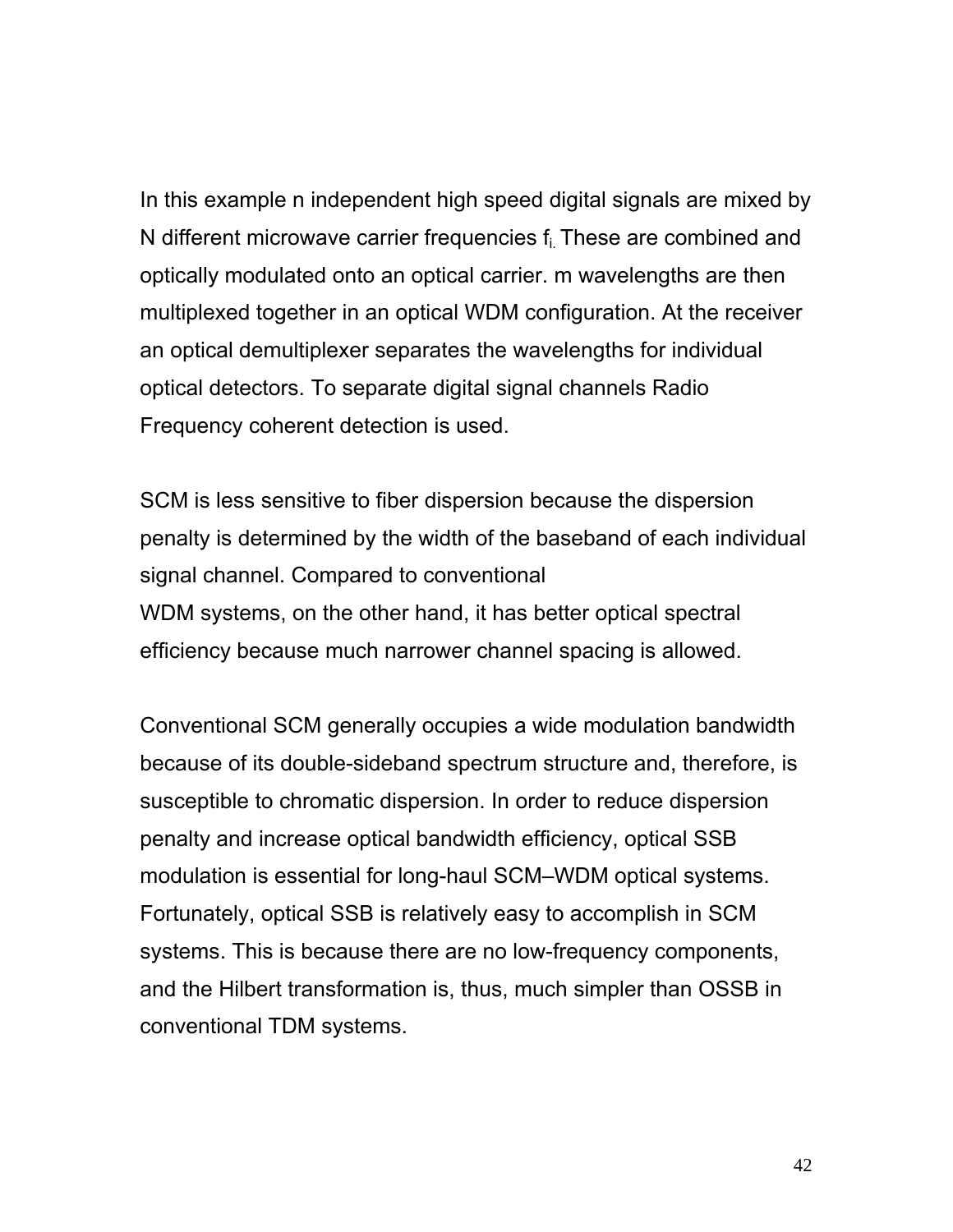## **Chapter-2**

# **Analysis & system model**

# **2.0) SYSTEM MODEL**

The system model considered for analysis is shown in Figure 2.1



Figure 2.1: Subcarrier multiplexing System Architecture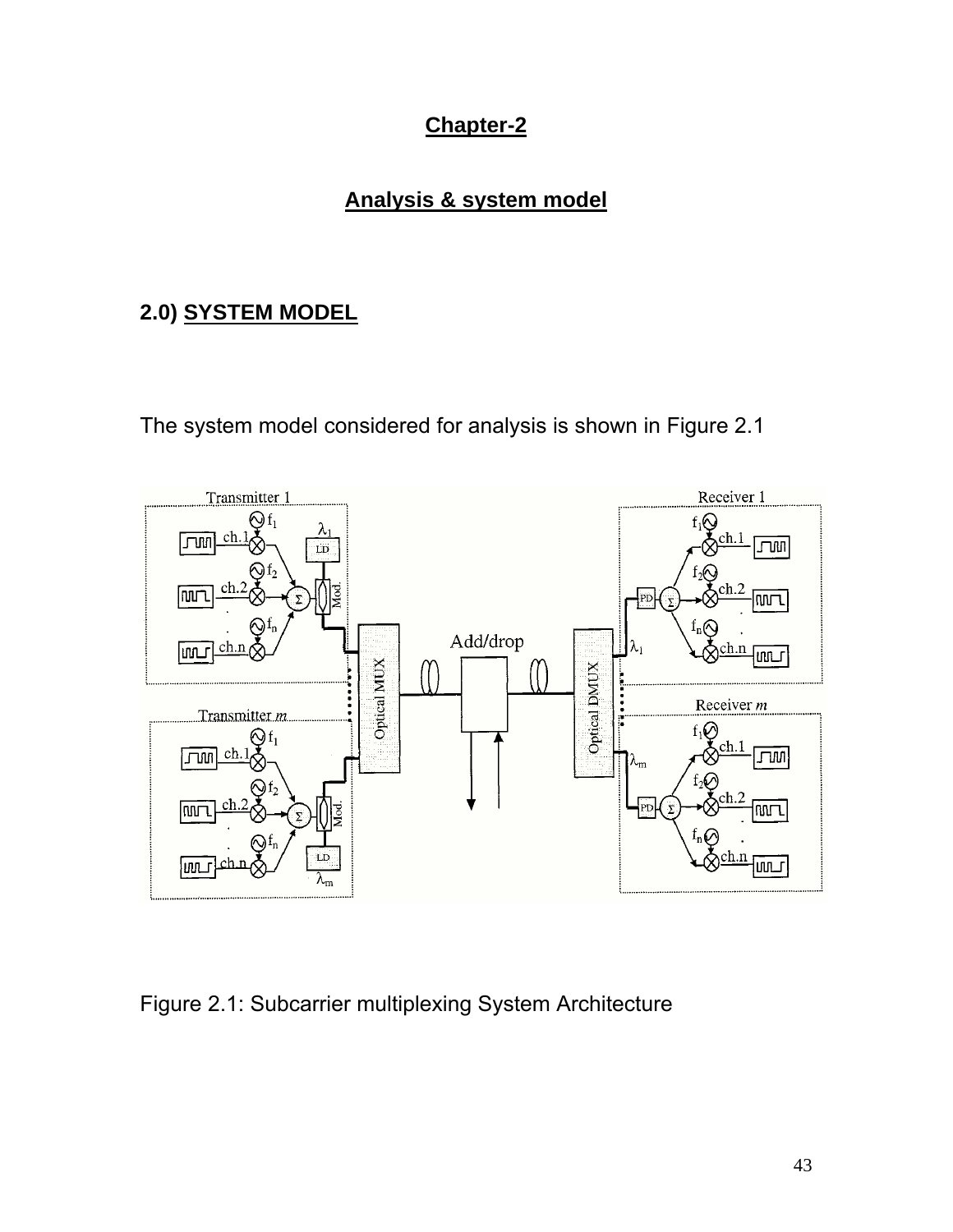In this example n independent high speed digital signals are mixed by N different microwave carrier frequencies f<sub>i</sub> These are combined and optically modulated onto an optical carrier. m wavelengths are then multiplexed together in an optical WDM configuration. At the receiver an optical demultiplexer separates the wavelengths for individual optical detectors. To separate digital signal channels Radio Frequency coherent detection is used.

Another system model considered for analysis is shown in Figure 2.2



Figure 2.2: Optical Carrier Suppression

Fig 2.2 illustrates the optical carrier suppression. The carrier cannot be completely suppressed because the energy in the carrier must be equal to or higher than that of the signal. Otherwise, signal clipping will occur, which may introduce significant waveform distortion.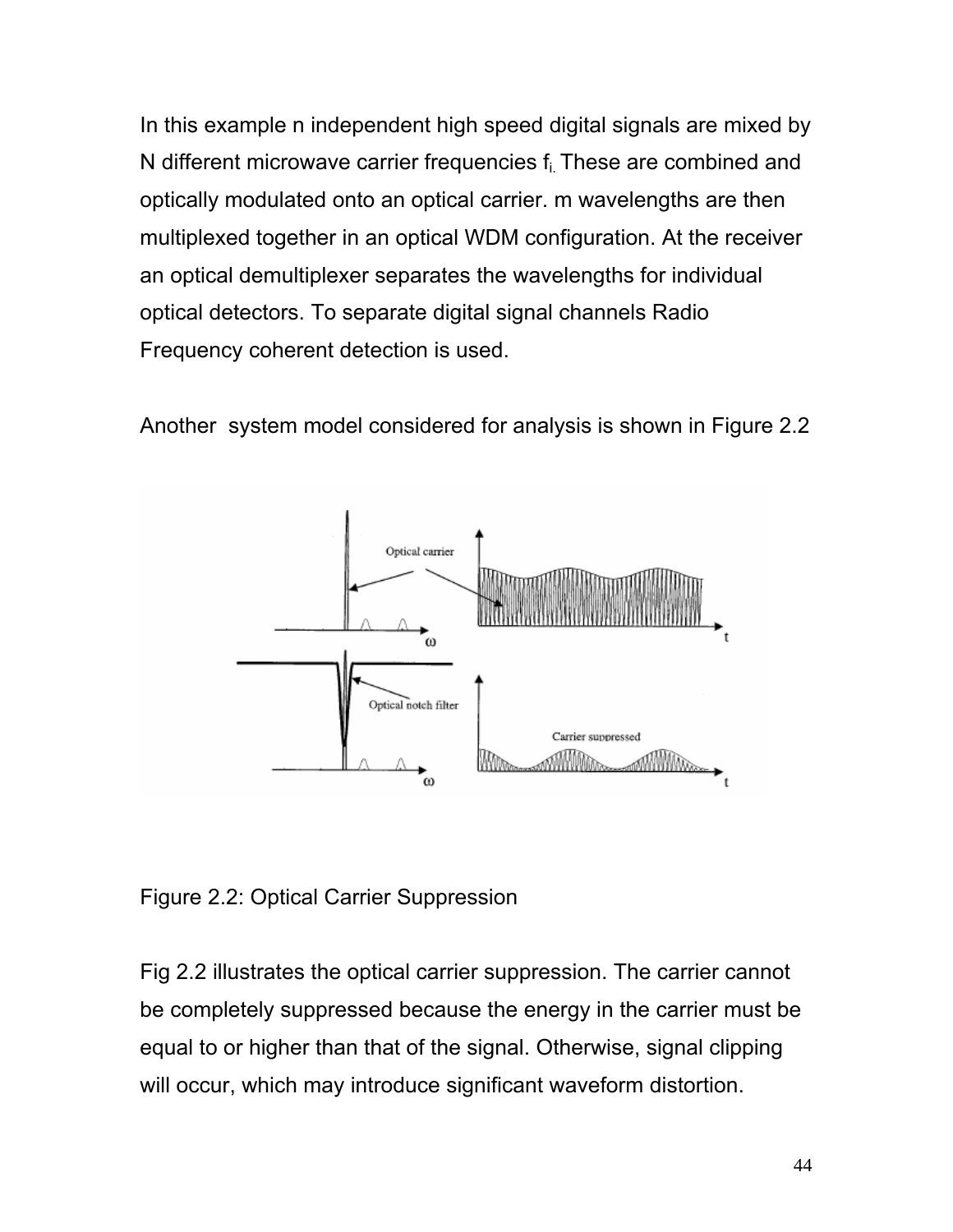Another system model considered for analysis is shown in Figure 2.3.



Figure 2.3: SCM system with amplified optical receiver

Here in the block diagram the sensitivity was analyzed of a digital SCM system with an optically preamplified receiver.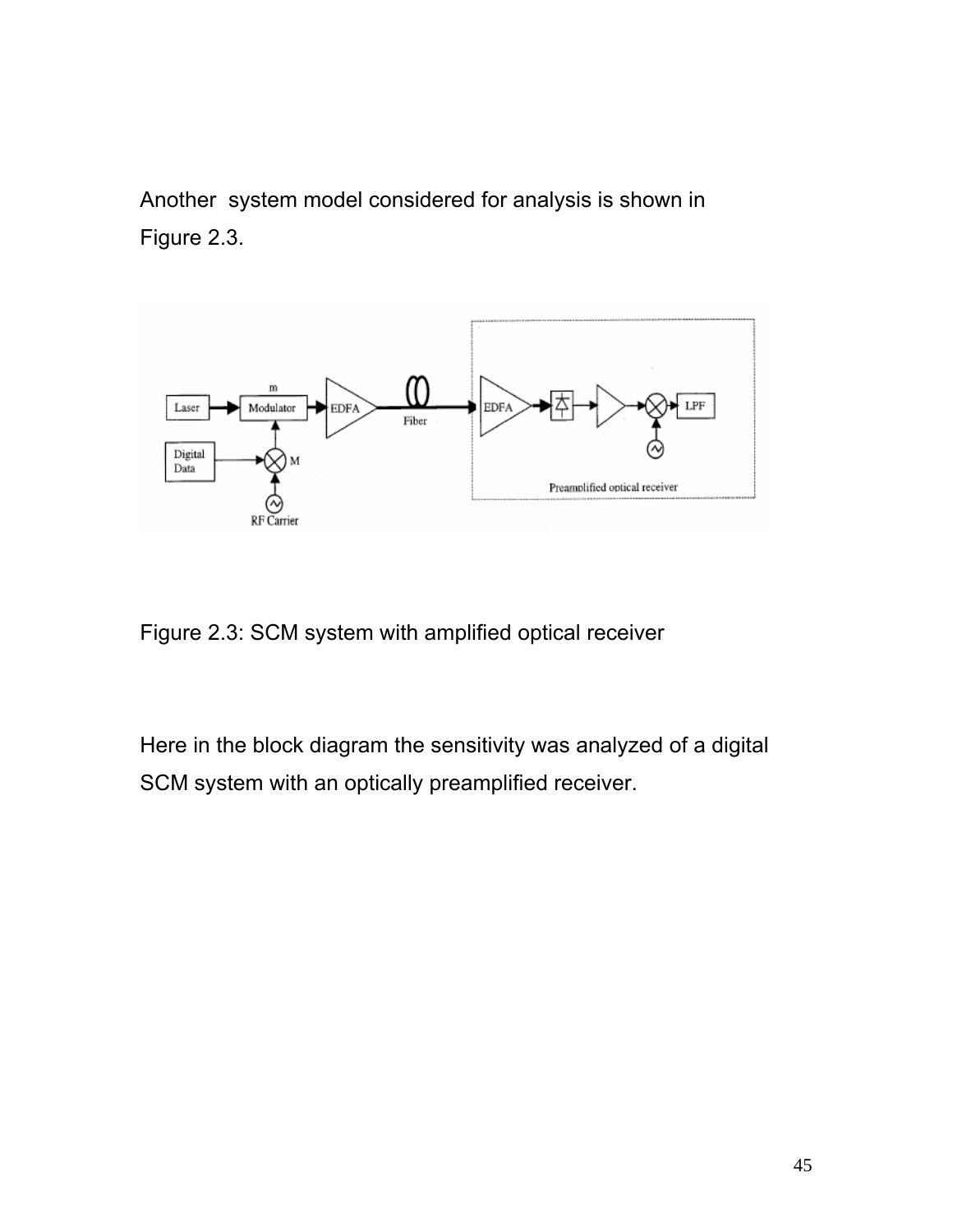# **2.1) ANALYSIS**

# **2.1.0) Carrier Suppression**

Intermodulation distortion is an important issue in an SCM system. This mainly comes from nonlinear modulation characteristics of opto electronics modulator. For an OSSB modulation using a dualelectrode MZ modulator, if the modulator is single-frequency modulated by the cos $\Omega t$ , the output optical field is

 $E_0$ =  $E_i$ /2 {cos  $\omega_c$ t+ (π/2) +βπ cosΩt] + cos  $\omega_c$ t+βπ cos (Ωt+ (π/2))]}

Where Ei (t) is the input optical field,  $\omega_c = 2\pi f_c$  is the light wave carrier frequency Ώ is the RF frequency of the modulation

βπ= normalized amplitude of the RF drive signal

If  $B\pi$  is too high than this introduces cross talk between channels. Hence βπ «1 must be maintained. A small modulation index means inefficient modulation and poor receiver sensitivity because the strong carrier component does not carry information.

In order to increase the modulation efficiency while maintaining reasonably good linearity, optical carrier suppression may be applied using an optical notch filter.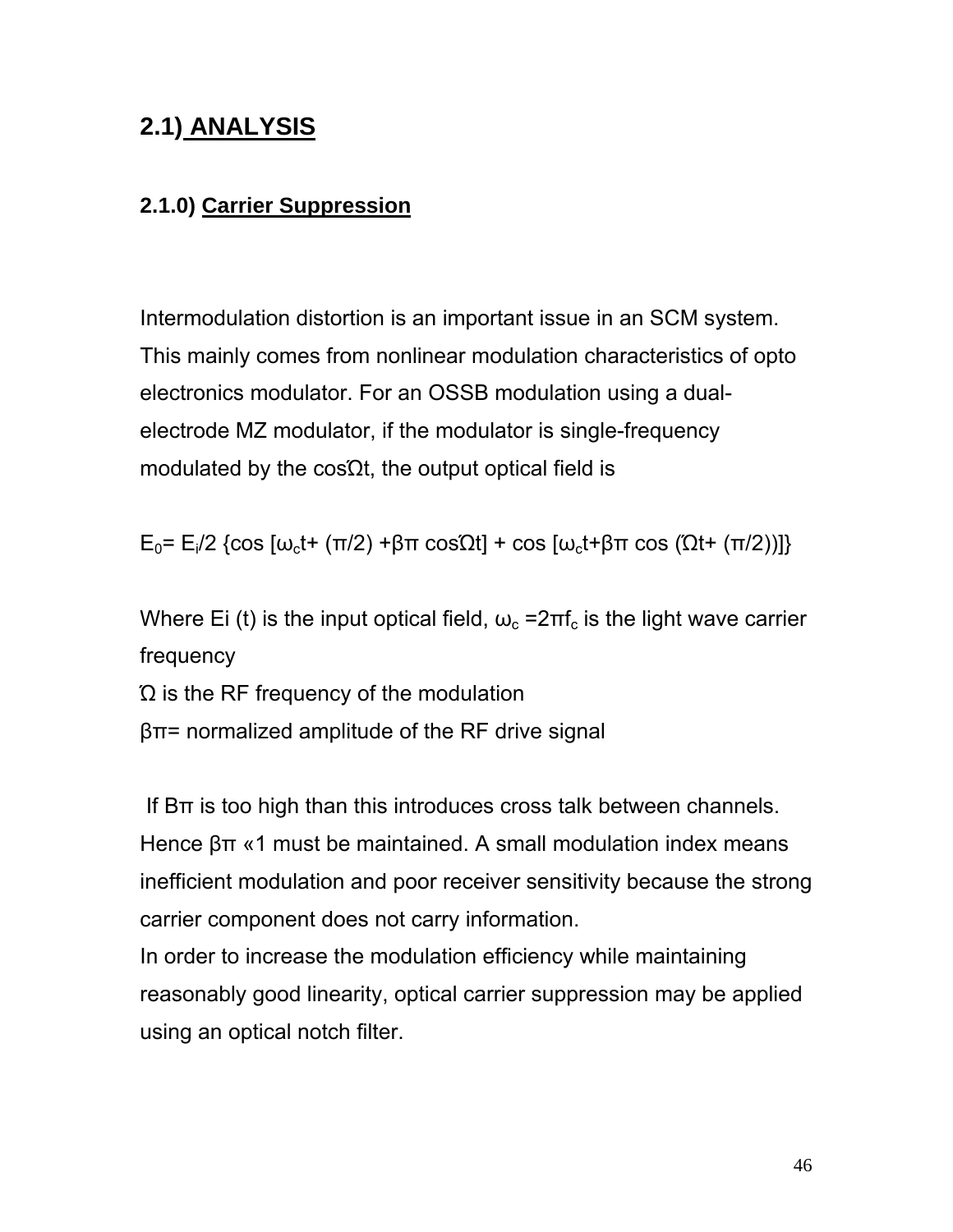

Figure 2.2: Optical Carrier Suppression

The carrier cannot be completely suppressed because the energy in the carrier must be equal to or higher than that of the signal. Otherwise, signal clipping will occur, which may introduce significant waveform distortion.

# **2.1.1) Receiver sensitivity**

The sensitivity of a digital SCM system is analyzed with an optically preamplified receiver. A simplified block diagram of this system is shown in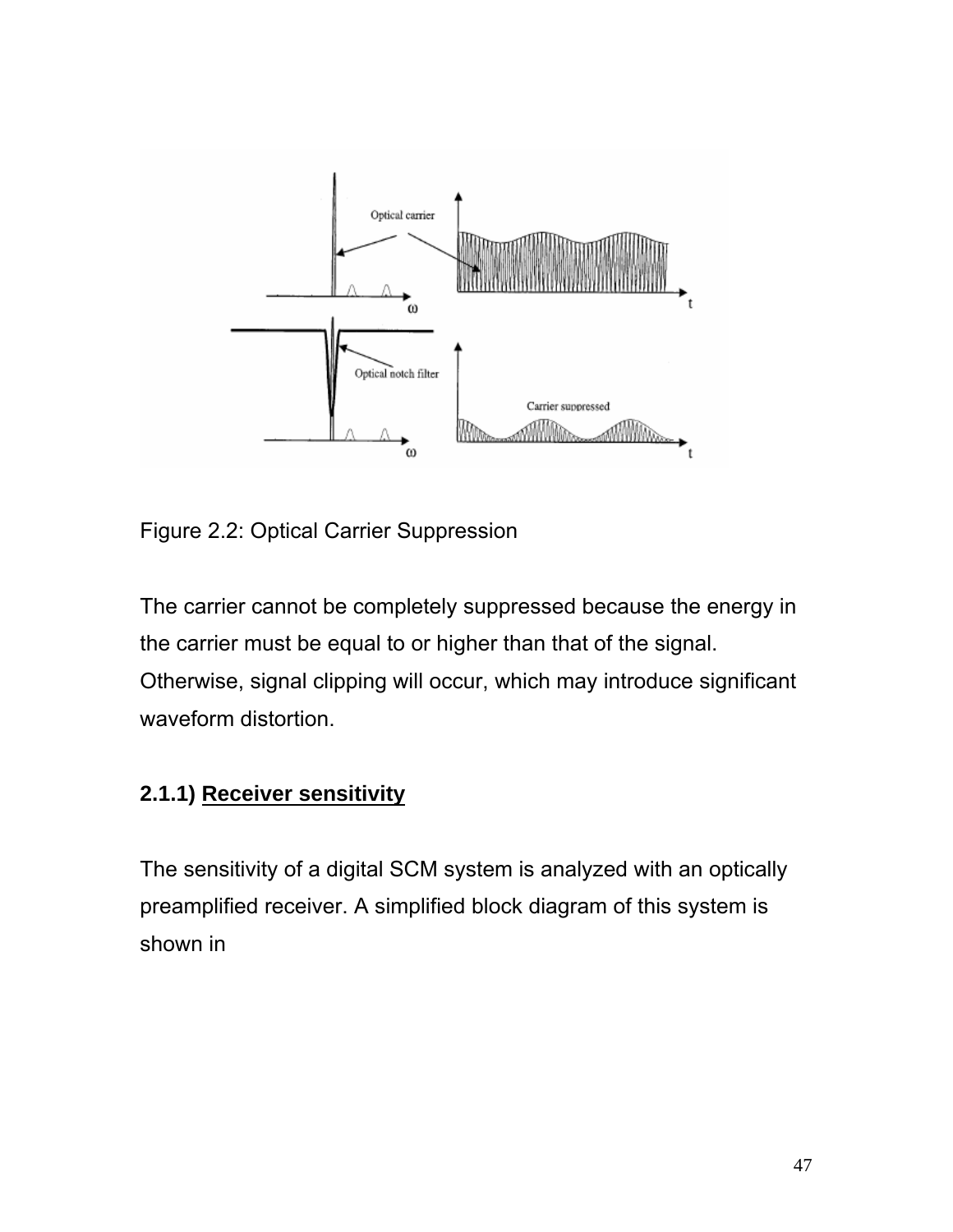

Figure 2.3: SCM system with amplified optical receiver

In a SCM optical system there are N subcarrier channels. The output electrical field from modulator is

$$
E_{0} = (E_i/2)\{\cos\left[\omega_c t - \sum_{k=1}^{N} u_k(t)\right] \beta_k \pi \sin\Omega_k t\} - \sin\omega_c t + \sum_{k=1}^{N} u_k(t)\beta_k \pi
$$
  
cos $\Omega_k t$ }-...(1)  
Where  
 $u_k(t) =$  is the normalized digital signal at the kth subcarrier channel  
 $\omega_c$  is the carrier frequency  
 $\Omega_k$  is the RF is the subcarrier frequency of the kth channel

To keep high order harmonics small and to operate the modulator in linear region, the modulation has to be weak. The assumption for smaal signal modulation

|Σ<sup>N</sup> k=1 *βk* π|« 1 Equation (1) is linearized as  $E_{0}$ <sub>= (</sub>E<sub>i</sub>/2) {sin (ω<sub>*ct*</sub>-π/4)-(1/√2) Σ<sup>N</sup><sub>k=1</sub>  $u_k(t)$  β<sub>k</sub> π cos(ω<sub>c+</sub>Ω<sub>k</sub>)t}--------------(2)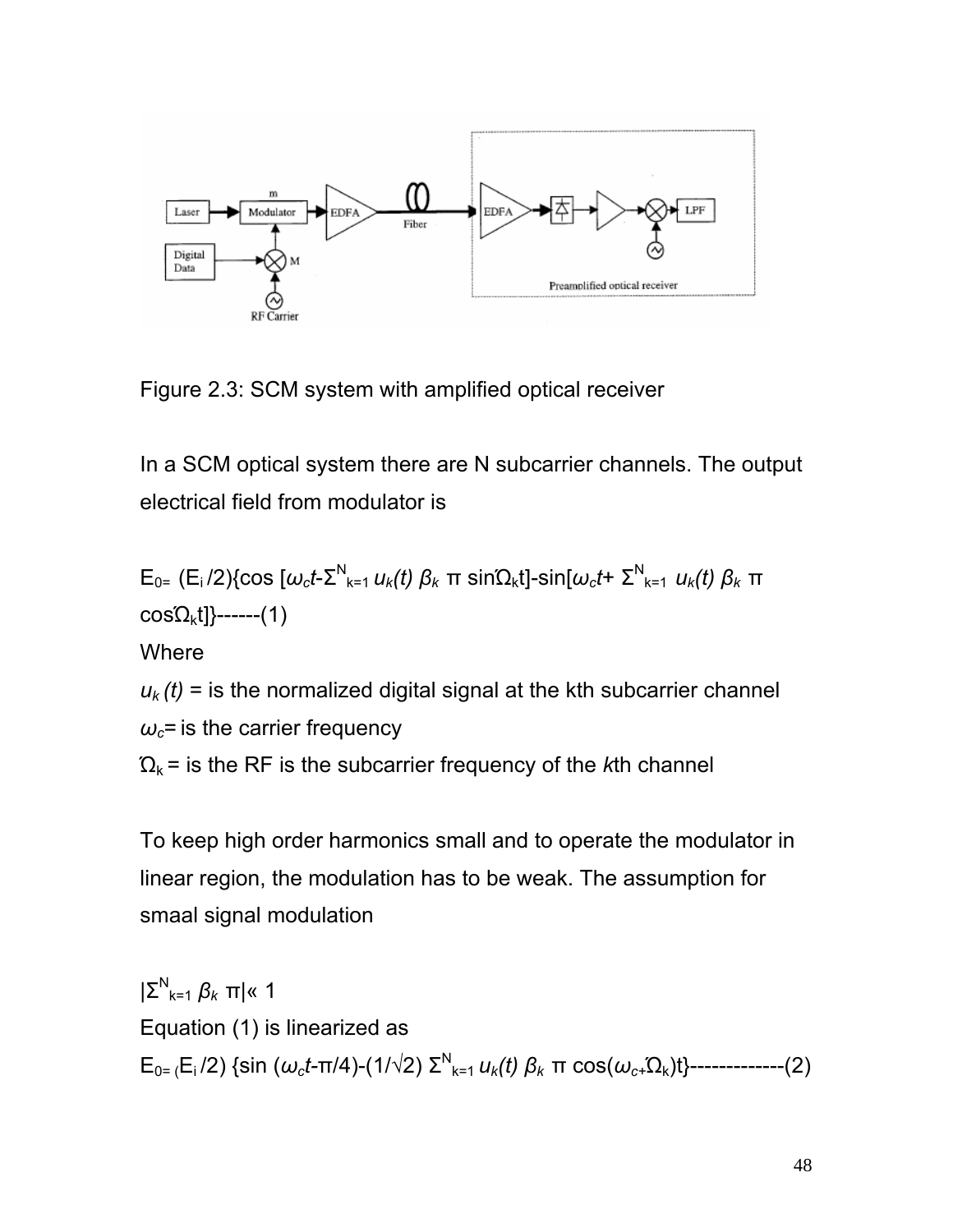If carrier suppression is considered equation (2) can be modified as

 $E_{0=}$  (E<sub>i</sub>/2) {sin(ω<sub>*ct*</sub>-π/4)√ζ-(1/√2) Σ<sup>N</sup><sub>k=1</sub>*u<sub>k</sub>(t)*  $β_k$  π cos(ω<sub>*c*+</sub>Ω<sub>k</sub>)t}-----------(3) Where  $0 \le \zeta \le 1$  is the power suppression ratio of the carrier

At the receiver the optical carrier beats with the subcarriers at the photo diodes, converting the optical subcarrier into the RF domain.

The generated photocurrent at the receiver is

l<sub>0</sub>= ηζGŔE<sub>i</sub><sup>2</sup>/2=P<sub>in</sub>GŔ

Pin= is the average power of the optical signal reaching reaching the pre amplified optical receiver

 $m_k = \sqrt{2} \beta_k \pi$  is the normalized modulation index

In order to calculate the receiver sensitivity, amplified spontaneous emission (ASE) noise generated by the EDFA preamplifier must be considered. The ASE noise spectral density is ρASE=2nsp*hv*(G-1) = *Fhv*(G-1) -------------------------------------------(4)

where

 $n_{\rm{so}}$  = the spontaneous emission factor

*F*= noise figure of EDFA

*h*= Planck's constant

*v*= optical frequency

*G*=optical gain of EDFA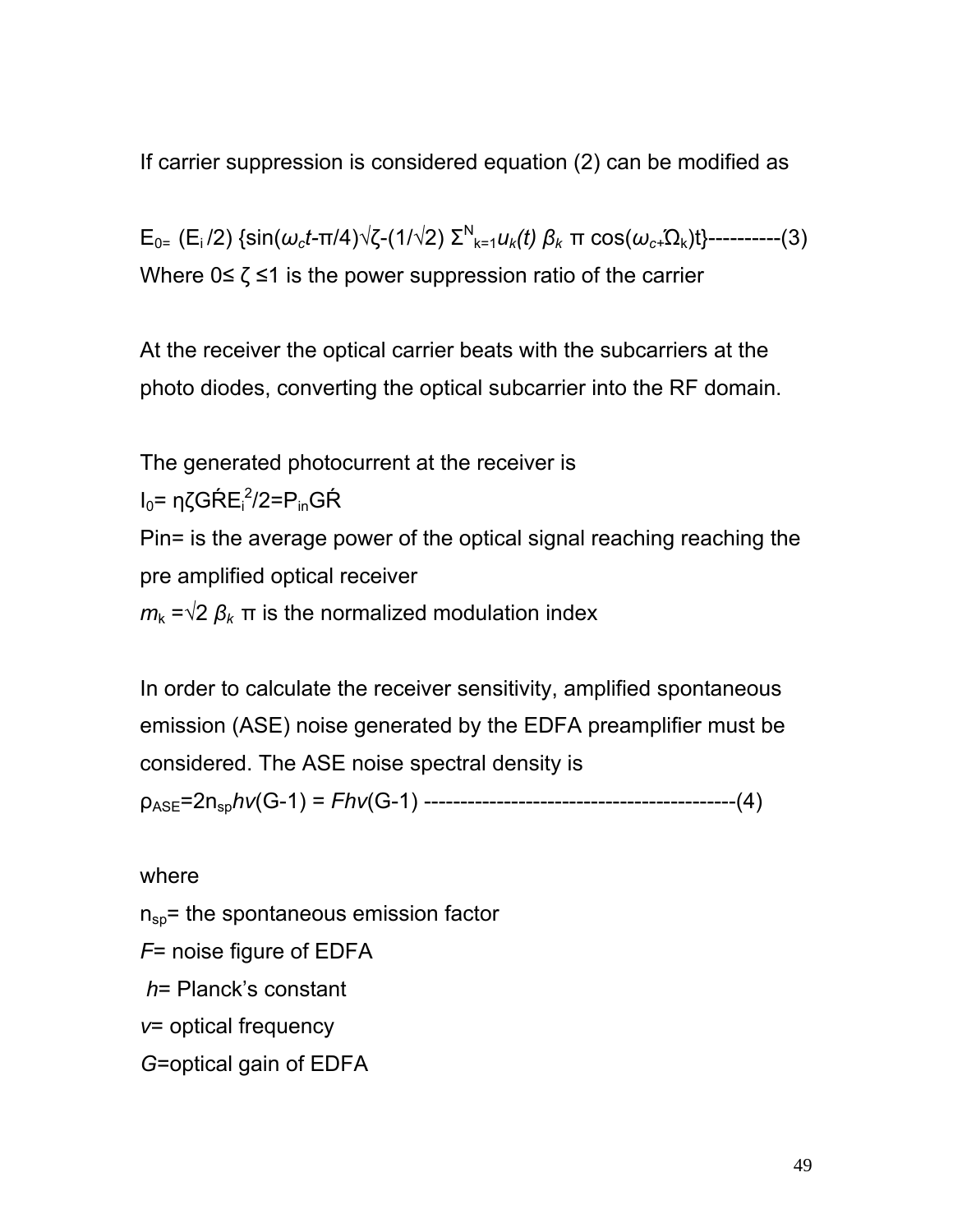The double sideband electrical power spectral density of signal ASE beat noise is

<i2 sig-sp>=(1/2) Ŕ<sup>2</sup> 2 ρASE *Pin G-------------------------------------------------(5)*

The total alternating current (ac) signal of the kth RF channel entering the RF demodulator is

 $U_1$ ={*Pin G Ŕ* m<sub>k</sub> *u<sub>k</sub>(t)* cos (Ώ<sub>k</sub> t)}/√ζ +{n<sub>c</sub> (t)cos (Ώ<sub>k</sub> t)+n<sub>s</sub>(t)sin(Ώ<sub>k</sub> t)-----(6) Where  $n_c(t)$  and  $n_s(t)$  are quadrature components

Total noise power is (1/2)  $n_c^2$  + (1/2)  $n_s^2$ =2B<sub>e</sub><i<sup>2</sup><sub>sig-sp</sub>>  $=2\dot{R}^2$   $\rho_{\text{ASE}}$  *PinGBe* 

Where  $B_e$  = spectral width of the signal baseband

At the RF demodulator,  $U_1(t)$  coherently mixes with a local oscillator  $2cos(\Omega_k t)$ 

And the output of the demodulator is  $U_2$ = (*Pin GŔ* m<sub>k</sub> *u<sub>k</sub>* (*t*))/√ζ + (n<sub>c</sub> (*t*))

Assuming G »1, SNR is SNR=  $\{(\text{Pin } G \text{ }\hat{R} \text{ } m_k u_k(t)) \mid \sqrt{\zeta} \}/\{\sqrt{2K^2} \text{ } \rho_{\text{ASE}} \text{ }\text{Pin } G \text{ } B_e\}$ 

 $= \{(Pin \ G\hat{R} \ m_k u_k(t))/\sqrt{\zeta} \} \{ \sqrt{\zeta^2 P_{in} F} h v(G-1) G B_e \}$ 

=√((Pin m<sub>k</sub><sup>2</sup>u<sub>k</sub><sup>2</sup>(t))/(2FhBeζ))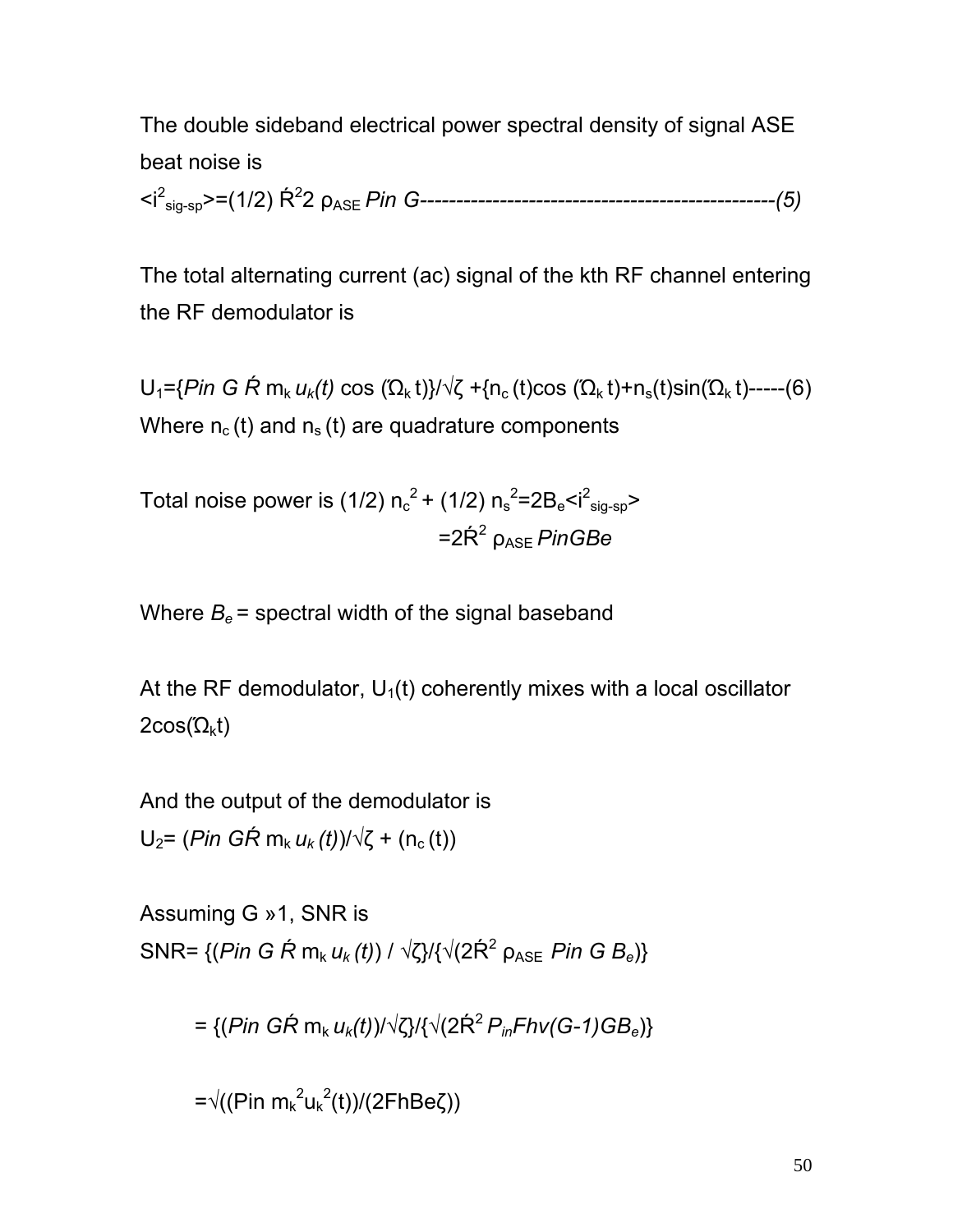# **3.0) RESULTS AND DISCUSSION**

## **Figure 1**

SNR or Signal to Noise ratio is plotted as a function of input power (Pin) in dbm in Figure: 1 SNR=  $\sqrt{(Pin m_k^2 u_k^2(t))/(2FhBe\zeta))}$ 

#### Values taken for Figure 1:

 $m_k$ = 1  $u_k(t) = 1$  $F=1$  $\zeta$  = 1

#### Where

Pin= is the average power of the optical signal reaching reaching the pre amplified optical receiver

 $m_k$ = normalized modulation index

 $u<sub>k</sub>(t)$  = normalized digital signal at the kth subcarrier channel

- h= Planks constant
- F= noise figure of EDFA
- Be= spectral width of the signal baseband
- $\zeta$  = power suppression ratio of carrier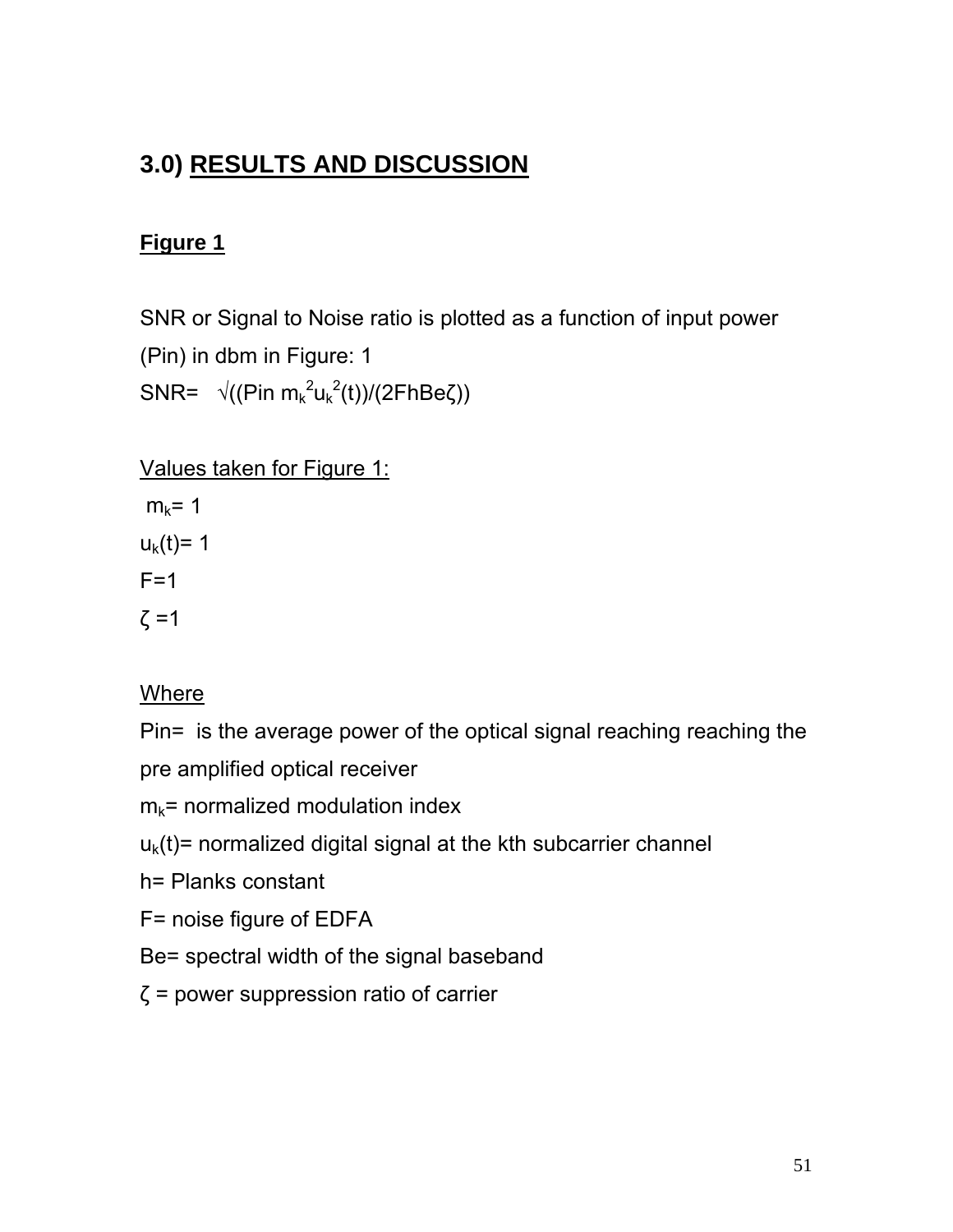SNR or Signal to Noise ratio is plotted as a function of input power (Pin) in dbm in Figure: 1

Here the value of Rb(bit rate) is 10GHz. The Pin is taken from range - 60 dbm to -40 dbm. The SNR is calculated from the equation SNR=  $\sqrt{(Pin m_k^2 u_k^2(t))/(2FhBe\zeta))}$ 

The resulting graph of SNR VS Pin is plotted above. It is seen that the SNR increases with increase in Pin.



**Figure 1: Signal to Noise ratio (SNR) VS Input power (Pin)**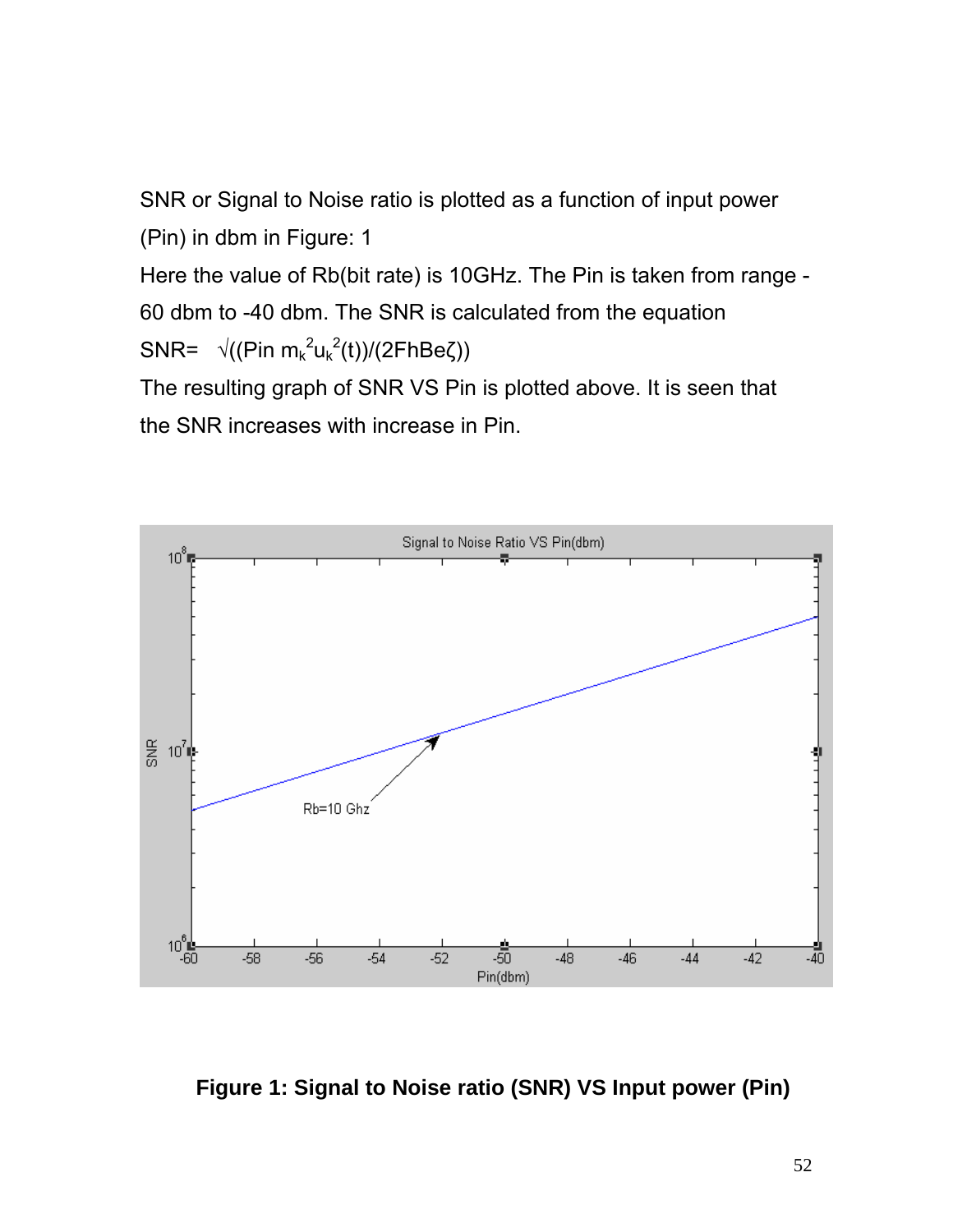### **Figure 2:**

This is a plot of SNR (signal to noise ratio) VS Pin for different bit rates. Here different values of Rb (bit rate) were taken and have been shown in the graph. Than the corresponding values of SNR is plotted against Pin for the corresponding different values of Rb. The Pin is taken from range -60 dbm to -40 dbm.

T

```
he SNR is calculated from the equation 
SNR= \sqrt{(Pin m_k^2 u_k^2(t))/(2FhBe\zeta))}
```
The resulting graph of SNR VS Pin is plotted above. It is seen that the SNR increases with increase in Pin. As SNR increases noise decreases, power increases and the bandwidth increases. For the lowest bit rate we got highest SNR. Hence more bandwidth is achieved with increasing SNR.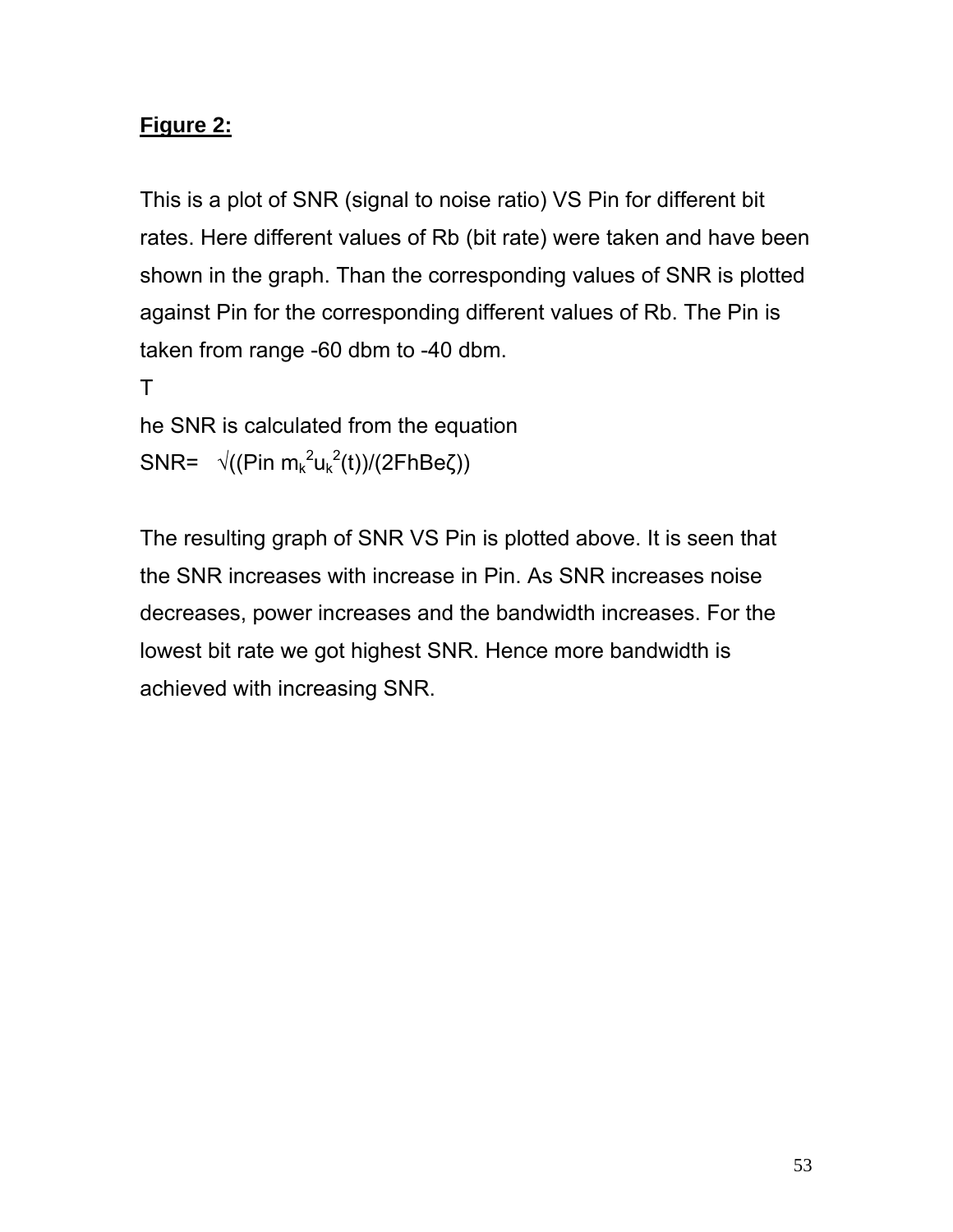

**Figure 2: Signal to Noise Ratio VS Pin(dbm) for different bit rates**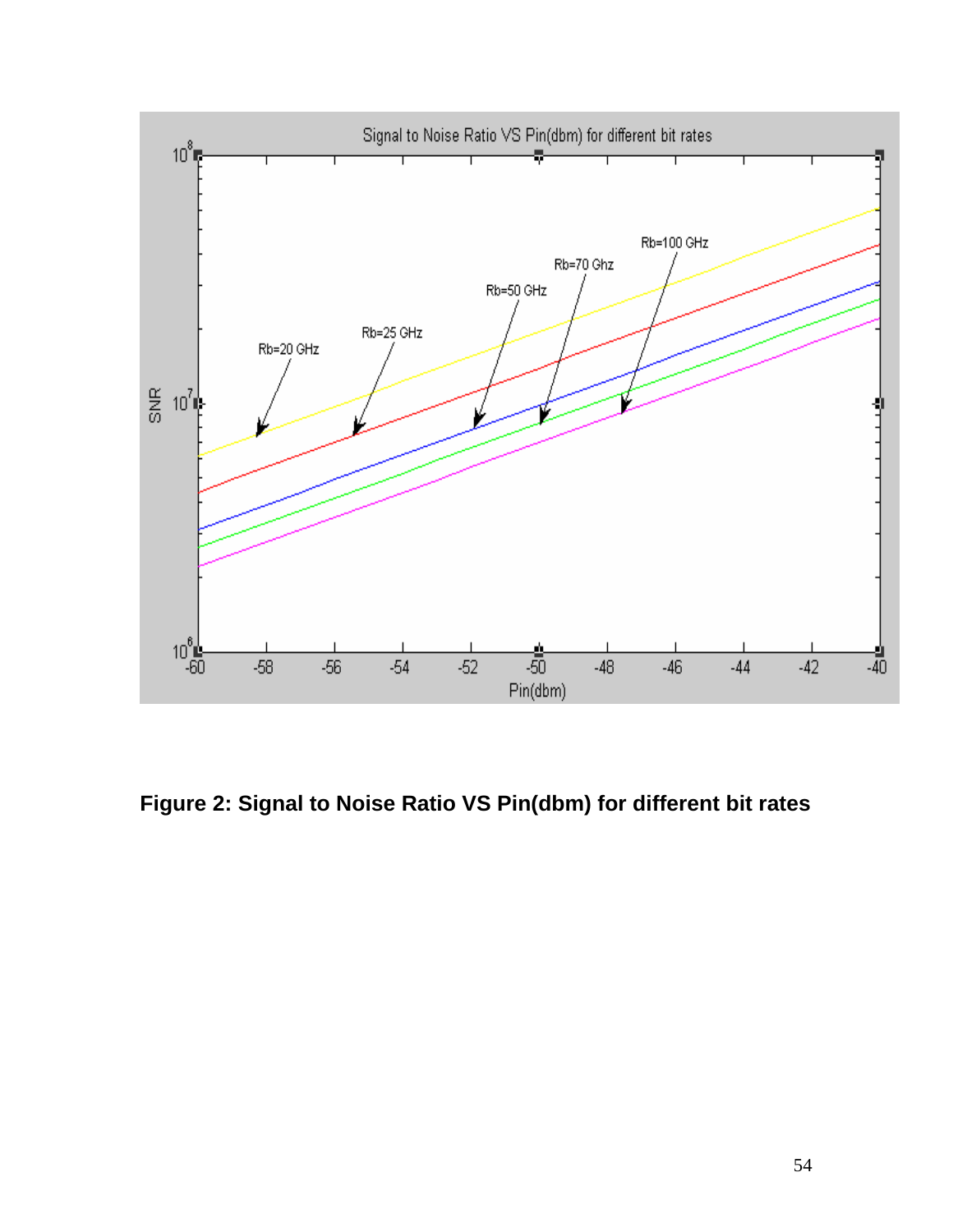# **Figure 3:**

Figure below shows Bit Error Rate (BER) plotted against Pin(dbm). Here Rb is 10 GHz as shown in the graph below. The Pin is taken from range -60 dbm to -40 dbm.

Equation for BER is BER=0.5\* erfcx(SNR/2√2) **Where**  erfcx= scaled complementary error function SNR=  $\sqrt{(Pin m_k^2 u_k^2(t))/(2FhBe\zeta))}$ 

It is seen that BER is decreasing for increasing values of Pin (dbm). As BER increases noise decreases. Due to reduction of noise the quality of signal enhances and hence low BER is feasible.

Values taken for Figure 3:  $m_k$ = 1  $u_k(t) = 1$  $F=1$  $ζ = 1$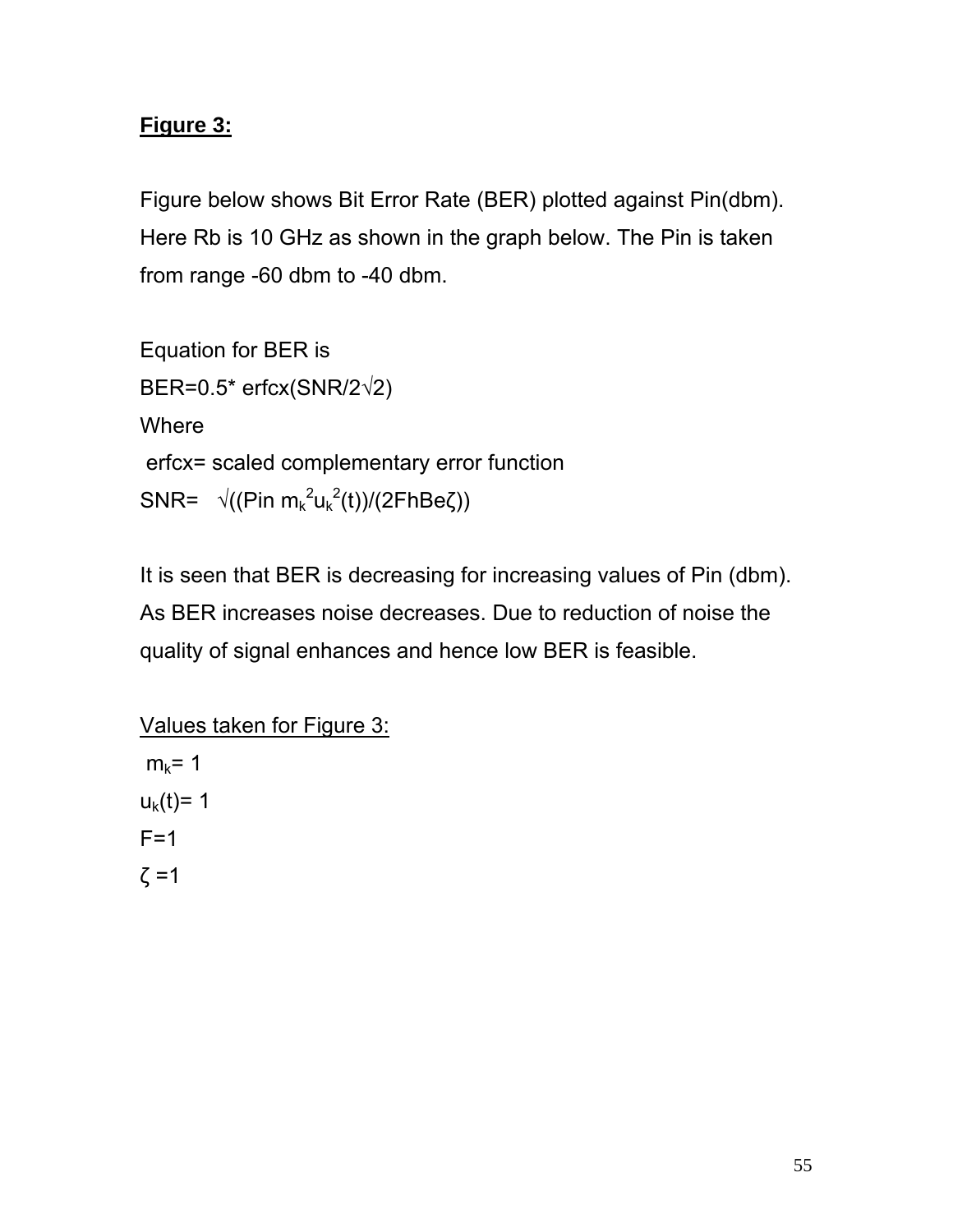

Figure 3: Bit Error Rate (BER) VS Pin(dbm)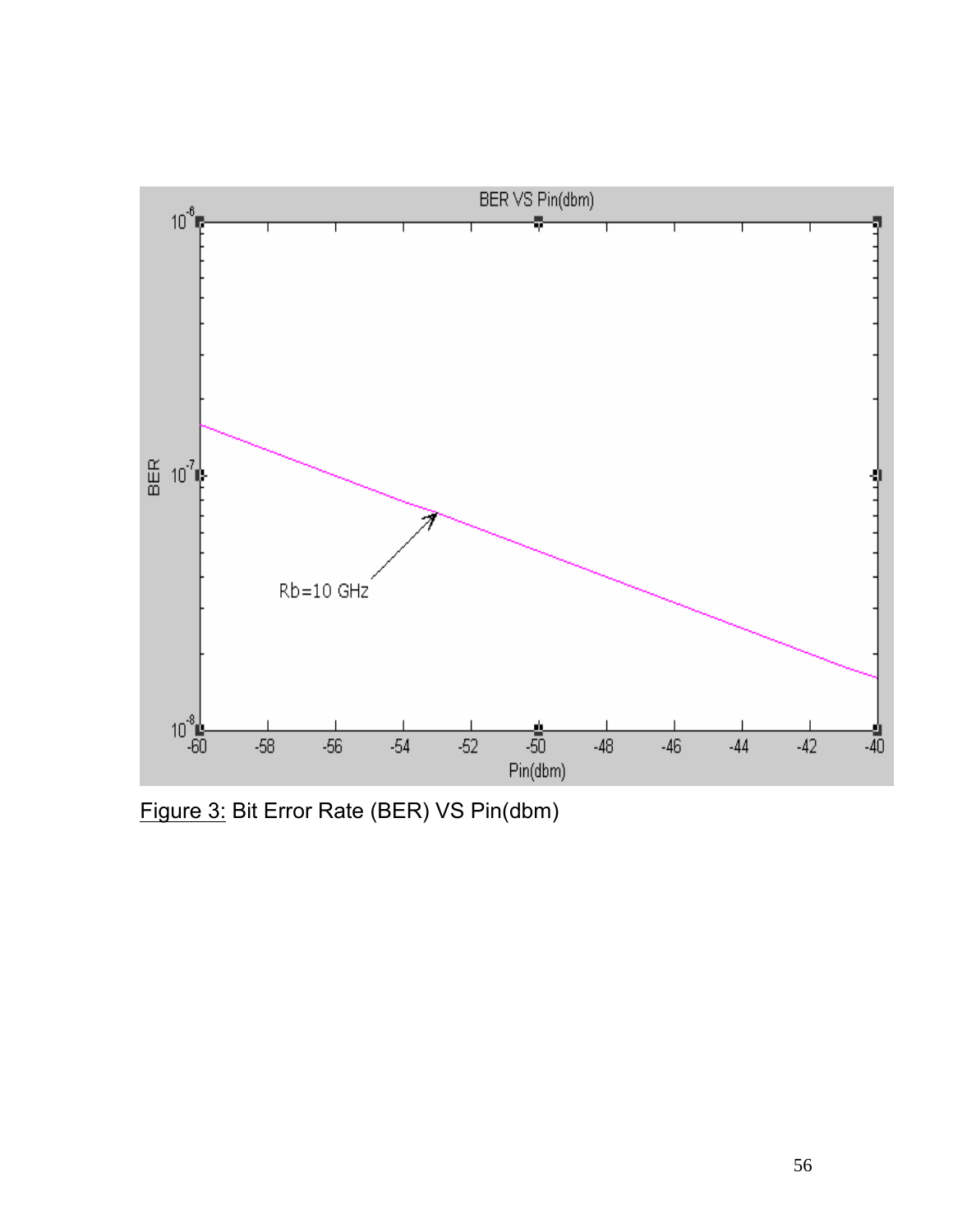# **Figure 4:**

Bit error rate (BER) against Input Power (Pin) in dbm

It is measured as

BER=0.5\* erfcx (SNR/2√2)

SNR=  $\sqrt{(Pin m_k^2 u_k^2(t))/(2FhBe\zeta))}$ 

Different values of Rb (bit rate) were taken as stated below .As the value of Rb decreases, BER decreases for increasing Pin.

As the bit rate decreases, the BER decreases and noise decreases for increasing Pin. So we see that for low bit rates, BER decreases and hence low bit rates is feasible.



**Figure 4:** Bit error rate (BER) against Input Power (Pin) in dbm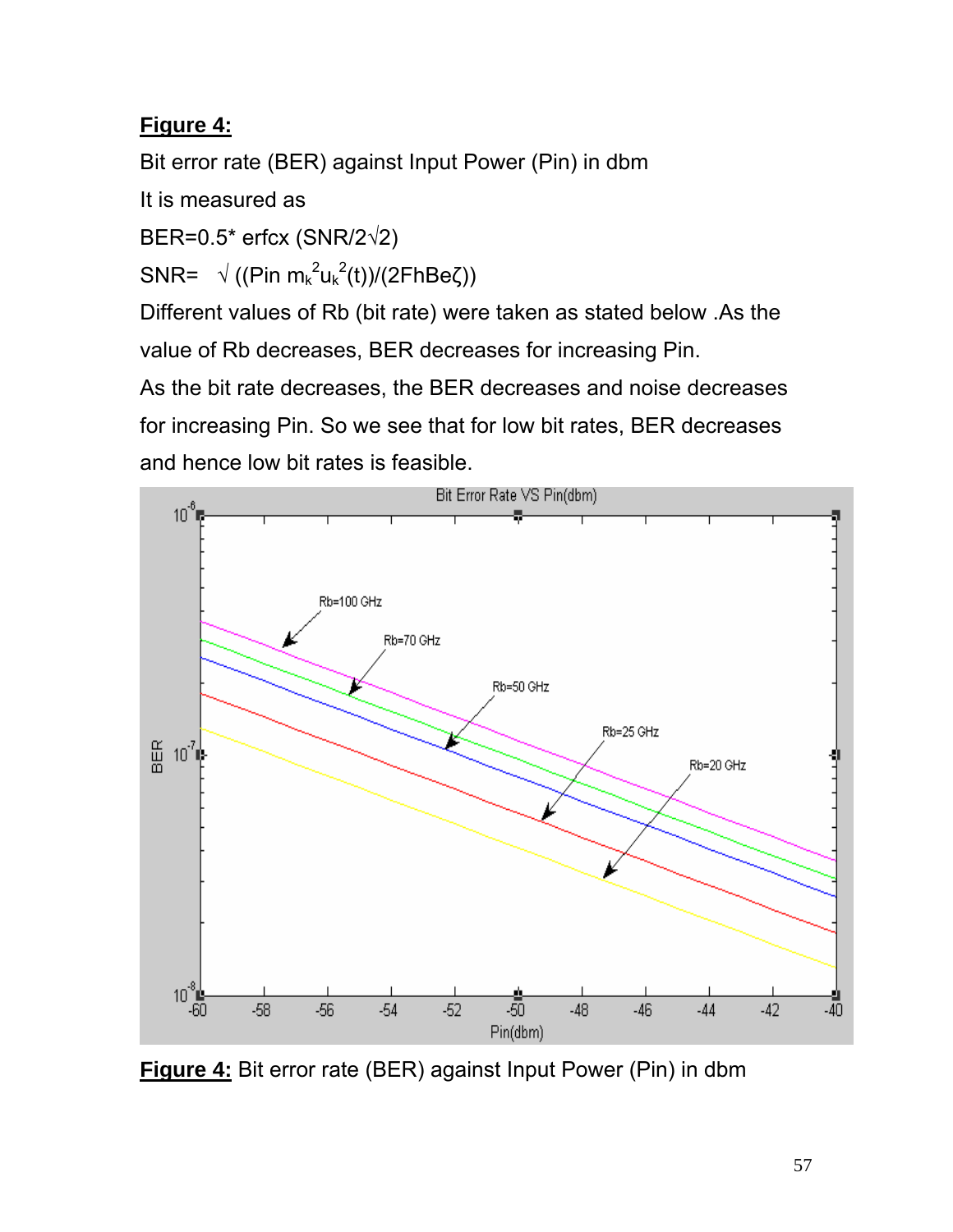# **Figure 5**

Bit Error is plotted (BER) against Number of Sub carriers (N).

It is seen that as number of sub carrier increases, BER increases.

As BER increases intermodulation term increases.

The receiver Q is

Q= {x ( $\sqrt{Pin}$ ) m<sub>k</sub>)/(2 $\sqrt{2F}$ hBeζ)}

 $m_k$ ≤ √ζ/N

BER=  $0.5$  erfcx( $Q/\sqrt{2}$ )



Figure5: Bit Error is plotted (BER) against Number of Sub carriers (N)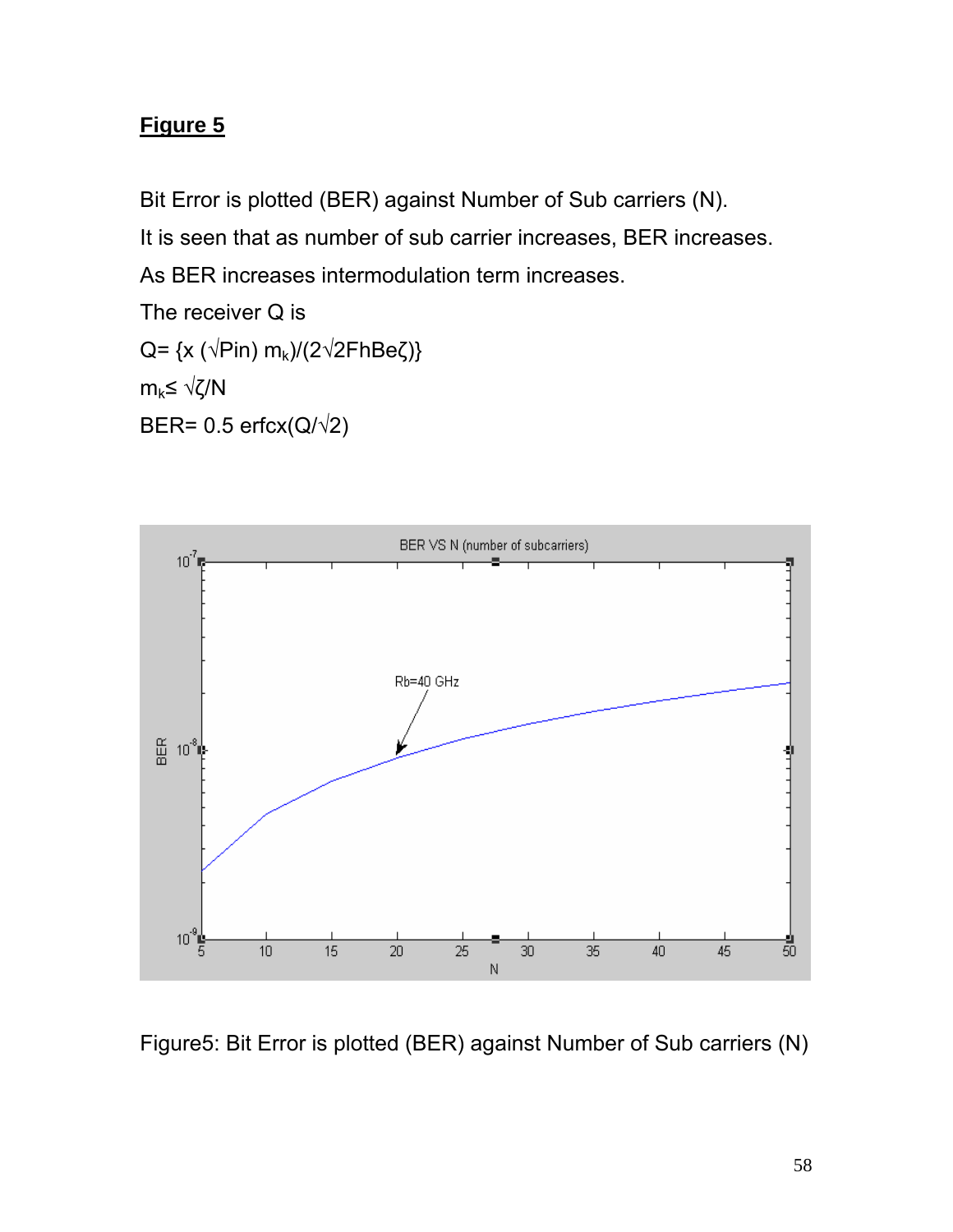## **Figure 6**

For different values of Rb the graph of BER VS N is plotted. The values of Rb are shown in graph. As Rb decreases, BER decreases. As number of sub carrier increases, BER increases, and bit rate increases. So we want to decrease BER and hence lower number subcarrier is feasible. If number of sub carrier has to be increased than bit rate should be kept low.

The equations used are: Q= {x ( $\sqrt{Pin}$ ) m<sub>k</sub> $/(2\sqrt{2FhBe\zeta})$ }  $m_k$ ≤ √ζ/N BER=  $0.5$  erfcx( $Q/\sqrt{2}$ )

The values used are:  $X=1$  $u_k(t) = 1$  $F=1$  $ζ = 1$ h=6.63\*10^(-34);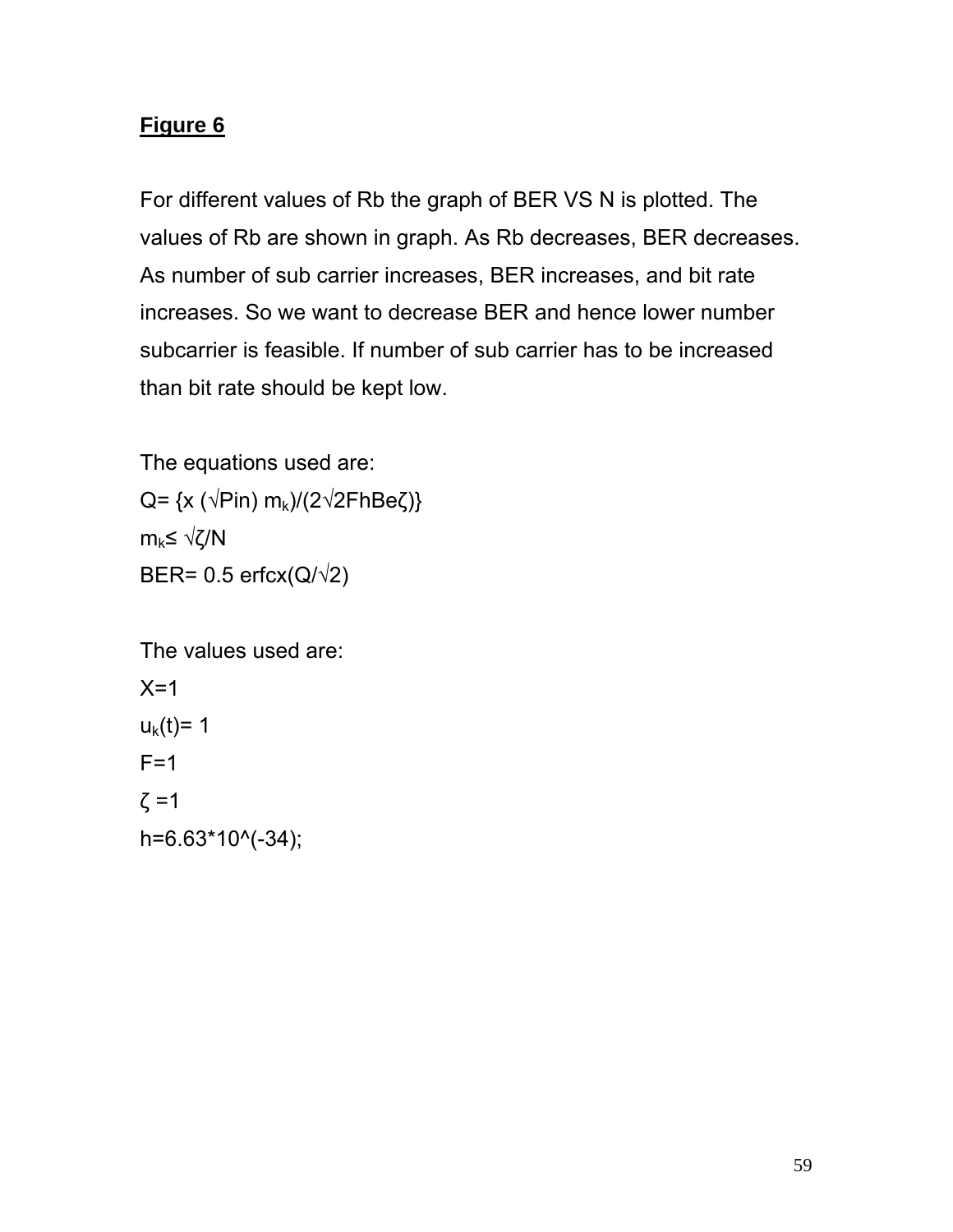

# **Figure 6: Bit Error rate (BER) VS Number of subcarriers (N) for different bit rates (Rb)**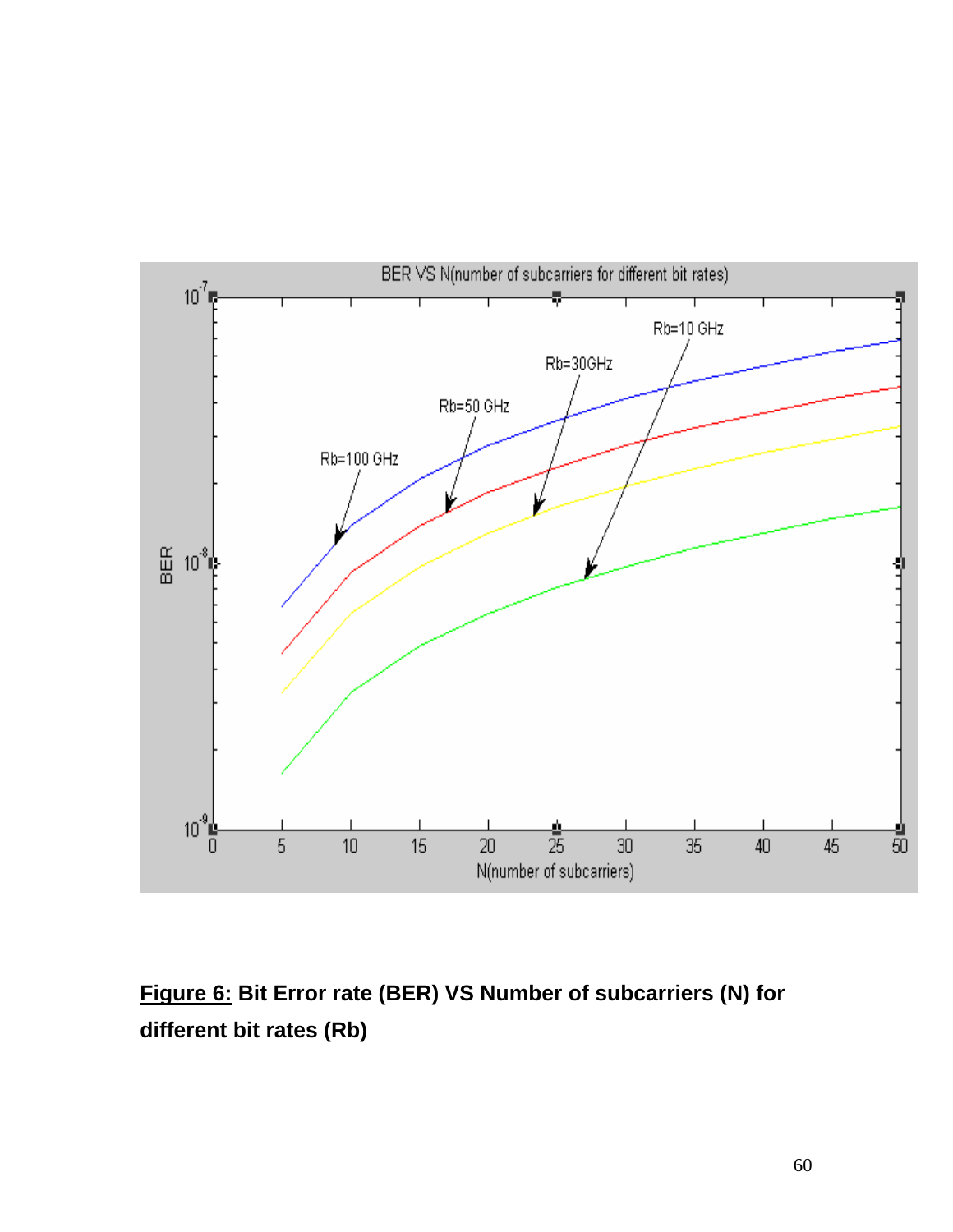



Figure 7: Bit Error rate VS number of subcarriers

A straight line was drawn through the graph of BER VS N for BER value of 10^-8. The four graphs has four particular values of bit rate (Rb) which was mentioned in the previous Figure 6. From this line, four different values of sub carrier was measured for the corresponding four values of Rb (bit rate) as shown in graph above using arrows.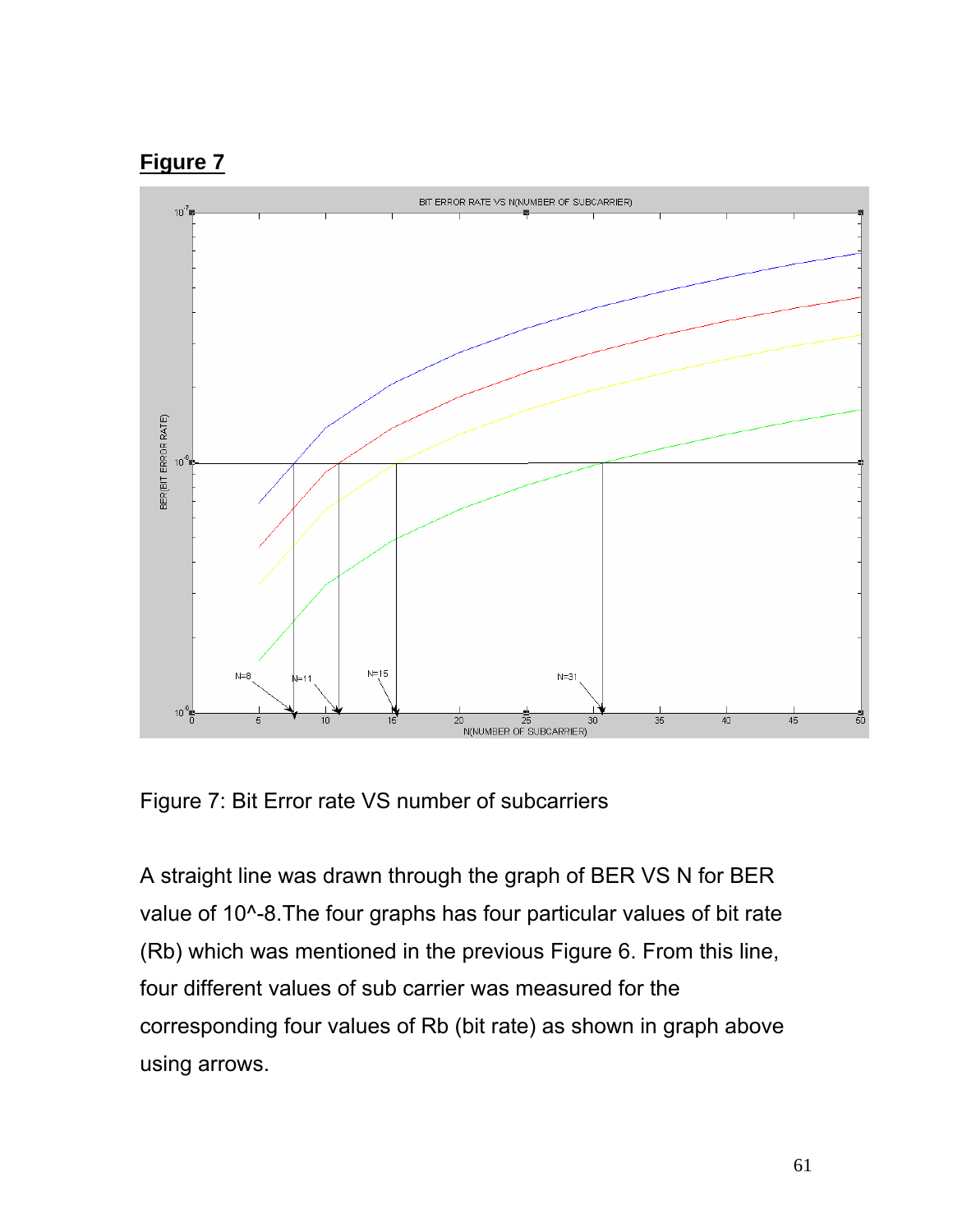### **Figure 8:**



### **Figure8: Number of subcarrier VS Rb**

Figure 8 is drawn from the graphical values of plot 7. In here four values for N were plotted against the four values of Rb (bit rate). The four values of Rb are [100 GHz, 50 GHz, 30 GHz, 10 GHz] The four corresponding values of N are [8, 11, 15, 31] The graph is a downward sloping graph.

So as bit rate (Rb) increases, the number of subcarrier decreases.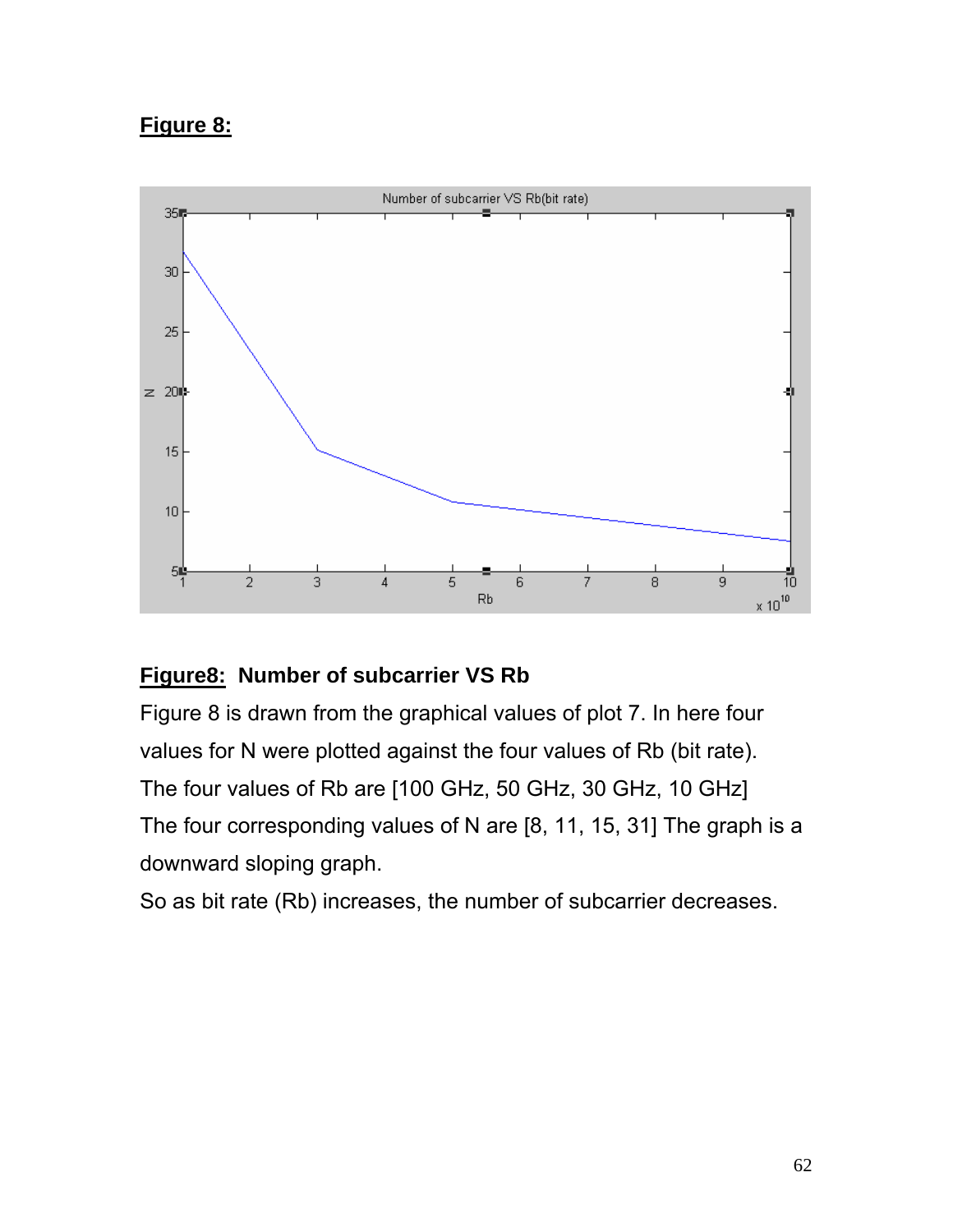### Chapter-4

## **Conclusion and Future Work**

We have worked extensively on our thesis and verified our work theoretically. We have carried out the analysis for a sub carrier multiplexed optical fiber transmission system with RF subcarrier modulation to transmit video signal for a local video distribution network.

We have plotted the graphs on mat lab that has been shown in analysis section. From the plots it is seen that as the bit rate goes higher signal to noise ratio (SNR) decreases and noise increases. It is not feasible to keep the SNR low and keep the noise level high. So operating in high bit rate is not efficient. So lower bit rate should be used.

Also the bit error rate (BER) increases with higher bit rate with respect to increasing power. BER should be kept as low as possible and it is not hence feasible to keep the BER high. So lower bit rate should be used.

Finally the subcarrier rate decreases with increasing bit rate. Hence bit rate should be lower.

Hence we conclude saying that the bit rate should be kept lower due to decrease in noise, decrease in BER. Hopefully in future the implementation of Radio Over fiber by Subcarrier Multiplexing will come to fulfill the requirements of high

speed transmission.